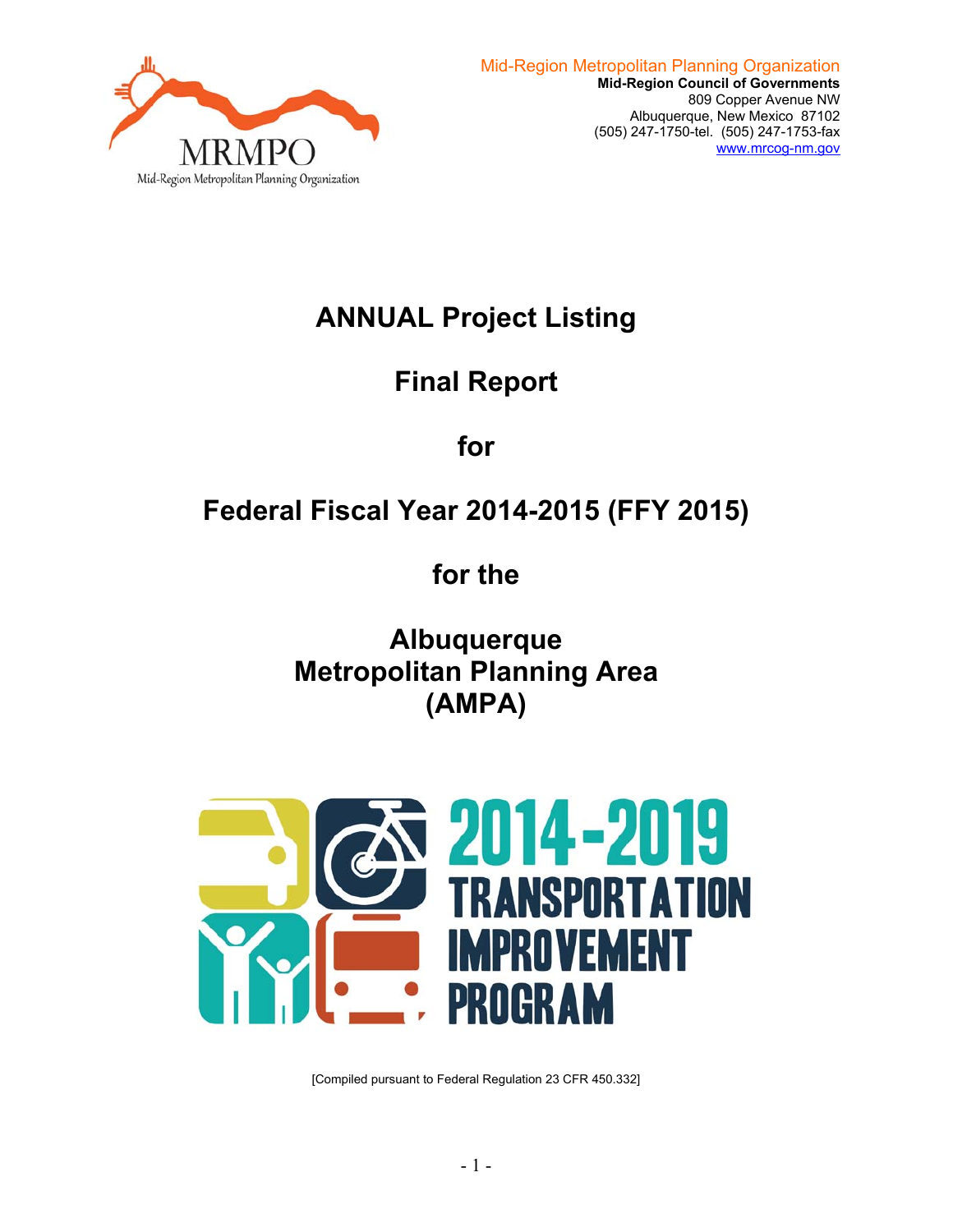

Mid-Region Metropolitan Planning Organization

**Mid-Region Council of Governments**  809 Copper Avenue NW Albuquerque, New Mexico 87102 (505) 247-1750-tel. (505) 247-1753-fax www.mrcog-nm.gov

## **SUMMARY**

## **FFY 2015 FEDERAL OBLIGATIONS & AWARDS – ANNUAL PROJECT LISTING**

 Pursuant to federal regulations, the Mid-Region Metropolitan Planning Organization (MRMPO) has compiled the *Annual Project Listing of Federal Obligations and Awards for Federal Fiscal Year 2014-2015 (FFY 2015)* 

#### **Federal Requirements**

 Federal Regulation 23 CFR 450.332 requires the state, public transportation operators and the metropolitan planning organization to produce an annual listing of obligated projects within a metropolitan planning area no later than 90 days following the end of the fiscal year. The following information is required in the report:

- for each project with funds programmed in the year, the amounts of federal fund requested [programmed],
- for each project with funds programmed in the year, the amounts of federal fund obligated,
- for each project, the amount of federal funds remaining and available in subsequent years,
- each project's description, termini, length, scope and phase of work, and
- . the lead agency responsible for carrying out the project.

Attachment A satisfies these requirements. In addition to the required listing, the Mid-Region Metropolitan Planning Organization conducts various analyses of the information to use in evaluating and improving the management of the Transportation Improvement Program (TIP).

#### **Review of Each Project (Attachment A)**

 The *Annual Project Listing* denotes for each project and funding category, the amount programmed in the Transportation Improvement Program (TIP), the amount actually obligated or awarded, the difference between the two, and project specific explanations. This list includes all Federal projects programmed in the TIP in FFY 2015 along with each project's Federal funding that was obligated during the preceding year and all Federal funding remaining and available for subsequent years of the TIP.

#### **FFY 2015 Review by Various Federal Highway Transportation Funding Categories (Attachment B)**

 An analysis of all Federal Highway Administration (FHWA) Fund Sources for FFY 2015 compares each project's programmed amount in the TIP with the amount obligated by the end of the fiscal year on September 30, 2015. This is an analysis of the TIP management process using the end-of-fiscal-year data since TIP revisions throughout the year have modified various projects' funding.

#### **FFY 2015 Review by Lead Agency for All Federal Funding Categories (Attachment C)**

 An analysis of all federal fund sources by lead agency for FFY 2015 compares each project's programmed amount in the TIP with the amount obligated by the end of the fiscal year on September 30, 2015.

#### **FFY 2015 Summary of Results by Core Federal Highway Administration Funding Categories**

 In FFY 2015 the Albuquerque Metropolitan Planning Area (AMPA) obligated 100.28% of all its programmed funding for its core FHWA program funding categories. This percentage translates into \$60,430,919.11 of transportation related improvements/dollars being utilized out of the estimated \$60,259,933.00 to be programed for the AMPA in FFY 2015. The total amount of excess core FHWA funds obligated in the AMPA amounts to \$170,986.11. The analysis of each funding category shows similar results. Please note that some percentages are higher or lower than 100% due to some additional funds being amended into the TIP from sources previously programmed outside the AMPA. Also, occasional letting adjustments were made to projects where the total bid amount came in under or over the original programmed amount. Please refer to the notes section in Attachments A, B and C for clarification with these occurrences.

 The main noteworthy change in the FFY 2015 obligation report is the overall percentage increase of obligated funds by 12.33% for the core FHWA program in comparison to last year's percentage of obligated funds comprising of 87.95%. The main contributing factor for the increase was excess obligations for the NHPP and STP-Flex funding categories where amounts came in over the original programmed amounts in the TIP which lead to higher percentages of funds obligated in FFY 2015. If excess funds had not been obligated for NHPP and STP-Flex funding categories, the AMPA would have obligated 98.61% of all its programmed funding for its core FHWA program fund categories in FFY 2015. This percentage translates into \$59,422,027.00 of transportation related improvements/dollars being utilized out of the estimated \$60,259,933.00 to be programed for the AMPA in FFY 2015. The total amount of core FHWA funds unobligated in the AMPA amounts to \$837,906.00. With this scenario, the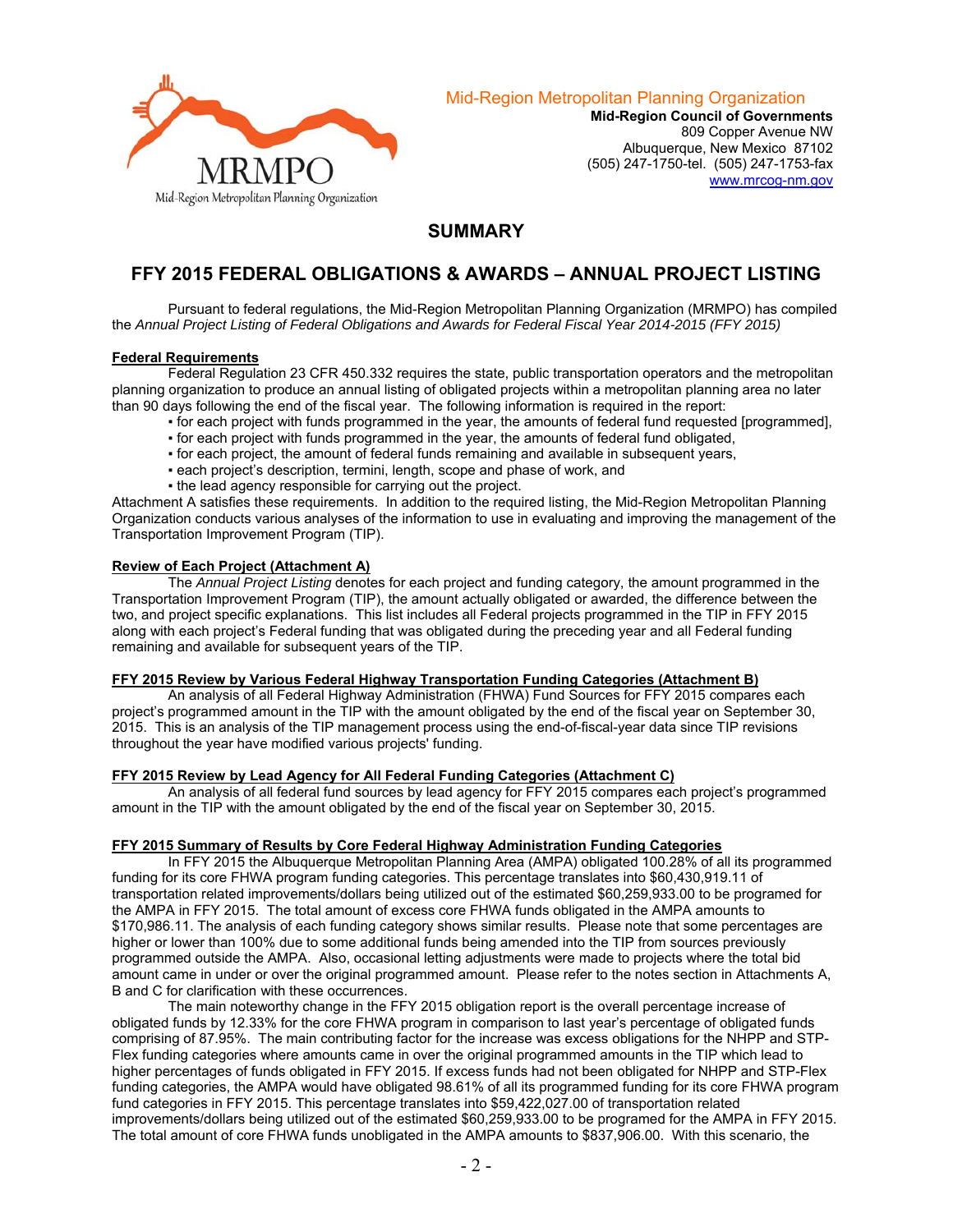shortcomings in obligations are coming from the 90.83% obligation of STP-Sm Urban funding category and the 93.74% obligation of all TAP funding categories. Please reference Tables 1, 2 and 3 below for more detail on all Federal Highway Administration (FHWA) core program funding categories.

| <b>FFY</b> | <b>Funding Category</b>   | <b>Federal Amt</b><br>Programmed in<br><b>TIP End FFY</b> | <b>Federal Obligated</b><br>Amount |     | Difference Prog -<br>Oblig KEY:<br>$$1$ = unoblig $$1)$<br>=excess obligation | $%$ of<br>Prog'md<br><b>Funds</b><br>Obligated |
|------------|---------------------------|-----------------------------------------------------------|------------------------------------|-----|-------------------------------------------------------------------------------|------------------------------------------------|
| 2015       | CMAQ-Mand                 | \$3,810,803.00                                            | \$3,810,803.00                     | $=$ | \$0.00                                                                        | 100.00%                                        |
| 2015       | <b>NHPP</b>               | \$20,176,409.00                                           | \$20,587,222.11                    | $=$ | (5410, 813.11)                                                                | 102.04%                                        |
| 2015       | STP-Bridge Off Sys        | \$341,369.00                                              | \$341,369.00                       | $=$ | \$0.00                                                                        | 100.00%                                        |
| 2015       | STP-Flex                  | \$7,993,366.00                                            | \$8,591,445.00                     | $=$ | (\$598,079.00)                                                                | 107.48%                                        |
| 2015       | STP-Sm Urb                | \$8,199,021.00                                            | \$7,446,822.00                     | $=$ | \$752,199.00                                                                  | 90.83%                                         |
| 2015       | STP-U                     | \$18,369,773.00                                           | \$18,369,773.00                    | $=$ | \$0.00                                                                        | 100.00%                                        |
| 2015       | <b>TAP All Categories</b> | \$1,369,192.00                                            | \$1,283,485.00                     | $=$ | \$85,707.00                                                                   | 93.74%                                         |
| 2015       | <b>Grand Total</b>        | \$60,259,933.00                                           | \$60,430,919.11                    | Ξ   | (\$170,986.11)                                                                | 100.28%                                        |

**Table 1: Federal Highway Administration (FHWA) Core Program Funding Categories** 

| Table 2: Federal Highway Administration (FHWA) Core Prog. Funding Categories without Excess Obligations |  |  |  |
|---------------------------------------------------------------------------------------------------------|--|--|--|
|                                                                                                         |  |  |  |

| <b>FFY</b> | <b>Funding Category</b>                                                                    | <b>Federal Amt</b><br>Programmed in<br><b>TIP End FFY</b> | <b>Federal Obligated</b><br>Amount |          | Difference Prog -<br>Oblig KEY:<br>$$1=$ unoblig $$1)$<br>=excess obligation | $%$ of<br>Prog'md<br><b>Funds</b><br>Obligated |
|------------|--------------------------------------------------------------------------------------------|-----------------------------------------------------------|------------------------------------|----------|------------------------------------------------------------------------------|------------------------------------------------|
| 2015       | CMAQ-Mand                                                                                  | \$3,810,803.00                                            | \$3,810,803.00                     | $=$      | \$0.00                                                                       | 100.00%                                        |
| 2015       | <b>NHPP without</b><br>excess<br>obligations                                               | \$20,176,409.00                                           | \$20,176,409.00                    |          | \$0.00                                                                       | 100.00%                                        |
| 2015       | STP-Bridge Off Sys                                                                         | \$341,369.00                                              | \$341,369.00                       | $=$      | \$0.00                                                                       | 100.00%                                        |
| 2015       | STP-Flex without<br>excess<br>obligations                                                  | \$7,993,366.00                                            | \$7,993,366.00                     |          | \$0.00                                                                       | 100.00%                                        |
| 2015       | STP-Sm Urb                                                                                 | \$8,199,021.00                                            | \$7,446,822.00                     | $\equiv$ | \$752,199.00                                                                 | 90.83%                                         |
| 2015       | STP-U                                                                                      | \$18,369,773.00                                           | \$18,369,773.00                    | =        | \$0.00                                                                       | 100.00%                                        |
| 2015       | <b>TAP All Categories</b>                                                                  | \$1,369,192.00                                            | \$1,283,485.00                     | $=$      | \$85,707.00                                                                  | 93.74%                                         |
| 2015       | <b>Grand total</b><br>without Excess<br>obligations                                        | \$60,259,933.00                                           | \$59,422,027.00                    | $=$      | \$837,906.00                                                                 | 98.61%                                         |
|            | * Green rows denote funding categories that were modified to show no excess obligations as |                                                           |                                    |          |                                                                              |                                                |

**a comparative analysis with table 1**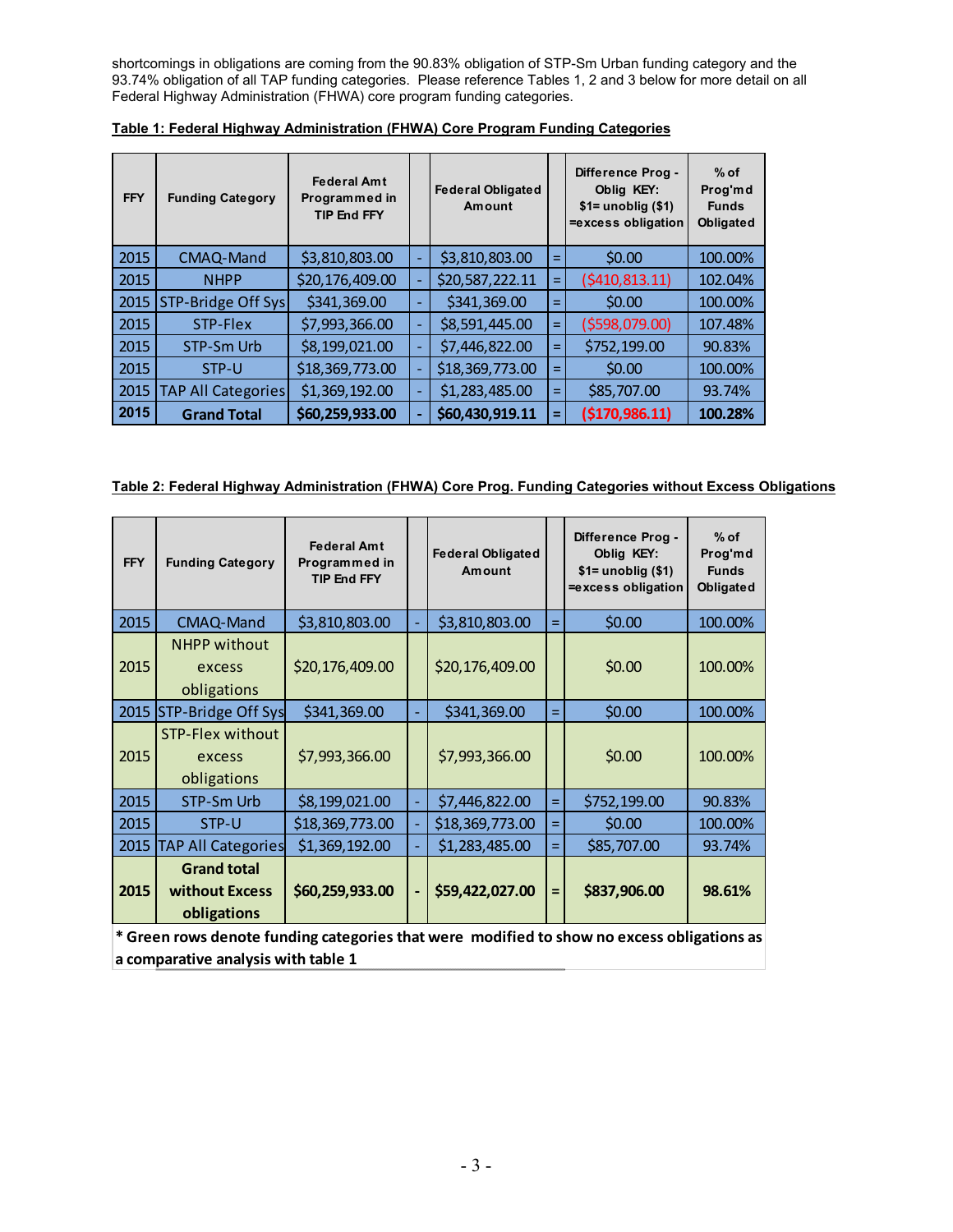### **FY 2015 Summary of Results by Lead Agency**

 In FFY 2015 the Albuquerque Metropolitan Planning Area obligated 97.73% of all its programmed funding for all Federal fund sources. This percentage translates into \$111,068,146.44 of transportation related improvements/dollars being utilized within the region out of the estimated \$113,653,625.86 programmed for the region in FFY 2015. The total amount of all federal funds unobligated in the AMPA amounts to \$2,585,479.43. Please note that some percentages are higher than 100% due to some additional funds being amended into the TIP from sources previously programmed outside the AMPA and occasional letting adjustments. Please refer to the notes section in Attachments A, B and C for clarification on these occurrences.

| <b>FFY</b> | <b>Lead Agency</b>                        | <b>Federal Amt</b><br>Programmed in<br><b>TIP End FFY</b> | <b>Federal Obligated</b><br>Amount |     | Difference Prog -<br>Oblig KEY:<br>$$1$ = unoblig $$1)$<br>=excess obligation | $%$ of<br>Prog'md<br><b>Funds</b><br>Obligated |
|------------|-------------------------------------------|-----------------------------------------------------------|------------------------------------|-----|-------------------------------------------------------------------------------|------------------------------------------------|
|            | 2015 City of Albuquerque-ABQ Ride         | \$16,607,100.00                                           | \$16,607,100.00                    |     | \$0.00                                                                        | 100.00%                                        |
|            | 2015 City of Albuquerque-DMD              | \$3,141,369.00                                            | \$3,141,369.00                     |     | \$0.00                                                                        | 100.00%                                        |
|            | 2015 City of Belen                        | \$128,700.00                                              | \$142,669.76                       |     | ( \$13,969.76)                                                                | 110.85%                                        |
|            | 2015 City of Rio Rancho                   | \$10,447,473.00                                           | \$10,447,473.00                    |     | \$0.00                                                                        | 100.00%                                        |
|            | 2015 County of Bernalillo                 | \$3,238,450.00                                            | \$3,238,450.00                     |     | \$0.00                                                                        | 100.00%                                        |
|            | 2015 County of Valencia                   | \$863,211.00                                              | \$863,211.00                       |     | \$0.00                                                                        | 100.00%                                        |
|            | 2015 MRCOG/MRMPO                          | \$148,978.00                                              | \$148,978.00                       |     | \$0.00                                                                        | 100.00%                                        |
|            | 2015 NMDOT                                | \$56,368,016.86                                           | \$53,851,520.11                    |     | \$2,516,496.75                                                                | 95.54%                                         |
|            | 2015 Pueblo of Cochiti                    | \$913,331.00                                              | \$913,331.00                       |     | \$0.00                                                                        | 100.00%                                        |
|            | 2015 Pueblo of Isleta                     | \$1,481,235.00                                            | \$1,484,697.87                     |     | ( \$3,462.87)                                                                 | 100.23%                                        |
|            | 2015 Pueblo of Laguna                     | \$0.00                                                    | \$0.00                             |     | \$0.00                                                                        | 0.00%                                          |
|            | 2015 Pueblo of Sn Felipe                  | \$719,965.00                                              | \$719,965.00                       |     | \$0.00                                                                        | 100.00%                                        |
|            | 2015 Pueblo of Sandia                     | \$269,474.00                                              | \$269,474.00                       |     | \$0.00                                                                        | 100.00%                                        |
|            | 2015 Pueblo of Santa Ana                  | \$272,450.00                                              | \$272,450.00                       |     | \$0.00                                                                        | 100.00%                                        |
|            | 2015 Pueblo of Santo Domingo              | \$1,979,117.00                                            | \$1,979,117.00                     |     | \$0.00                                                                        | 100.00%                                        |
|            | 2015 Rio Metro NMRRX                      | \$12,345,227.00                                           | \$12,344,518.70                    |     | \$708.30                                                                      | 99.99%                                         |
|            | 2015 Rio Metro Transit Dist               | \$2,366,178.00                                            | \$2,366,178.00                     |     | \$0.00                                                                        | 100.00%                                        |
|            | 2015 SSCAFCA                              | \$351,422.00                                              | \$351,422.00                       |     | \$0.00                                                                        | 100.00%                                        |
|            | 2015 To'hajiilee-Navajo Gov't.            | \$0.00                                                    | \$0.00                             |     | \$0.00                                                                        | 0.00%                                          |
|            | 2015 Town of Bernalillo                   | \$1,400,000.00                                            | \$1,400,000.00                     | $=$ | \$0.00                                                                        | 100.00%                                        |
|            | 2015 Village of Los Lunas                 | \$249,507.00                                              | \$163,800.00                       |     | \$85,707.00                                                                   | 65.65%                                         |
|            | 2015 Village of Tijeras                   | \$362,422.00                                              | \$362,422.00                       |     | \$0.00                                                                        | 100.00%                                        |
|            | 2015 Grand Total All Federal Fund Sources | \$113,653,625.86                                          | \$111,068,146.44                   |     | \$2,585,479.43                                                                | 97.73%                                         |

### **Table 3: Percent of Programmed Funds Obligated by Lead Agency for All Fund Federal Fund Sources**

### **Historical Trend Analysis of Obligation Rates for the Core FHWA Program form FFY 2007-2015**

 Below is a comparison chart which shows the historical trend of the percentage of core FHWA program funds obligated from FFY 2007 to the most recent FFY of 2015. The overall results clearly show a major improvement in the proportion of funds obligated versus programmed. Also noteworthy is the stabilization in the percentages which peaked in FFY 2009 and have levelled out due to better management of the TIP, a reduction in additional funds being amended into the TIP from sources previously programmed outside the AMPA and a reduction in the occasional letting adjustments to projects where the total bid amounts came in over the original programmed amounts in the TIP. The drop in the percentage of funds obligated for FFY 2014 is explained in greater detail in the FFY 2014 *Annual Project Listing Final Report Federal Fiscal Year 2013-2014 (FFY 2014)*. For a full archive of previous MRMPO Annual Project Listings and Obligation Reports, please follow the link to the MRCOG website: http://www.mrcog-nm.gov/transportation/metro-planning/short-range-tip?showall=&start=7.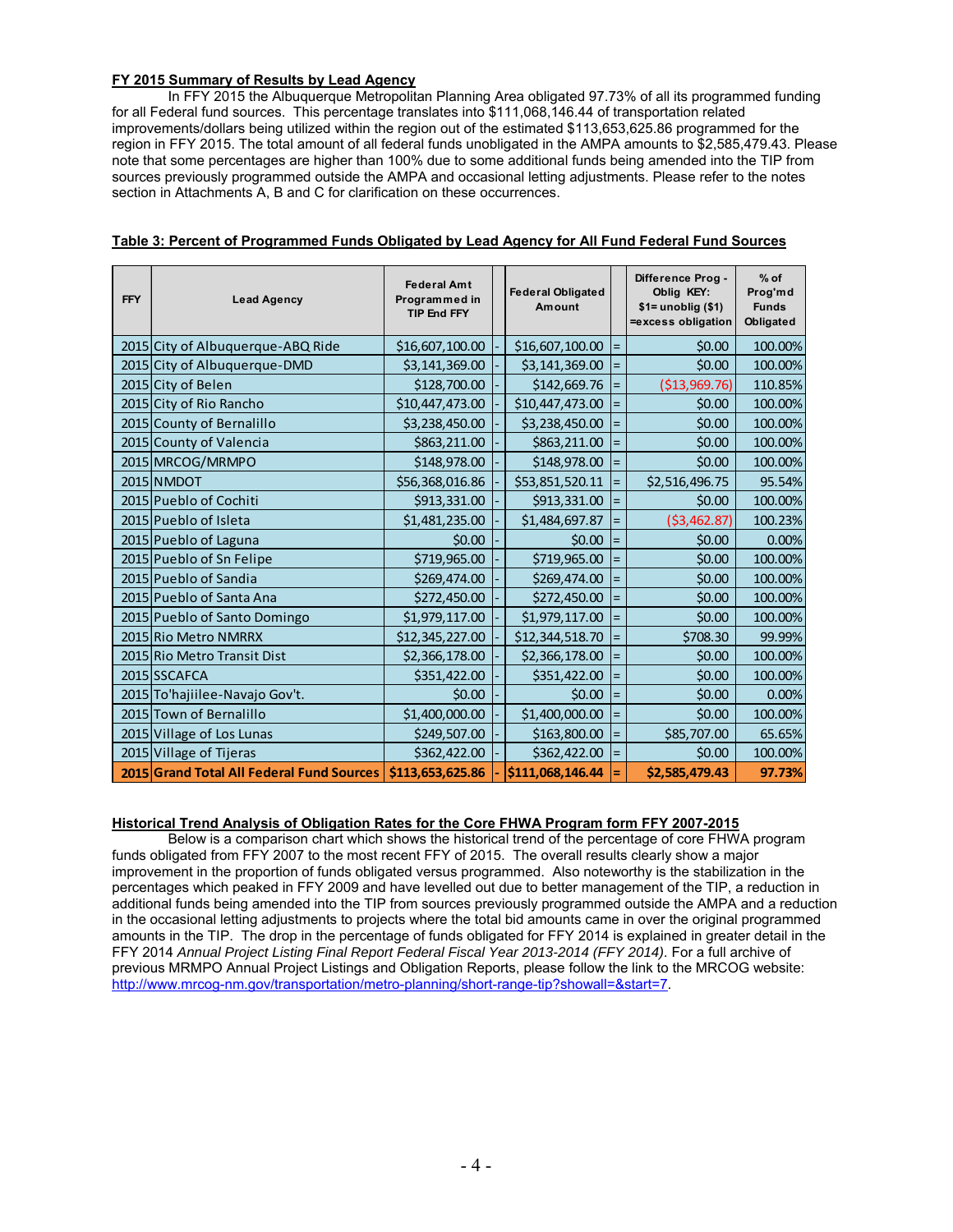

**Table 4: Historical Trend Analysis of Obligation Rates for the Core FHWA Program form FFY 2007-2015** 

NOTE: FFY 2008, 2009, and 2010 percentages are high due to letting adjustments (bids coming in over programmed funds). If this factor was not included the percentages for those years would range from 70% - 85%.

Any questions regarding this report should be directed to Mr. Steven Montiel at the Mid-Region Metropolitan Planning Organization; email **smontiel@mrcog-nm.gov** or at the address above.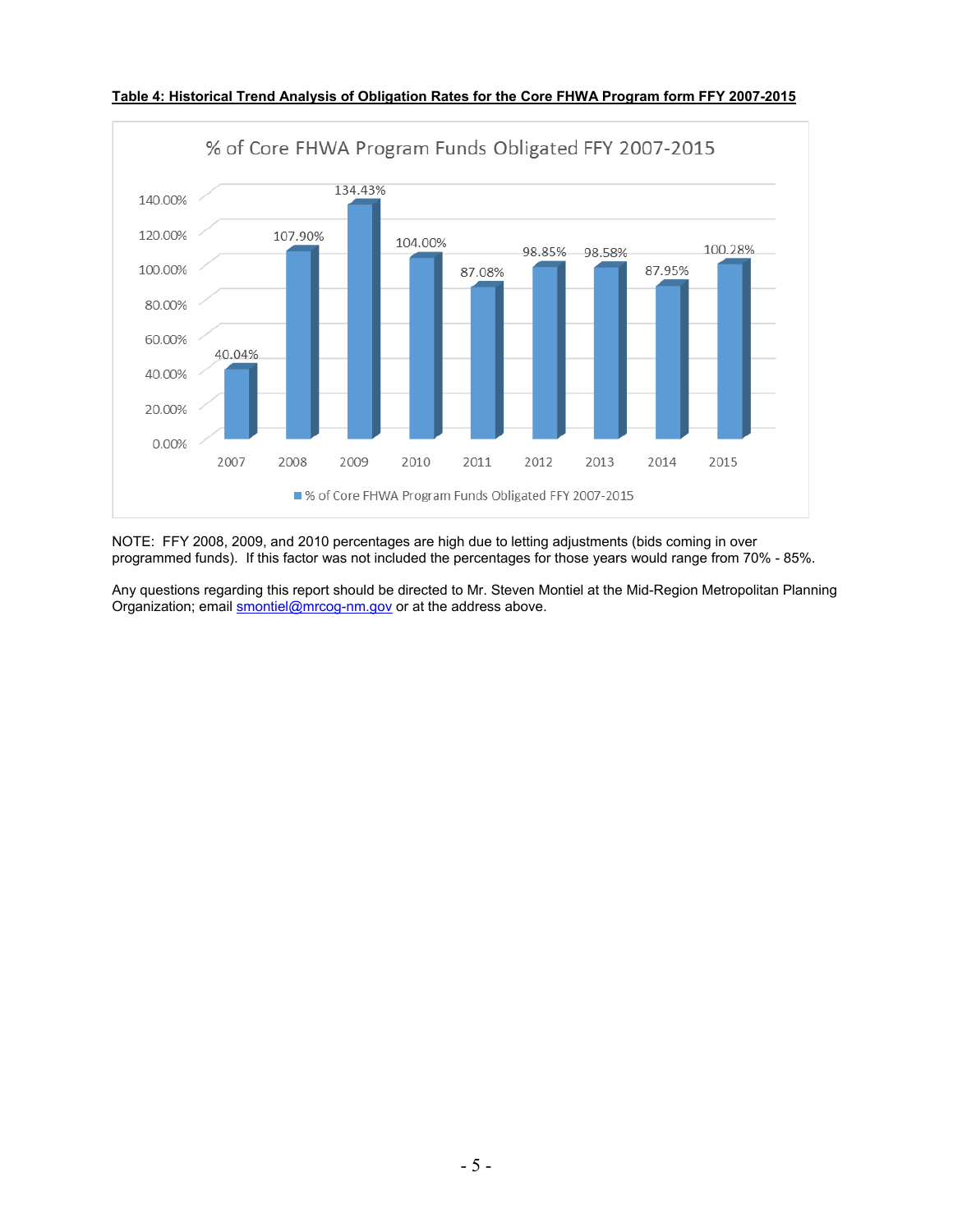| Control<br>Number                        | <b>Project Title</b>                                                                                       |                                       |                                           | <b>Project Description</b>                                                                                                                                                                                                         | <b>Project Type</b>       | <b>Lead Agency</b>     |                                              | <b>Total Estimated</b><br><b>Project Cost</b> | 티리 리 리 리 리 리                                                       | $\begin{array}{ l }\n\hline\n\text{Design} \\ \hline\n\text{ROW} \\ \hline\n\text{FOMt} \\ \hline\n\text{Conty} \\ \hline\n\text{Cohler} \\ \hline\n\text{Cohlyed} \\ \hline\n\text{Cohlyed} \\ \hline\n\end{array}$ | E<br><b>FFY</b> | Funding<br>Category                                                                              | <b>Federal Amt</b><br>Programmed in<br><b>TIP End FFY</b> | Federal<br>Obligated<br>Amount                       | Difference Prog -<br>Oblig KEY:<br>$$1=$ unoblig $$1)$<br>=excess obligation |                | <b>Total Amt</b><br>Prog'md in TIP<br><b>Notes</b><br>with Match                                                       |                   |                             | tr/Impl                       |                                                 |
|------------------------------------------|------------------------------------------------------------------------------------------------------------|---------------------------------------|-------------------------------------------|------------------------------------------------------------------------------------------------------------------------------------------------------------------------------------------------------------------------------------|---------------------------|------------------------|----------------------------------------------|-----------------------------------------------|--------------------------------------------------------------------|----------------------------------------------------------------------------------------------------------------------------------------------------------------------------------------------------------------------|-----------------|--------------------------------------------------------------------------------------------------|-----------------------------------------------------------|------------------------------------------------------|------------------------------------------------------------------------------|----------------|------------------------------------------------------------------------------------------------------------------------|-------------------|-----------------------------|-------------------------------|-------------------------------------------------|
|                                          |                                                                                                            |                                       |                                           | Key: Yellow rows indicate FFY 2015 Federal Funds. White rows denote state and local funding along with previous funding and/or subsequent funding.                                                                                 |                           |                        |                                              |                                               |                                                                    |                                                                                                                                                                                                                      |                 |                                                                                                  |                                                           |                                                      |                                                                              |                |                                                                                                                        |                   |                             |                               |                                                 |
| 3100300<br>3100300<br>3100300<br>3100300 | NM 47 in Peralta<br>(Old CN=2105)                                                                          | MP 31.000                             | MP 32.800                                 | Rehabilitate/reconstruct from 2 to 5<br>lane facility with center turn lane and<br>drainage improvements.                                                                                                                          | Capacity Proj             | 1.8 NMDOT D-3          |                                              | 13,884,876.00                                 | $Y$ $Y$ $Y$ $Y$ $Y$<br>$Y$ $Y$ $Y$ $Y$ $Y$<br>Y Y Y Y Y <br>YYYYYY |                                                                                                                                                                                                                      |                 | 2013 STP-Sm Urb<br>2013 STP-Sm Urb<br>2014 STP-Sm Urb<br>2015 Local Other                        | 180,014.00 -<br>854,400.00<br>149,520.00<br>0.00          | $0.00 =$<br>812,646.93<br>$149,520.00 =$<br>$0.00 =$ | 180,014.00 0.00%<br>41,753.07 95.11%<br>0.00                                 | 0.00 100.00%   | 210,690.54<br>999,999.97<br>175,000.00<br>883,000.00                                                                   |                   | $ Y Y $<br>.   Y      Y   . | $\ldots$ $\ldots$ $\ldots$ 16 | $\frac{1}{2}$   15<br>$\overline{.16}$<br>.  43 |
| 3100300                                  |                                                                                                            |                                       |                                           |                                                                                                                                                                                                                                    |                           |                        |                                              |                                               | Y Y Y Y Y                                                          |                                                                                                                                                                                                                      |                 | 2015 STP-Flex                                                                                    | 4,359,759.00                                              | 4,359,759.00 =                                       |                                                                              |                | 0.00 100.00% 5,102,714.04 Full amount obligated 11/20/2014                                                             | $1 \vert$         | . I Y L.                    | .   Y                         | $\vert \cdot \vert$ 03                          |
| 3100300<br>3100300                       |                                                                                                            |                                       |                                           |                                                                                                                                                                                                                                    |                           |                        |                                              |                                               | Y Y Y Y Y <br>YIYIYIYI'                                            |                                                                                                                                                                                                                      |                 | 2015 STP-Flex<br>2015 STP-Sm Urb                                                                 | 42,720.00<br>6,450,004.00                                 | 42,720.00<br>5,915,124.00                            | 534,880.00 91.71%                                                            | $0.00$ 100.00% | 50,000.00 Full amount obligated 11/20/2014<br>7,549,161.77 Not all funds were obligated 11/20/2014                     | $1 \vert$         | . I Y I                     |                               | $\vert$ Y 43<br> 03                             |
| 3100300                                  |                                                                                                            |                                       |                                           |                                                                                                                                                                                                                                    |                           |                        |                                              |                                               | YYYYYY                                                             |                                                                                                                                                                                                                      |                 | 2015 STP-Sm Urb                                                                                  | 106,800.00                                                | 106,800.00                                           |                                                                              | $0.00$ 100.00% | 125,000.00 Full amount obligated 9/17/2015                                                                             | $\vert$ 4 $\vert$ | $ Y $ . $ Y $               |                               | .16                                             |
| 3100340                                  | Business Loop 13 in<br>Belen, Bridge<br>#059850.9 miles<br>north of NM 309                                 | MP 2.94                               | MP 3.47                                   | Bridge replacement.                                                                                                                                                                                                                | Safety                    | 0.2 NMDOT D-3          |                                              | $9,433,898.47$ Y Y Y Y Y Y                    |                                                                    |                                                                                                                                                                                                                      |                 | <b>2015 BNSF</b>                                                                                 | 0.00                                                      | 0.00                                                 | 0.00                                                                         |                | 172,000.00                                                                                                             |                   |                             |                               |                                                 |
| 3100340                                  |                                                                                                            |                                       |                                           |                                                                                                                                                                                                                                    |                           |                        |                                              |                                               | Y Y Y Y Y I'                                                       |                                                                                                                                                                                                                      |                 | 2015 NHPP                                                                                        | 7,913,366.00                                              | 8,430,809.00                                         |                                                                              |                | $\left  \frac{-517,443.00}{106.54\%} \right $ 9,261,898.14 Amount obligated greater than amount<br>programmed 4/1/2015 |                   |                             |                               |                                                 |
| 3100460<br>3100460                       | <b>Belen Business Loop</b><br>13 Pavement<br>Preservation.                                                 | MP 2.68 to MP 2.94 MP 3.47 to MP 6.60 |                                           | Pavement preservation (Mill and<br>Inlay). Project includes ADA<br>improvements.                                                                                                                                                   | <b>Hwy &amp; Brg Pres</b> | <b>NMDOT D-3</b>       |                                              | 3,186,069.00                                  | YYY                                                                |                                                                                                                                                                                                                      |                 | 2015 STP-Flex<br>2015 STP-Sm Urb                                                                 | 1,079,961.00<br>1,642,217.00                              | 1,079,961.00<br>1,424,898.00                         |                                                                              | $0.00$ 100.00% | 1,263,999.26 Full amount obligated 4/1/2015<br>217,319.00 86.77% 1,922,070.40 Not all funds were obligated 4/1/2015    |                   | $\ Y\ $                     | Y                             |                                                 |
| A300016                                  | Coors Blvd:NM 45<br>Pavement<br>Preservation                                                               | Montano Rd.                           | Irving Blvd.                              | Mill and fill Coors Blvd for system<br>preservation and maintenance                                                                                                                                                                | Hwy & Brg Pres            | NMDOT D-3              |                                              | $3,238,818.00$ Y Y Y                          |                                                                    |                                                                                                                                                                                                                      |                 | 2015 STP-Flex                                                                                    | 1,912,846.00                                              | 2,767,245.00                                         |                                                                              |                | Amount obligated greater than amount<br>$-854,399.00 144.67%$ 2,238,817.82<br>programmed 9/14/2015                     |                   |                             |                               |                                                 |
| A300016                                  |                                                                                                            |                                       |                                           |                                                                                                                                                                                                                                    |                           |                        | YY                                           |                                               | $Y$ $Y$ $Y$                                                        | Y   .                                                                                                                                                                                                                |                 | 2016 STP-Flex                                                                                    | 854,400.00                                                | $0.00 =$                                             | 854,400.00 0.00%                                                             |                | 999,999.97                                                                                                             |                   |                             |                               | .05                                             |
| A300074                                  | 40 & Louisiana<br><b>Blvd On/Off Ramps</b>                                                                 | -40 (MP 162.5)                        | $-40$ (MP 163.5)                          | Rehabilitation and/or reconstruction<br>of the on and off ramps.                                                                                                                                                                   | Hwy & Brg Pres            | NMDOT D-3              |                                              | 4,659,839.26 Y Y Y                            |                                                                    |                                                                                                                                                                                                                      |                 | 2015 NHPP                                                                                        | 3,175,583.00                                              | 3,633,527.00                                         | -457,944.00 114.42%                                                          |                | Amount obligated is greater than<br>3,716,740.30 amount programmed 8/20/2015                                           |                   |                             |                               | 106                                             |
| A300074                                  |                                                                                                            |                                       |                                           |                                                                                                                                                                                                                                    |                           |                        | Y Y                                          |                                               | $Y$ $Y$ $Y$ $.$                                                    |                                                                                                                                                                                                                      |                 | 2016 NHPP                                                                                        | 457,945.00                                                | $0.00 =$                                             | 457,945.00 0.00%                                                             |                | 535,984.30                                                                                                             |                   | $-1 - 1 - 1$                |                               | $\cdot$ 06<br>$\overline{06}$                   |
| A300074<br>A300076                       | 40 Noise Wall near<br><b>Unser Blvd.</b>                                                                   |                                       |                                           | Design and construct a Noise wall<br>located at Usner Blvd. to satistfy<br><b>Envirnmental Commitment of CN</b><br>A300303.                                                                                                        |                           | NMDOT D-3              | ly ly                                        | 3,406,457.56                                  | YYY<br>YY                                                          | Y                                                                                                                                                                                                                    |                 | 2016 STP-Flex<br>2015 NHPP                                                                       | 347,839.00<br>2,910,478.00                                | $0.00 =$<br>2,910,478.00                             | 347,839.00 0.00%                                                             | $0.00$ 100.00% | 407,114.92<br>3,406,458.24 Full amount obligated 9/14/2015                                                             |                   | IYI                         |                               |                                                 |
| A300081                                  | Commuter Rail:<br>sleta Pueblo Quiet<br>Zone & RR Crossing<br>Consolidation                                | Xing #019452T,<br>019451L, 019450E,   | 019449К, 019445Н,<br>019443U &<br>019442M | Project will permanently close some<br>crossing to consolidate crossings,<br>realign roadways at other crossings,<br>install flashers, gates and other safety<br>devices. (Also includes design for<br>A300083.) UNDER DEVELOPMENT | Safety                    | 0 Rio Metro NMRRX      |                                              | 2,700,000.00 Y Y Y Y Y Y                      |                                                                    |                                                                                                                                                                                                                      |                 | 2014 Safety (HSIP)                                                                               | 1,440,000.00                                              | $1,482,240.00 =$                                     |                                                                              |                | $-42,240.00$ 102.93% 1,600,000.00                                                                                      |                   | Y   Y                       |                               |                                                 |
| A300081                                  |                                                                                                            |                                       |                                           |                                                                                                                                                                                                                                    |                           |                        |                                              |                                               | YYYYYY                                                             |                                                                                                                                                                                                                      |                 | 2015 Safety (HSIP)                                                                               | 45,000.00                                                 | $45,000.00 =$                                        |                                                                              | $0.00$ 100.00% | 50,000.00 Funds added from A300083 transfer &<br>diobligation 4/7/15                                                   |                   |                             |                               |                                                 |
|                                          | A300160 $\Big \begin{array}{c} \textsf{Support} \textsf{Blvd} \\ \textsf{I} \end{array}\Big $<br>Extension | Woodward                              | I-25 Exit 221 at<br>Sunport Blvd          | Construct new 4 lane divided facility<br>with bike lanes includes signage,<br>drainage, and other necessary<br>appurtenances. Demo ID NM006.<br>Project total includes capital outlay &<br>county funds in previous FYs.           | Capacity Proj             | 0 County of Bernalillo | YY                                           | 21,000,000.00 Y Y Y Y Y Y                     |                                                                    |                                                                                                                                                                                                                      | Y 2013 HPP      |                                                                                                  | 143,525.00 -                                              | $143,525.00 =$                                       |                                                                              | 0.00 100.00%   | 179,406.25                                                                                                             |                   | . I Y I Y I                 |                               | . 15                                            |
| A300160                                  |                                                                                                            |                                       |                                           |                                                                                                                                                                                                                                    |                           |                        | Y Y Y                                        |                                               | γ   γ   γ   γ   γ         γ    2015 <mark> STP-U</mark>            |                                                                                                                                                                                                                      |                 |                                                                                                  | 377,107.00                                                | $377,107.00 =$                                       |                                                                              | $0.00$ 100.00% | 441,370.54 Full amount obligated 6/17/2015                                                                             |                   |                             |                               |                                                 |
| A300160                                  |                                                                                                            |                                       |                                           |                                                                                                                                                                                                                                    |                           |                        | $\overline{Y}$ $\overline{Y}$ $\overline{Y}$ |                                               | Υ   Υ   Υ   Υ   Υ         Υ   2017  STP-U                          |                                                                                                                                                                                                                      |                 |                                                                                                  | 8,022,893.00 -                                            | $0.00 =$                                             | 8,022,893.00 0.00% 9,390,089.85                                              |                |                                                                                                                        |                   |                             |                               | $\overline{.01}$                                |
| A300160                                  |                                                                                                            |                                       |                                           |                                                                                                                                                                                                                                    |                           |                        |                                              |                                               | YYYYYYY                                                            |                                                                                                                                                                                                                      |                 | Local Non-<br>$\left  \n\begin{array}{c c} 1 & 2018 & \text{Match} \ \hline \end{array} \right $ | $0.00 -$                                                  | $0.00 =$                                             | 0.00 N/A                                                                     |                | 4,465,032.00                                                                                                           |                   |                             |                               |                                                 |
| A300160                                  |                                                                                                            |                                       |                                           |                                                                                                                                                                                                                                    |                           |                        | $Y$ $Y$ $Y$                                  |                                               | Y   Y   Y   Y   Y         Y   2018 STP-U                           |                                                                                                                                                                                                                      |                 |                                                                                                  | 3,104,346.00 -                                            | $0.00 =$                                             | 3,104,346.00 0.00% 3,633,363.66                                              |                |                                                                                                                        |                   |                             |                               | . 01                                            |
| A300185                                  | Congestion<br>Management<br>Program: Travel<br>Time Program                                                | <b>Region Wide</b>                    |                                           | Collect travel time data on the roads<br>and interstate system identified in the<br>congested network of the AMPA. Data TTS-TSM<br>will be used for the congestion<br>management process (CMP) among<br>other uses.                |                           | 0 MRMPO                |                                              | $174,366.00$ .                                | $-1 - 1 - 1$                                                       | Y                                                                                                                                                                                                                    |                 | $\sqrt{2015}$ STP-U                                                                              | 148,978.00 -                                              | $148,978.00 =$                                       |                                                                              | $0.00$ 100.00% | 174,365.63 Full amount obligated 10/27/2014                                                                            |                   |                             | .   Y         Y           18  |                                                 |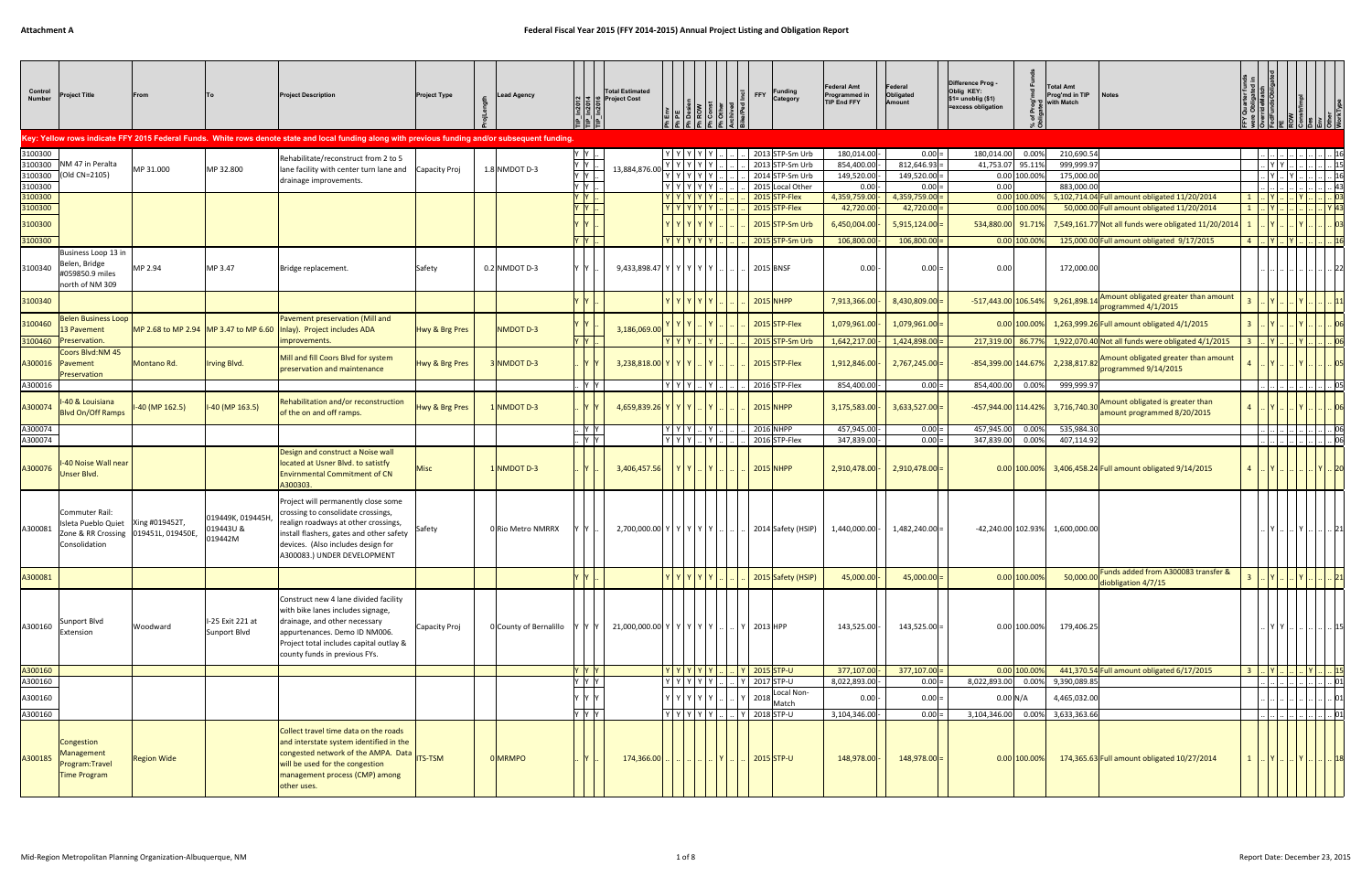| Control<br><b>Numbe</b> | roject Title                                                           | From                                    |                     | <b>Project Description</b>                                                                                                                                                                                                      | <b>Project Type</b> | <b>Lead Agency</b>       | ׇ֦֛֬֘֘֘֩֕׀׆֖֦֦׀ <del>֖</del> ֖֖֖֦֧                                | <b>Total Estimated</b><br><b>Project Cost</b> | $\frac{1}{\frac{1}{n}}\frac{\log\left \frac{1}{n}\right }{\log\left \frac{1}{n}\right }\frac{\log\left \frac{1}{n}\right }{\log\left \frac{1}{n}\right }\frac{\log\left \frac{1}{n}\right }{\log\left \frac{1}{n}\right }$<br>  둔   둔   둔   둔   둔   둔   ş   ┊ |  | <b>Funding</b><br><b>FFY</b><br>Category          | Federal Amt<br>Programmed in<br><b>TIP End FFY</b> | Federal<br>Obligated<br>Amount   | Difference Prog<br>Oblig KEY:<br>$$1=$ unoblig $$1)$<br>=excess obligation | <b>Total Amt</b><br>Prog'md in TIP<br>with Match | <b>Notes</b>                                                                                             |                                                                                               |                  |                   |                   |                  |
|-------------------------|------------------------------------------------------------------------|-----------------------------------------|---------------------|---------------------------------------------------------------------------------------------------------------------------------------------------------------------------------------------------------------------------------|---------------------|--------------------------|-------------------------------------------------------------------|-----------------------------------------------|---------------------------------------------------------------------------------------------------------------------------------------------------------------------------------------------------------------------------------------------------------------|--|---------------------------------------------------|----------------------------------------------------|----------------------------------|----------------------------------------------------------------------------|--------------------------------------------------|----------------------------------------------------------------------------------------------------------|-----------------------------------------------------------------------------------------------|------------------|-------------------|-------------------|------------------|
| A300200 Idalia Rd       | Reconstruction &                                                       | Iris Rd                                 | <b>NM 528</b>       | Widen from 2 to 3 lane undivided or 4<br>lane divided roadway. Includes: turn<br>lanes, intersection improvements<br>curbs, gutter, storm drains, bike lanes,                                                                   | Capacity Proj       | 2.44 City of Rio Rancho  |                                                                   | 13,510,587.00                                 | YYYYYY                                                                                                                                                                                                                                                        |  | . Y 2013 STP-U                                    | 1,110,200.00                                       | 1,110,200.00                     |                                                                            | 1,299,391.35                                     |                                                                                                          |                                                                                               | IYIYI.           |                   |                   |                  |
| A300200                 | Widening                                                               |                                         |                     | etc. Project t.b.d. concurrently with<br>sewer project.                                                                                                                                                                         |                     |                          |                                                                   |                                               | <u>  Y   Y   Y   Y   Y  </u>                                                                                                                                                                                                                                  |  | Y 2013 STP-U                                      | 545,630.00                                         | 545,630.00                       |                                                                            | 638,611.87                                       |                                                                                                          |                                                                                               |                  |                   |                   |                  |
| A300200<br>A300200      |                                                                        |                                         |                     |                                                                                                                                                                                                                                 |                     |                          | $Y$ $Y$<br>$\frac{1}{Y}$                                          |                                               | Y Y Y Y Y<br> Y Y Y Y Y                                                                                                                                                                                                                                       |  | Y 2015 STP-U<br>  Y 2015 STP-U                    | 112,616.00<br>9,775,000.00                         | 112,616.00<br>$9,775,000.00$ :   | $0.00$ 100.00%                                                             |                                                  | 131,807.11 Full amount obligated. 5/5/2015<br>0.00 100.00% 11,440,776.83 Full amount obligated 8/20/2015 | $\begin{bmatrix} 3 &  & Y \end{bmatrix}$ . $\begin{bmatrix} Y \end{bmatrix}$ .<br>$4$ . $Y$ . |                  | $\vert$ Y $\vert$ |                   | 16<br> 03        |
| A300363                 | -25 Belen<br>Reconstruction and<br>Pavement<br>Preservation            | MP 189.7                                | MP 193.1            | Full depth reconstruction and<br>pavement preservation (mill and inlay)<br>including pavement markings,<br>guardrail replacement, signage, and<br>other appurtenances as necessary.                                             | Hwy & Brg Pres      | 3 NMDOT D-3              |                                                                   | $4,300,000.00$ $Y$ $Y$ $Y$ $Y$ . $Y$ .        |                                                                                                                                                                                                                                                               |  | 2015 NHPP                                         | $2,483,200.00$ -                                   | $2,483,200.00 =$                 |                                                                            |                                                  | $0.00 100.00% $ 2,906,366.96 Full amount obligated 5/19/2015                                             |                                                                                               |                  |                   |                   |                  |
| A300363                 |                                                                        |                                         |                     |                                                                                                                                                                                                                                 |                     |                          | Y Y                                                               |                                               | $Y$ $Y$ $Y$ $\ldots$ $Y$                                                                                                                                                                                                                                      |  | 2016 NHPP                                         | 1,190,720.00                                       | $0.00 =$                         | 1,190,720.00 0.00% 1,393,632.92                                            |                                                  |                                                                                                          |                                                                                               |                  |                   |                   | .106             |
| A300374                 |                                                                        |                                         |                     | Overlay I-25 with new open graded                                                                                                                                                                                               |                     |                          |                                                                   |                                               |                                                                                                                                                                                                                                                               |  | H154 (Section<br>2015<br>$ 154\rangle$            | 291,816.00                                         | 286,258.00                       | 5,558.00 98.10%                                                            |                                                  | 315,000.00 Not all funds were obligated 8/12/2015                                                        |                                                                                               |                  |                   |                   |                  |
| A300374                 | -25 Pavement<br>Preservation                                           | Tramway Rd.                             | US 550 (Bernalillo) | friction coursefdor system<br>preservation and maintenance.                                                                                                                                                                     | Hwy & Brg Pres      | 5 NMDOT D-3              |                                                                   | 720,539.00                                    | YYYI                                                                                                                                                                                                                                                          |  | 2015<br>Discretionary                             | 667,507.00                                         | 667,507.00                       | $0.00$ 100.00%                                                             |                                                  | 720,538.65 Full amount obligated 8/12/2015                                                               |                                                                                               |                  |                   |                   |                  |
| A300381                 | NM 528 Rio Rancho<br><b>Blvd Improvements</b><br><b>Upper Section)</b> | Ridgecrest Dr/Leon<br><b>Grande Ave</b> | Northern Blvd       | Pavement overlay and widening from 4<br>to 6 lanes including pavement<br>markings, bike path, drainage<br>improvements, shoulders, signage, and<br>other appurtenances as necessary. ED,<br>PE & Design under A300380.          | Capacity Proj       | 1.46 NMDOT CRDC          |                                                                   | $15,774,634.00$                               | .   Y   Y                                                                                                                                                                                                                                                     |  | STP-Flex (Non-<br>$\therefore$ Y 2015 Chargeable) | 1,025,280.00 -                                     | $1,097,050.00$ =                 |                                                                            |                                                  | Amount obligated greater than amount<br>-71,770.00 107.00% 1,199,999.97 programmed 8/12/15               | $\overline{a}$                                                                                | Y Y              |                   |                   |                  |
| A300381                 |                                                                        |                                         |                     |                                                                                                                                                                                                                                 |                     |                          | Y Y Y                                                             |                                               | Y   Y                                                                                                                                                                                                                                                         |  | Y 2016 NHPP                                       | 6,441,154.00                                       | $0.00$ =                         | 6,441,154.00 0.00% 7,538,803.62                                            |                                                  |                                                                                                          |                                                                                               |                  |                   |                   | $\frac{.}{.}$ 03 |
| A300381<br>A300381      |                                                                        |                                         |                     |                                                                                                                                                                                                                                 |                     |                          | Y Y Y<br>$\frac{1}{\gamma}$ $\frac{1}{\gamma}$ $\frac{1}{\gamma}$ |                                               | Y Y<br>$Y$ $Y$                                                                                                                                                                                                                                                |  | Y 2016 STP-Flex<br>Y 2017 NHPP                    | 2,833,903.00 -<br>3,177,511.00 -                   | $0.00 =$<br>$0.00 =$             | 2,833,903.00<br>3,177,511.00                                               | 0.00% 3,316,833.94<br>0.00% 3,718,996.85         |                                                                                                          |                                                                                               |                  |                   |                   | . 03             |
| A300420                 | NM 6 West Side of<br>Los Lunas<br>Pavement<br><b>Preservation</b>      | MP 18.2                                 | <b>MP 26</b>        | Pavement preservation including<br>pavement markings, signage, and<br>other appurtenances as necessary.<br>UNDER DEVELOPMENT.                                                                                                   | Hwy & Brg Pres      | 7.8 NMDOT CRDC           |                                                                   | 7,575,101.00 Y Y Y Y Y Y                      |                                                                                                                                                                                                                                                               |  | 2015 STP-Flex                                     | 85,440.00                                          | $85,440.00$ =                    | $0.00$ 100.00%                                                             |                                                  | 100,000.00 Full amount obligated 4/2/2015                                                                |                                                                                               | Y                |                   |                   |                  |
| A300420                 |                                                                        |                                         |                     |                                                                                                                                                                                                                                 |                     |                          | Y Y Y                                                             |                                               | $Y$ $Y$ $Y$ $Y$ $Y$                                                                                                                                                                                                                                           |  | 2016 STP-Flex                                     | 2,240,760.00                                       | $0.00 =$                         | 2,240,760.00 0.00% 2,622,612.28                                            |                                                  |                                                                                                          |                                                                                               |                  |                   |                   |                  |
| A300420                 |                                                                        |                                         |                     |                                                                                                                                                                                                                                 |                     |                          | IY IY IY                                                          |                                               | YYYYYY                                                                                                                                                                                                                                                        |  | 2016 STP-Rural                                    | 4,701,327.00                                       | $0.00 =$                         | 4,701,327.00                                                               | 0.00% 5,502,489.31                               |                                                                                                          |                                                                                               |                  |                   |                   |                  |
| A300520<br>A300520      |                                                                        |                                         |                     |                                                                                                                                                                                                                                 |                     |                          |                                                                   |                                               | YYYYYY<br>YYYYYY                                                                                                                                                                                                                                              |  | 2013 STP-U<br>2013 STP-U                          | 826,235.00 -<br>640,800.00 -                       | $826,235.00$ =<br>$640,800.00$ = | 0.00 100.00%<br>0.00 100.00%                                               | 967,035.32<br>749,999.98                         |                                                                                                          |                                                                                               | $Y$ $Y$ $\ldots$ |                   |                   |                  |
| A300520                 | <b>Broadmoor Blvd</b><br>(30th St) Expansion                           | Northern Blvd                           | Paseo del Volcan    | First phase to complete a corridor<br>study and prelim. design. Then<br>complete final design & construction<br>of a 2 lane roadway with<br>accommodation for future widening.<br>Total cost includes FY 2010 local<br>funding. | <b>Misc</b>         | 1.24 City of Rio Rancho  |                                                                   | $5,814,851.00$ Y Y Y Y Y Y Y                  |                                                                                                                                                                                                                                                               |  | $\ $ 2015 STP-U                                   | 559,857.00                                         | $559,857.00 =$                   | $0.00$ 100.00%                                                             |                                                  | 655,263.32 Full amount obligated 12/15/2014                                                              |                                                                                               |                  | .   Y      Y      |                   | .  16            |
| A300520                 |                                                                        |                                         |                     |                                                                                                                                                                                                                                 |                     |                          | IY Y IY                                                           |                                               | YYYYY                                                                                                                                                                                                                                                         |  | $2016$ Local Bond<br>Funds                        | 0.00                                               | $0.00 =$                         | $0.00$ N/A                                                                 | 3,067,684.00                                     |                                                                                                          |                                                                                               |                  |                   |                   | 01               |
| A300520                 |                                                                        |                                         |                     |                                                                                                                                                                                                                                 |                     |                          | YYY                                                               |                                               | Y Y Y Y Y                                                                                                                                                                                                                                                     |  | 2016 STP-U                                        | 510,000.00 -                                       | $0.00 =$                         | 510,000.00 0.00%                                                           | 596,910.10                                       |                                                                                                          |                                                                                               |                  |                   |                   | 04               |
|                         | Old Coors Rd & Sage<br>A300652 Rd Intersection<br>Improvements         | Old Coors Rd @<br>Sage Rd               |                     | Realign intersection to eliminate skew<br>and improve sight-distance and install Safety<br>permanent traffic signals.                                                                                                           |                     | 0.3 County of Bernalillo |                                                                   | 572,908.00 Y Y Y Y Y Y                        |                                                                                                                                                                                                                                                               |  | 2014 Safety (HSIP)                                | 39,277.00 -                                        | $40,429.00$ =                    | $-1,152.00$ 102.93%                                                        | 43,641.11                                        |                                                                                                          |                                                                                               | $ Y Y $          |                   |                   | 15               |
| A300652                 |                                                                        |                                         |                     |                                                                                                                                                                                                                                 |                     |                          | YY                                                                |                                               | Y Y Y Y                                                                                                                                                                                                                                                       |  | $\left  \right $ 2015 Safety (HSIP)               | 476,340.00 -                                       | $476,340.00 =$                   | $0.00$ 100.00%                                                             |                                                  | 529,266.67 Full amount obligated 8/20/2015                                                               |                                                                                               |                  | $4$ $Y$ $Y$       | $\  . \ $ $\  21$ |                  |
|                         | NM 47 & NM 147<br>A300656  Intersection Safety<br>Project              |                                         |                     | Install dilemma zone vehicle detectors<br>and modify signal system for NM 47 SB Safety<br>to approach interssection.                                                                                                            |                     | 0.4 Pueblo of Isleta     |                                                                   | $120,000.00$ Y Y Y Y  Y                       |                                                                                                                                                                                                                                                               |  | 2015 Safety (HSIP)                                | 108,000.00                                         | 111,462.87                       | $-3,462.87$ 103.21%                                                        |                                                  | 120,000.00 Amount obligated greater than amount<br>programmed 9/17/2015                                  | $\overline{4}$                                                                                | IYI.             | .   .   Y         |                   |                  |
|                         |                                                                        |                                         |                     |                                                                                                                                                                                                                                 |                     |                          |                                                                   |                                               |                                                                                                                                                                                                                                                               |  |                                                   |                                                    |                                  |                                                                            |                                                  |                                                                                                          |                                                                                               |                  |                   |                   |                  |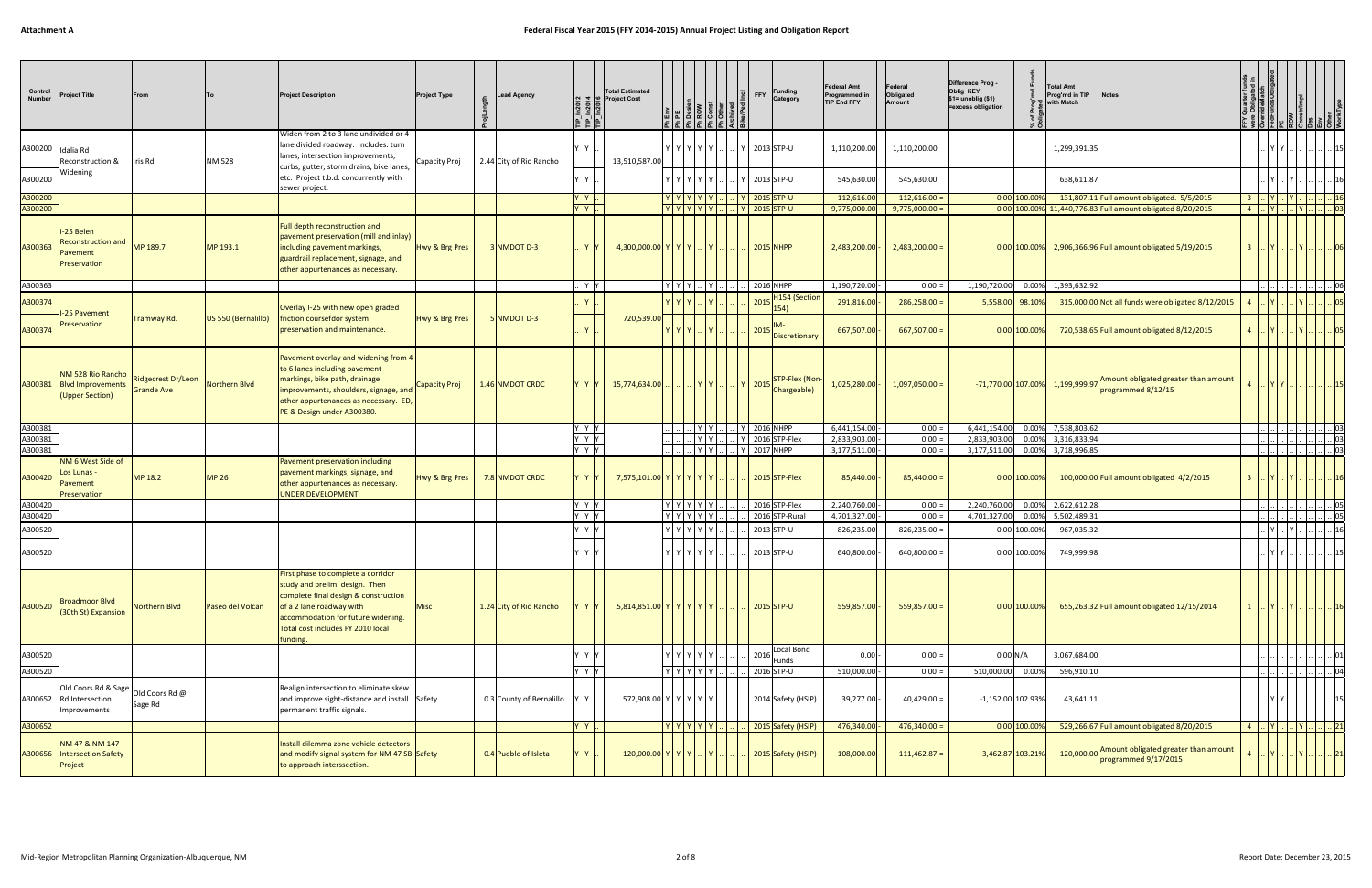| Control<br>Number | <b>Project Title</b>                                                                             | From                               |                  | <b>Project Description</b>                                                                                                                                                                                   | <b>Project Type</b> | <b>Lead Agency</b>                      | <b>Total Estimated</b><br>≌ Project Cost                    | 티침 토 토 토 토 토 | $\begin{array}{c c c c} \hline \text{se} & \text{se} & \text{se} \\ \hline \text{RO} & \text{Se} & \text{se} & \text{Se} \\ \hline \text{O} & \text{O} & \text{Se} & \text{Se} \\ \hline \text{O} & \text{O} & \text{Se} & \text{Se} \end{array}$ | <b>Funding</b><br>FFY<br>Category | Federal Amt<br>Programmed in<br><b>TIP End FFY</b> | Federal<br>Obligated<br>Amount | Difference Prog<br>Oblig KEY:<br>$$1=$ unoblig $$1)$<br>=excess obligation | <b>Total Amt</b><br>Prog'md in TIP<br>with Match | <b>Notes</b>                                                            |                |             |                 |        |
|-------------------|--------------------------------------------------------------------------------------------------|------------------------------------|------------------|--------------------------------------------------------------------------------------------------------------------------------------------------------------------------------------------------------------|---------------------|-----------------------------------------|-------------------------------------------------------------|--------------|---------------------------------------------------------------------------------------------------------------------------------------------------------------------------------------------------------------------------------------------------|-----------------------------------|----------------------------------------------------|--------------------------------|----------------------------------------------------------------------------|--------------------------------------------------|-------------------------------------------------------------------------|----------------|-------------|-----------------|--------|
| A300657           | North Mesa Road<br>Realignment of<br>Horizontal "S" Curve                                        | Aragon Rd                          |                  | Realign "S" curve; includes signage,<br>BL-13 Business Loop   pavement markings, and other<br>appurtenances as necessary.                                                                                    | Safety              | 2.16 City of Belen                      | 171,000.00 $Y$ $Y$ $Y$ .                                    |              | . I Y I                                                                                                                                                                                                                                           | 2014 Safety (HSIP)                | 25,200.00 -                                        | $11,287.00$ =                  | 13,913.00 44.79%                                                           | 28,000.00                                        |                                                                         |                | YY          |                 |        |
| A300657           |                                                                                                  |                                    |                  |                                                                                                                                                                                                              |                     |                                         |                                                             |              |                                                                                                                                                                                                                                                   | 2015 Safety (HSIP)                | 16,690.00                                          | $16,729.10$ =                  | $-39.10$ 100.23%                                                           |                                                  | 18,544.44 Amount obligated greater than amount<br>programmed 6/17/2015  |                |             |                 |        |
| A300657           |                                                                                                  |                                    |                  |                                                                                                                                                                                                              |                     |                                         |                                                             |              |                                                                                                                                                                                                                                                   | 2015 Safety (HSIP)                | 112,010.00                                         | $125,940.65$ =                 | $-13,930.65$ 112.44%                                                       |                                                  | 124,455.56 Amount obligated greater than amount<br>programmed 9/11/2015 |                |             |                 |        |
| A300696           | District 3 Bridge<br>Deck Repairs (6102,<br>6103, 8650,<br>9395,9100, 9101,<br>9102, 9926, 9927) | various locations                  |                  | Bridge deck repairs and/or overlay<br>and/or joint repairs and other<br>appurtenances as necessary.                                                                                                          | Hwy & Brg Pres      | 0 NMDOT D-3                             | $1,473,379.00$ Y Y Y $\vert$ Y $\vert$ Y                    |              |                                                                                                                                                                                                                                                   | NHPP (Non-<br>2015 Chargeable)    | 1,258,855.00 -                                     | $1,076,418.00$ =               |                                                                            |                                                  | 182,437.00 85.51% 1,473,378.94 Not all funds were obligated 4/2/2015    |                |             |                 |        |
| A300707           | <b>AMPA Wide Bicycle</b><br>Facil. Prog. &<br><b>Activities</b>                                  | Albuquerque Metro<br>Area          |                  | Improvements to bicycle facilities,<br>programs and activities.                                                                                                                                              | Bike/Ped            | City of Albuquerque-<br><b>DMD</b>      | 234,082.00                                                  |              |                                                                                                                                                                                                                                                   | 2015 CMAQ-Mand                    | 200,000.00                                         | $200,000.00$ =                 | $0.00$ 100.00%                                                             |                                                  | 234,082.39 Full amount obligated 8/21/2015                              |                |             |                 |        |
| A300735           | ABQ Ride - TDM-<br><b>Travel Demand</b><br><b>Management</b>                                     | <b>AMPA Wide</b>                   |                  | <b>Transportation Demand Management</b><br>Program. Increase alternative modes<br>of transportation at major traffic<br>generators.                                                                          |                     | City of Albuquerque-<br><b>ABQ Ride</b> | 948,151.00                                                  |              |                                                                                                                                                                                                                                                   | 2015 CMAQ-Mand                    | 810,100.00                                         | $810,100.00$ =                 | $0.00$ 100.00%                                                             |                                                  | 948,150.72 Full amount obligated 5/22/2015                              |                |             |                 |        |
| A300745           | Rio Metro TDM-<br><b>Travel Demand</b><br>Management                                             | AMPA Wide                          |                  | TDM program for Rail Runner and Rio<br>Metro services to include public<br>education, outreach, etc.                                                                                                         | <b>TDM</b>          | 0 Rio Metro Transit Dist Y              | 348,477.00                                                  |              |                                                                                                                                                                                                                                                   | 2015 CMAQ-Mand                    | 297,739.00                                         | $297,739.00$ =                 | 0.00 100.00%                                                               | 348,477.28                                       | <b>CMAQ Funds Transferred to FTA</b><br>10/17/2014                      | 1T             |             |                 |        |
| A300755           | ITS-Albuquerque<br><b>Traffic Management</b><br>System                                           | Albuquerque City<br><b>Wide</b>    |                  | Plan, design, install, integrate and<br>replace traffic signal infrastructure<br>communications, monitoring devices,<br>other ITS related elements and<br>services, and construction<br>management services. | <b>ITS-TSM</b>      | City of Albuquerque-<br><b>DMD</b>      | $2,340,824.00$ Y Y Y Y  Y                                   |              |                                                                                                                                                                                                                                                   | 2015 CMAQ-Mand                    | 2,000,000.00                                       | $2,000,000.00$ =               |                                                                            |                                                  | $0.00 100.00% $ 2,340,823.90 Full amount obligated 8/20/2015            | 4              | $ Y $ $ Y $ |                 |        |
| A300765           | TS - District 3                                                                                  | -25 & I-40 & other                 | <b>AMPA Wide</b> | mplement ITS Improvements in<br>conformance to the Regional ITS                                                                                                                                              | <b>ITS-TSM</b>      | NMDOT D-3                               | 1,367,040.00                                                |              |                                                                                                                                                                                                                                                   | 2016 CMAQ-Mand                    | 1,072,523.00                                       | 1,072,523.00                   | $0.00$ 100.00%                                                             | 1,255,293.74                                     | How were FFY 2016 funds obligated in<br>FFY 2015?                       |                |             |                 |        |
| A300765           | Deployment of ITS                                                                                | <b>State Hwys</b>                  |                  | Architecture                                                                                                                                                                                                 |                     |                                         |                                                             |              |                                                                                                                                                                                                                                                   | 2016 STP-U                        | 95,476.00                                          | $95,476.00 =$                  | 0.00 100.00%                                                               | 111,746.25                                       | How were FFY 2016 funds obligated in<br><b>FFY 2016?</b>                |                |             |                 |        |
| A300795           | <b>AMPA Wide</b><br>Motorist Assistance   AMPA Wide<br><b>Courtesy Patrols</b>                   |                                    |                  | Operate courtesy patrols (H.E.L.P.<br>vehicles)                                                                                                                                                              | <b>ITS-TSM</b>      | 0 NMDOT D-3                             | 400,000.00                                                  |              |                                                                                                                                                                                                                                                   | 2015 NHPP                         | 341,760.00 -                                       | $341,760.00 =$                 | $0.00$ 100.00%                                                             |                                                  | 399,999.99 Full amount programmed 11/20/2014                            |                |             |                 |        |
|                   | District 3 On-Call<br>A300804 Planning & Design<br>Support                                       | District 3 Wide<br>Projects T.B.D. |                  | Provide planning, engineering, &<br>design services on an on-call basis.                                                                                                                                     | <b>Misc</b>         | 0 NMDOT D-3                             | $500,000.00$ Y Y Y Y                                        |              |                                                                                                                                                                                                                                                   | 2015 STP-Flex                     | $512,640.00$ -                                     | $256,320.00 =$                 | 256,320.00 50.00%                                                          |                                                  | 599,999.98 Full amount programmed. 11/20/2014                           |                | IY.         |                 | $Y$ 18 |
| A300815           | Coors Blvd: NM 45<br>Pavement<br>Preservation                                                    | Eduardo Rd                         | <b>Tower Rd</b>  | Intersection full depth reconstruction<br>and pavement preservation to include<br>pavement markings and other<br>apputenances as<br>necessary.                                                               | Hwy & Brg Pres      | $0.9$ NMDOT D-3                         | $1,400,000.00$ $Y$ $Y$ $Y$ $Y$ $\ldots$ $Y$ $\ldots$        |              |                                                                                                                                                                                                                                                   | 2015 NHPP                         | $1,216,022.00$ -                                   | $1,216,022.11$ =               |                                                                            |                                                  | $-0.11$ 100.00% 1,423,246.68 Full amount obligated 1/16/2015            | 2 <sup>1</sup> |             | .   Y         Y | . 105  |
| A300843           |                                                                                                  |                                    |                  | Plan, Design and Construct pedestrian<br>improvements, including new curb and                                                                                                                                |                     |                                         |                                                             | YYYYYY       |                                                                                                                                                                                                                                                   | 2015 STP-U                        | 25,000.00                                          | $25,000.00$ =                  | 0.00 100.00%                                                               |                                                  | 29,260.30 Full amount obligated 8/20/2015                               | 4              | l Y         |                 | 28     |
| A300843           | NM 333 Pedestrian<br>mprovements<br>Phase I                                                      | Tijeras Avenue                     | <b>NM 337</b>    | gutter, sidewalks, minor road<br>improvements, wheelchair ramps, and Bike/Ped<br>related drainage, lighting, striping,                                                                                       |                     | $\vert$ 0.16 Village of Tijeras         | $\sqrt{382,048.00}\gamma  \gamma  \gamma  \gamma  \gamma  $ |              |                                                                                                                                                                                                                                                   | 2015 TAP-Lg Urb                   | 71,278.00 -                                        | $71,278.00$ =                  | $0.00$ 100.00%                                                             |                                                  | 83,424.62 Full amount programmed 1/22/2015                              |                | $ Y Y$ .    |                 | 15     |
| A300843           |                                                                                                  |                                    |                  | signing improvements and<br>other appurtenances as necessary.                                                                                                                                                |                     |                                         |                                                             | YYYYY        |                                                                                                                                                                                                                                                   | 2015 TAP-Lg Urb                   | 230,144.00                                         | $230,144.00$ =                 | $0.00$ 100.00%                                                             |                                                  | $269,363.29$ Full amount obligated 8/20/2015                            | $\overline{4}$ |             |                 | 28     |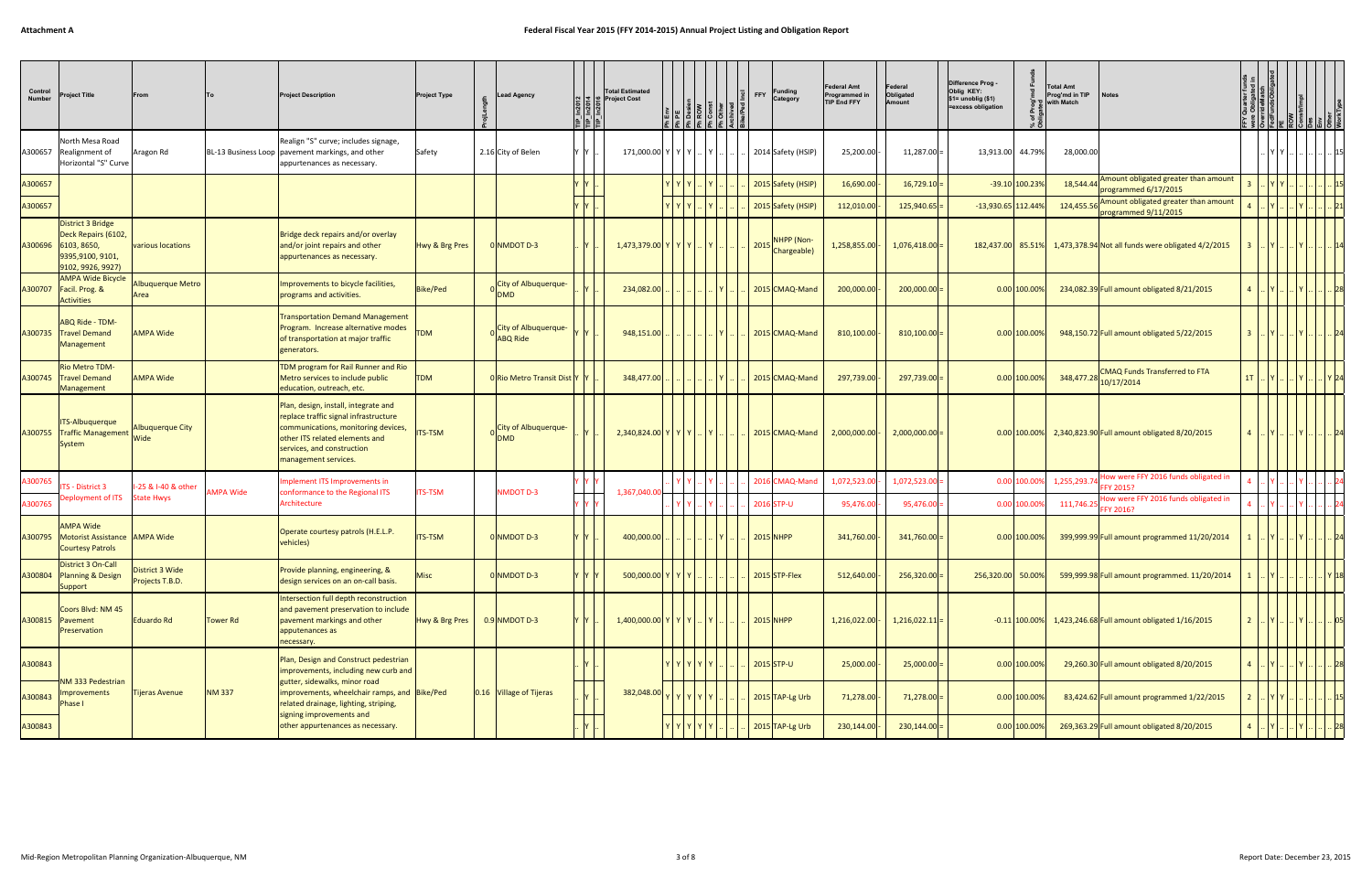| Control<br>Number | <b>Project Title</b>                                                                                     |                                                                                               |                   | <b>Project Description</b>                                                                                                                                                                                                                                                | <b>Project Type</b>                      | <b>Lead Agency</b>                      |                        |          | <b>Total Estimated</b><br><b>Project Cost</b> |                     | <b>FFY</b> | <b>Funding</b><br>Category                         | Federal Amt<br>Programmed in<br><b>TIP End FFY</b> | Federal<br>Obligated<br>Amount | <b>Difference Prog</b><br>Oblig KEY:<br>$$1=$ unoblig $$1)$<br>=excess obligation |                | <b>Total Amt</b><br>Prog'md in TIP<br><b>Notes</b><br>with Match                                                                   |              |       |           |            |
|-------------------|----------------------------------------------------------------------------------------------------------|-----------------------------------------------------------------------------------------------|-------------------|---------------------------------------------------------------------------------------------------------------------------------------------------------------------------------------------------------------------------------------------------------------------------|------------------------------------------|-----------------------------------------|------------------------|----------|-----------------------------------------------|---------------------|------------|----------------------------------------------------|----------------------------------------------------|--------------------------------|-----------------------------------------------------------------------------------|----------------|------------------------------------------------------------------------------------------------------------------------------------|--------------|-------|-----------|------------|
|                   | A300880 South Hill Rd Phase I NM 473                                                                     |                                                                                               | <b>US 550</b>     | Rehab and/or reconst with drainage<br>improv. & other appurtenances as<br>necessary. Project will be phased;<br>Bobby Place to Richardson Dr. will be<br>1st phase. Local Match will be used as<br>"soft match" for design. Coop. project<br>w/ ESCAFCA. Former CN=L3123. | Hwy & Brg Pres   1.48 Town of Bernalillo |                                         |                        | e' e' e' | $1,638,577.00$ Y Y Y Y Y Y .                  | 티 티 티 티 티 티 티 티 리 레 |            | 2015 STP-U                                         | 1,400,000.00                                       | $1,400,000.00$ =               |                                                                                   |                | 0.00 100.00% 1,638,576.73 Full amount obligated 9/17/2015                                                                          |              | $ Y $ | Y         | I04        |
|                   | NM 314 & NM 6<br>A300892 Bike Bypass Route<br>Connection                                                 | Schmidt Place                                                                                 | Vista Larga Dr    | Construct bike/ped ditch crossing to<br>connect two roads to establish the<br>bypass of the NM 314 & NM 6<br>intersection for Railrunner commuters                                                                                                                        | Bike/Ped                                 |                                         | 0 Village of Los Lunas |          | 147,500.00 Y Y Y Y  Y                         |                     |            | Local Non-<br>$\vert$ Y $\vert$ 2015 $\vert$ Match | 0.00                                               | $0.00 =$                       | $0.00$ N/A                                                                        |                | 47,188.00                                                                                                                          |              |       |           |            |
| A300892           |                                                                                                          |                                                                                               |                   |                                                                                                                                                                                                                                                                           |                                          |                                         |                        |          |                                               | YYY                 |            | $ Y $ 2015 TAP-Sm Urb                              | 85,707.00 -                                        | $ 0.00 $ =                     | 85,707.00 0.00%                                                                   |                | R-15-09 Governing Body of the Village of<br>100,312.50 Los Lunas decided against completing<br>the project in July council meeting |              |       |           |            |
| A301010           | I-25 Reconstruction                                                                                      |                                                                                               | Rio Bravo Blvd    | Rehabilitation/Reconstruction of the<br>existing lanes, possible changes in<br>configuration, bridge replacement, and Capacity Proj                                                                                                                                       |                                          | 4.7 NMDOT D-3                           |                        |          | 26,000,000.00                                 | YYY                 |            | 2014 NHPP                                          | 14,585,240.00 - 12,162,605.38 =                    |                                |                                                                                   |                | 2,422,634.62 83.39% 17,070,739.21                                                                                                  |              |       |           |            |
| A301010           | (Southside of ABQ)                                                                                       | Broadway                                                                                      |                   | other appurtances as necessary.<br>Project cost includes FY 2011 funding.                                                                                                                                                                                                 |                                          |                                         |                        |          |                                               | YYY                 |            | 2014 STP-Flex                                      | 1,221,160.00 -                                     | $1,221,160.00 =$               |                                                                                   |                | 0.00 100.00% 1,429,260.26                                                                                                          |              |       |           |            |
| A301010           |                                                                                                          |                                                                                               |                   |                                                                                                                                                                                                                                                                           |                                          |                                         |                        |          |                                               |                     |            | 2015 NHPP                                          | 2,136,000.00                                       | 1,571,426.00                   | 564,574.00 73.57%                                                                 |                | 2,499,999.93 Not all funds were obligated 2/19/2015                                                                                |              |       |           |            |
| A301050           | Westside Blvd<br><b>Widening</b>                                                                         | <b>Golf Course Rd</b>                                                                         | <b>NM 528</b>     | Rehab & widen from 2 to 4 lanes, bike<br>lanes, pedestrian enhancements and<br>other improvements per the Westside-<br>McMahon Corridor Study. Total cost<br>includes est of future construction<br>costs.                                                                | Capacity Proj                            | 0.82 City of Albuquerque-<br><b>DMD</b> |                        |          | $2,340,824.00$ Y Y Y Y                        |                     |            | Y 2015 STP-U                                       | 600,000.00                                         | $600,000.00$ =                 |                                                                                   | $0.00$ 100.00% | 702,247.17 Full amount obligated 6/17/2015                                                                                         |              | Y Y   |           | .  15      |
| A301050           |                                                                                                          |                                                                                               |                   |                                                                                                                                                                                                                                                                           |                                          |                                         | Y Y Y                  |          |                                               | $ Y Y Y$ .          |            | Y 2021 STP-U                                       | 2,000,000.00 -                                     | $0.00 =$                       |                                                                                   |                | 2,000,000.00 0.00% 2,340,823.90                                                                                                    |              |       |           | $\cdot$ 03 |
| A301060           |                                                                                                          |                                                                                               |                   |                                                                                                                                                                                                                                                                           |                                          |                                         |                        | Y Y Y    |                                               | Y   Y   Y   Y   Y   |            | 2015 STP-U                                         | 1,300,000.00                                       | 1,300,000.00                   |                                                                                   |                | 0.00 100.00% 1,521,535.54 Funds transferred to FTA 8/21/2015                                                                       | $4T$ . $Y$ . |       | $.  Y $ . | .  23      |
| A301060           |                                                                                                          |                                                                                               |                   | Plan, design & construct street &<br>transit improvements to accommodate<br>& ensure complete integration with                                                                                                                                                            |                                          |                                         |                        |          |                                               | YYYYYY              |            | Local Bond<br>$\mid$ 2016 Funds                    | $0.00 -$                                           | $0.00 =$                       | $0.00$ N/A                                                                        |                | 500,000.00                                                                                                                         |              |       |           | - 123      |
| A301060           | West Central Ave<br>Improvements                                                                         | Rio Grande River                                                                              | San Pasqual Ave.  | the Central Ave. Bus Rapid Transit                                                                                                                                                                                                                                        | Transit                                  | 4.5 City of Albuquerque-<br>ABQ Ride    |                        |          | 5,096,442.00                                  | 7   Y   Y   Y   ۱   |            | 2016 STP-U                                         | 2,011,412.00                                       | 2,011,412.00                   |                                                                                   | 0.00 100.00%   | 2,354,180.64                                                                                                                       |              |       |           |            |
| A301060           |                                                                                                          |                                                                                               |                   | project. Project includes pedestrian<br>improv. to enhance transit use. Total                                                                                                                                                                                             |                                          |                                         |                        |          |                                               | YYYYYY              |            | 2017 STP-U                                         | 188,588.00                                         | $0.00 =$                       | 188,588.00                                                                        | 0.00%          | 220,725.65                                                                                                                         |              |       |           | . 23       |
| A301060           |                                                                                                          |                                                                                               |                   | proj. cost includes future phasing.                                                                                                                                                                                                                                       |                                          |                                         |                        |          |                                               | YYYYYY              |            | Local Bond<br>$\left  \frac{2018}{Funds} \right $  | $0.00 -$                                           | $0.00 =$                       | $0.00$ N/A                                                                        |                | 500,000.00                                                                                                                         |              |       |           | 23         |
| A301181           |                                                                                                          |                                                                                               |                   |                                                                                                                                                                                                                                                                           |                                          |                                         |                        | $'$ Y    |                                               | YYYYYY              |            | STP-Flex (Non-<br>2015 Chargeable)                 | 1,025,280.00 -                                     | $1,025,280.00 =$               |                                                                                   | $0.00$ 100.00% | 1,199,999.97 Full amount obligated 11/20/2014                                                                                      |              | Y Y   |           |            |
| A301181           | I-25 Southbound                                                                                          |                                                                                               |                   | Bridge Widening SB I-25 at San Mateo                                                                                                                                                                                                                                      |                                          |                                         |                        | / V      |                                               | YYYYY               |            | Y 2016 NHPP                                        | 11,705,366.00                                      | $0.00$ =                       | 11,705,366.00  0.00%  13,700,100.26                                               |                |                                                                                                                                    |              |       |           | . 03       |
| A301181           | Widening                                                                                                 | Jefferson St                                                                                  | San Mateo Blvd.   | to accommodate a fourth lane from<br>Montgomery to San Mateo Blvd.                                                                                                                                                                                                        | Capacity Proj                            | 3.89 NMDOT CRDC                         |                        | Y IY     | 15,647,132.00                                 | Y Y Y Y Y           |            | $Y$ 2016 STP-Flex                                  | 638,264.00 -                                       | $0.00 =$                       | 638,264.00 0.00%                                                                  |                | 747,031.81                                                                                                                         |              |       |           | 103        |
|                   | <b>I-25 &amp; PdN</b><br><b>Interchange Traffic</b><br>A301182 Surveillance<br>Equipment<br>Installation | Ramps, flyovers,<br>through lanes, and<br>frontage roads of<br>the interchange as<br>selected |                   | Design and install traffic<br>surveillance/traffic count equipment<br>with communication at selected<br>locations in the I-25 & PdN Interchange                                                                                                                           | <b>ITS-TSM</b>                           | 0 NMDOT Oper./ITS                       |                        |          | $83,058.00$ .                                 |                     |            | $\vert$ 2015 STP-U                                 | 70,965.00                                          | 70,965.00                      |                                                                                   | $0.00$ 100.00% | 83,058.28 Full amount obligated 9/17/2015                                                                                          |              | $ Y $ |           | .  Y 24    |
| A301241           |                                                                                                          |                                                                                               |                   |                                                                                                                                                                                                                                                                           |                                          |                                         |                        | $Y$ $Y$  |                                               | Y[Y Y  Y  ]         |            | $\vert \,$ 2015 Safety (HSIP)                      | $163,800.00$ -                                     | $163,800.00 =$                 |                                                                                   | $0.00$ 100.00% | 182,000.00 Full amount obligated 5/19/2015                                                                                         |              |       |           |            |
| A301241           | NM 47 & NM 6<br>Intersection                                                                             | 600' south of the<br>Intersection of NM 6 Intersection of NM                                  | 600' north of the | Design and reconstruct improved<br>intersection geometry along with new<br>ADA complient facilities. Project                                                                                                                                                              | Safety                                   | 0 Village of Los Lunas                  |                        |          | 835,000.00                                    | YYY.                |            | 2016 Safety (HSIP)                                 | 45,000.00                                          | $0.00 =$                       | 45,000.00 0.00%                                                                   |                | 50,000.00                                                                                                                          |              |       |           | 43         |
| A301241           | Improvements                                                                                             | & NM 47                                                                                       | & NM 47           | includes installation of new traffic<br>signals, signage and other<br>apputenances as needed.                                                                                                                                                                             |                                          |                                         |                        | - IV     |                                               | Y Y Y  Y            |            | 2016 Safety (HSIP)                                 | 542,700.00                                         | $0.00 =$                       | 542,700.00 0.00%                                                                  |                | 603,000.00                                                                                                                         |              |       |           | . 121      |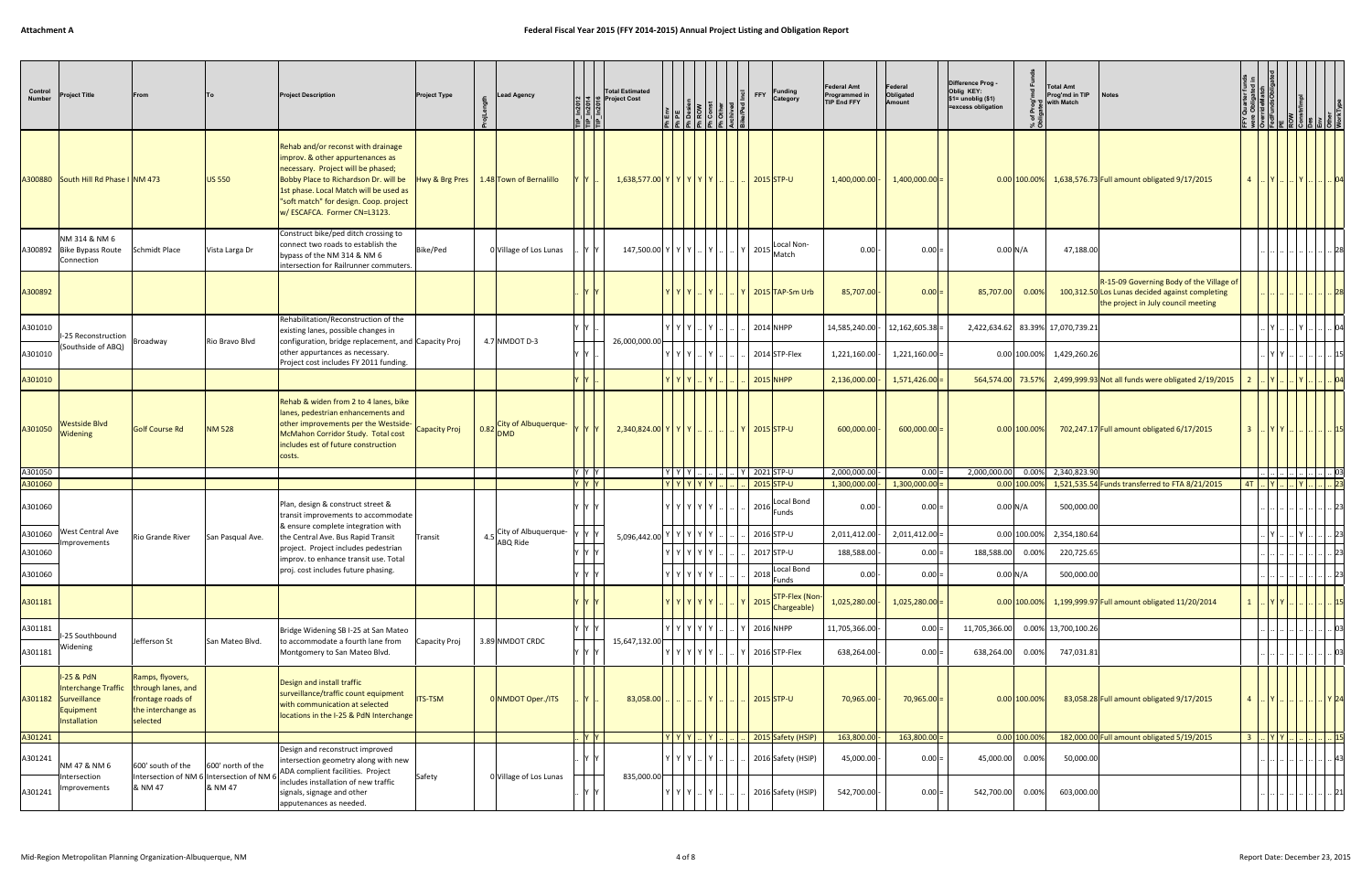| Control<br><b>Number</b> | <b>Project Title</b>                                                                                                       |                                                                                               |                                               | <b>Project Description</b>                                                                                                                                                                                                      | <b>Project Type</b> | <b>Lead Agency</b>                       |          | <b>Total Estimated</b><br>Project Cost                 | [봉] 굶 [물] 물 [물] 물        | å 2 3  <del>3</del> | $\frac{1}{2}$<br><b>FFY</b>              | Funding<br>Category                             | <b>Federal Amt</b><br>Programmed in<br><b>TIP End FFY</b> | Federal<br>Obligated<br>Amount | Difference Prog -<br>Oblig KEY:<br>$$1=$ unoblig $$1)$<br>=excess obligation |                | <b>Total Amt</b><br>Prog'md in TIP<br><b>Notes</b><br>with Match |                                                                         |                  |              |                                     |                               |        |
|--------------------------|----------------------------------------------------------------------------------------------------------------------------|-----------------------------------------------------------------------------------------------|-----------------------------------------------|---------------------------------------------------------------------------------------------------------------------------------------------------------------------------------------------------------------------------------|---------------------|------------------------------------------|----------|--------------------------------------------------------|--------------------------|---------------------|------------------------------------------|-------------------------------------------------|-----------------------------------------------------------|--------------------------------|------------------------------------------------------------------------------|----------------|------------------------------------------------------------------|-------------------------------------------------------------------------|------------------|--------------|-------------------------------------|-------------------------------|--------|
| A301260                  | -40 Reconstruction<br>Near Coors                                                                                           | approx. MP 154.5                                                                              | <b>Rio Grande at MP</b><br>156.0              | Ref CP-91) Pavement rehabilitation<br>and/or reconstruction of roadway and<br>other appurtenances as necessary.<br>Demo ID NM041.                                                                                               | Hwy & Brg Pres      | $1.5$ NMDOT D-3                          |          | 13,000,000.00 Y Y Y Y  Y                               |                          |                     |                                          | $2015$ HPP                                      | 10,400,000.00 <mark> </mark> -                            | $7,743,035.00$ =               |                                                                              |                |                                                                  | 2,656,965.00 74.45% 13,000,000.00 Not all funds were obligated 5/5/2015 |                  |              |                                     |                               | . 1051 |
|                          | <b>Railroad Crossing</b><br>A301281   Imprv.-Indian School<br>Road                                                         | Crossing #019397V<br>(NMRX MP 900.79)                                                         |                                               | Reconstruct railroad crossing; includes<br>new concrete surface, signage<br>pavement markings, approaches and Safety<br>quad gate intallation. Project includes<br>other appurtenances as necessary.                            |                     | 0 NMDOT Transit Rail                     |          | 790,765.00 Y Y Y Y Y Y                                 |                          |                     |                                          | <b>Rail Xing Haz</b><br>2015 Elim (Sect<br>130) | 34,572.00                                                 | $34,572.00 =$                  |                                                                              | $0.00$ 100.00% |                                                                  | 37,318.65 Full amount obligated 2/19/2015                               |                  | <u>IYIYI</u> |                                     |                               | . 15   |
| A301281                  |                                                                                                                            |                                                                                               |                                               |                                                                                                                                                                                                                                 |                     |                                          | IY IY    |                                                        | Y Y Y Y Y Y              |                     |                                          | Rail Xing Haz<br>2020 Elim (Sect<br>130)        | 678,101.00                                                | $0.00 =$                       | 678,101.00 0.00%                                                             |                | 753,445.56                                                       |                                                                         |                  |              |                                     |                               |        |
|                          | <b>Railroad Crossing</b><br>Improvements ·<br>A301288 Elaine Rd.and NMRX NM 314 between<br><b>RR</b> (Crossing<br>019466B) | 02 miles east of<br>intersection with<br>MM4 and MM 5<br>south of Los Lunas                   |                                               | New surfacing improvements at RR<br>crossing.                                                                                                                                                                                   | Safety              | 0 NMDOT Transit Rail                     |          |                                                        | 70,000.00 Y Y Y Y  Y     |                     |                                          | <b>Rail Xing Haz</b><br>2015 Elim (Sect<br>130) | 63,000.00                                                 | $63,000.00$ =                  |                                                                              | $0.00$ 100.00% |                                                                  | 70,000.00 Full amount obligated 10/21/2014                              | 1  Y Y   Y    22 |              |                                     |                               |        |
|                          | <b>Rialroad Crossing</b><br>Improvements<br>A301289   Luscombe Ln -<br><b>NMRX RR (Crossing</b><br>019465U)                | 02 miles east of<br>intersection with<br>NM 314 between<br>MM4 and MM 5<br>south of Los Lunas |                                               | New surfacing improvements at RR<br>crossing.                                                                                                                                                                                   | <b>Misc</b>         | 0 NMDOT Transit Rail                     |          | 70,000.00 Y Y Y Y  Y                                   |                          |                     |                                          | <b>Rail Xing Haz</b><br>2015 Elim (Sect<br>130) | 63,000.00                                                 | $63,000.00 =$                  |                                                                              | $0.00$ 100.00% |                                                                  | 70,000.00 Full amount obligated 12/18/2014                              | $1  Y Y$         |              | Y                                   | $\vert \cdot \vert$ 22        |        |
|                          | A301391 Manzano Exwy                                                                                                       | 700' north of South<br>Rio del Oro Loop                                                       | Van Camp Blvd                                 | Pulverize exsisting pavement, rehab<br>foundation and repave segment;<br>reconstruct Manzano Expway/North<br>Rio Del Oro intersection with<br>deceleration/turn-lanes; and install<br>striping and signage. (Old<br>CN=3100240) |                     | Hwy & Brg Pres   1.89 County of Valencia |          | 1,035,211.00 $Y$ $Y$ $Y$ $\ldots$ $Y$ $\ldots$         |                          |                     |                                          | 2015 Severance Tax                              | $0.00 -$                                                  | $0.00 =$                       |                                                                              | $0.00$ N/A     | 172,000.00                                                       |                                                                         |                  |              |                                     |                               |        |
| A301391                  |                                                                                                                            |                                                                                               |                                               |                                                                                                                                                                                                                                 |                     |                                          |          |                                                        | YYY                      |                     |                                          | 2015 STP-FY 2010<br>(earmark)                   | 863,211.00                                                | $863,211.00$ =                 |                                                                              | $0.00$ 100.00% |                                                                  | 863,211.00 Full amount obligated 9/3/2015                               |                  |              |                                     |                               | . 05   |
| A301520                  |                                                                                                                            |                                                                                               |                                               |                                                                                                                                                                                                                                 |                     |                                          | <b>Y</b> |                                                        | $ Y Y Y $ $ Y $ .        |                     |                                          | 2014 TAP-Lg Urb                                 | 205,165.00                                                | $205,165.00 =$                 |                                                                              | 0.00 100.00%   | 240,127.57                                                       |                                                                         |                  |              | .   Y   Y               15          |                               |        |
|                          | A301520 2nd St SW (Valle de South Diversion                                                                                |                                                                                               | <b>Prosperity Avenue</b>                      | Construct mult-use trail. Project may                                                                                                                                                                                           | <b>Bike/Ped</b>     | 0 County of Bernalillo                   |          | $\sqrt{1,436,379.00}$ $\sqrt{y}$ $\sqrt{y}$ $\sqrt{y}$ | YYY.                     |                     |                                          | 2015 TAP-Flex                                   | 211,322.00                                                | 211,322.00                     |                                                                              | $0.00$ 100.00% |                                                                  | 247,333.79 Full amount obligated 9/11/2015                              | . Y .<br>4       |              | $\mathbb{E}[Y]$                     | $\overline{\phantom{a}}$ . 28 |        |
|                          | A301520   Oro) Trail Phase I                                                                                               | Channel                                                                                       |                                               | be phased.                                                                                                                                                                                                                      |                     |                                          |          |                                                        |                          |                     |                                          | $2015$ TAP-Lg Urb<br>2015 FLAP-Federal          | 393,681.00                                                | 393,681.00                     |                                                                              | $0.00$ 100.00% |                                                                  | 460,768.95 Full amount obligated 9/11/2015                              | 4                |              | . <u>  Y         Y           28</u> |                               |        |
| A301521                  |                                                                                                                            |                                                                                               |                                               |                                                                                                                                                                                                                                 |                     |                                          |          |                                                        | vlvlvlv                  |                     |                                          | <b>Lands Access</b>                             | 1,600,000.00                                              | 1,600,000.00                   |                                                                              | 0.00   100.00% | 1,600,000.00                                                     |                                                                         |                  |              |                                     |                               |        |
| A301521                  | 2nd Street/Valle del Valle del Oro                                                                                         |                                                                                               | Mountain View                                 | Reconstruct roadway with drainage,                                                                                                                                                                                              |                     |                                          |          |                                                        | YYYYY                    |                     | 2016                                     | FLAP-Federal<br><b>Lands Access</b>             | 635,200.00                                                | $0.00 =$                       | 635,200.00 0.00%                                                             |                | 635,200.00                                                       |                                                                         |                  |              |                                     |                               |        |
|                          | Oro Access<br>A301521   Improvements                                                                                       | Entrance north of<br>Sandia Salida Rd.                                                        | <b>Elementary School</b><br>north of Shirk Ln | curb, gutter, sidewalks, multi-use trail,<br>lighting, signage and realignment of<br>the Desert Rd intersection.                                                                                                                | Hwy & Brg Pres      | 0 County of Bernalillo                   |          | 12,500,000.00                                          | YYYYYY                   |                     | 2017                                     | FLAP-Federal<br><b>Lands Access</b>             | $9,164,800.00$ -                                          | $0.00 =$                       |                                                                              |                | 9,164,800.00  0.00%  9,164,800.00                                |                                                                         |                  |              |                                     |                               | . 01   |
| A301531                  |                                                                                                                            |                                                                                               |                                               |                                                                                                                                                                                                                                 |                     |                                          |          |                                                        | $Y$ $Y$ $Y$ $\ldots$ $Y$ |                     |                                          | Local Bond<br>$-12015$ Funds                    | 0.00                                                      | $0.00 =$                       | $0.00$ N/A                                                                   |                | 80,000.00                                                        |                                                                         |                  |              |                                     |                               |        |
|                          | A301531 Black Arroyo<br><b>Wildlife Park</b><br><b>Commuter Trail</b>                                                      | south terminus of<br><b>Velasquez Road</b>                                                    | pedestrian trail at<br>Veranda Road           | Plan, des. & const. new northern Black<br>Arroyo bike/ped bridge crossing along<br>w/additional trail system & commuter<br>trail expansion to improve connectivity Bike/Ped                                                     |                     | 0SSCAFCA                                 |          | 491,309.00                                             |                          |                     | Y   Y   Y      Y            2015   STP-U |                                                 | 50,000.00                                                 | 50,000.00                      |                                                                              | $0.00$ 100.00% |                                                                  | 58,520.60 Full amount obligated 9/11/2015                               |                  | $ Y $        | Y         <mark> 28</mark>          |                               |        |
| A301531                  | Phase Two                                                                                                                  |                                                                                               |                                               | Project includes fencing to prevent<br>user conflict and channel stabilization<br>for bridge abutments.                                                                                                                         |                     |                                          |          |                                                        | Y Y Y Y L                |                     |                                          | 2015 TAP-Lg Urb                                 | 301,422.00                                                | $301,422.00$ =                 |                                                                              | $0.00$ 100.00% |                                                                  | 352,787.91 Full amount obligated 9/11/2015                              | $\overline{4}$   | $ Y $        | Y                                   | . . 28                        |        |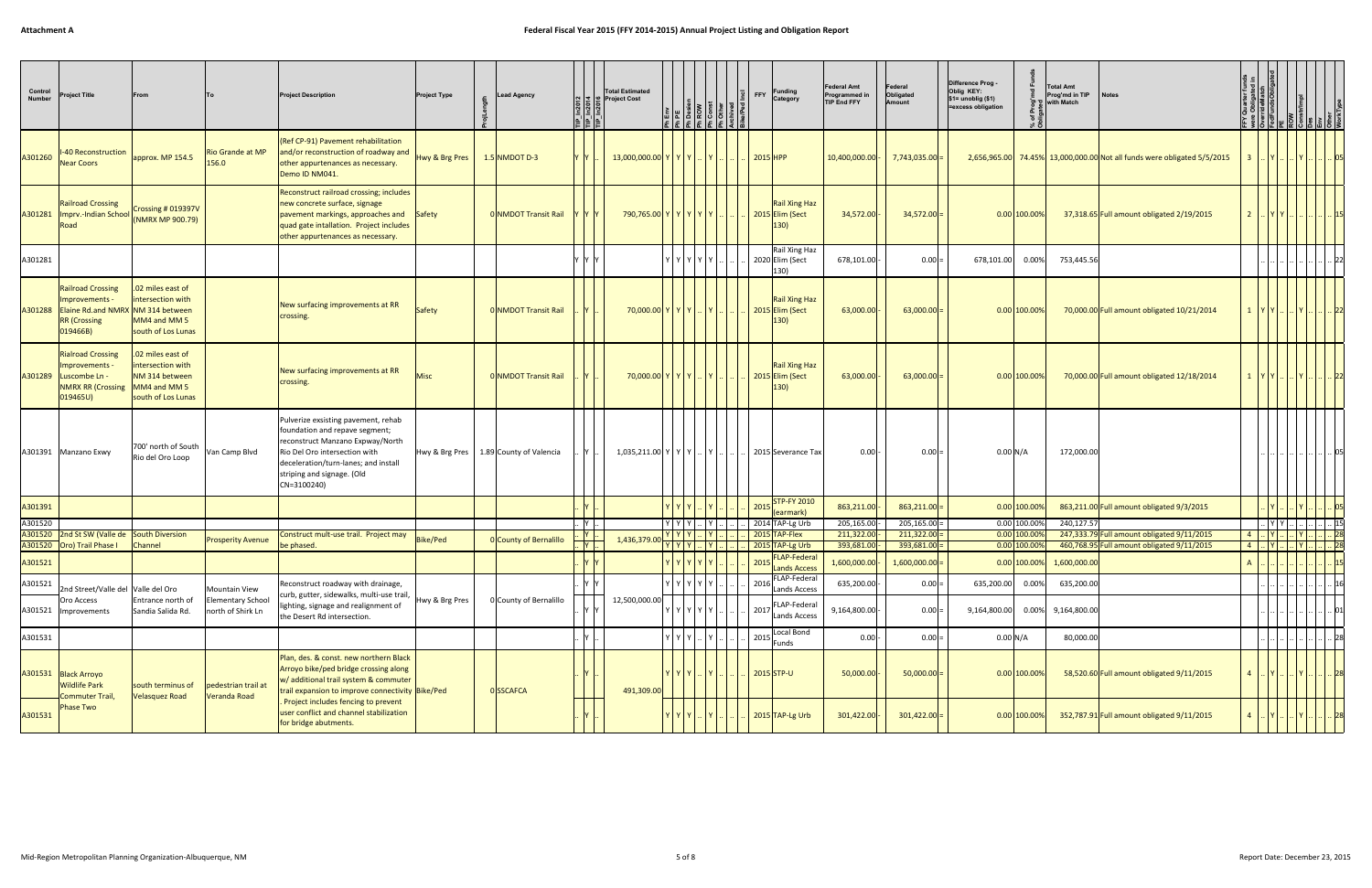| Control<br><b>Number</b> | roject Title                                                                          | From                                                 |                                          | <b>Project Description</b>                                                                                                                                                                                                                                               | <b>Project Type</b>  | <b>Lead Agency</b>                                 | ין<br>יובן<br>יובן | <b>Total Estimated</b><br><b>Project Cost</b> | $\frac{1}{2}$ = $\frac{1}{2}$ $\frac{1}{2}$ $\frac{1}{2}$ $\frac{1}{2}$ $\frac{1}{2}$ $\frac{1}{2}$ $\frac{1}{2}$ $\frac{1}{2}$ $\frac{1}{2}$ $\frac{1}{2}$ $\frac{1}{2}$ $\frac{1}{2}$ $\frac{1}{2}$ $\frac{1}{2}$ $\frac{1}{2}$ $\frac{1}{2}$ $\frac{1}{2}$ $\frac{1}{2}$ $\frac{1}{2}$ $\frac{1}{2}$ $\frac{1}{2}$<br>$ \xi $ $ \xi $ $ \xi $ $ \xi $ |           |     | Funding<br><b>FFY</b><br>Category               | <b>Federal Amt</b><br>Programmed in<br><b>TIP End FFY</b> | Federal<br>Obligated<br>Amount | Difference Prog<br>Oblig KEY:<br>$$1=$ unoblig $$1)$<br>=excess obligation |                                  | <b>Total Amt</b><br>Prog'md in TIP<br>with Match | <b>Notes</b>                                                                           |                         |               |                                |                             |
|--------------------------|---------------------------------------------------------------------------------------|------------------------------------------------------|------------------------------------------|--------------------------------------------------------------------------------------------------------------------------------------------------------------------------------------------------------------------------------------------------------------------------|----------------------|----------------------------------------------------|--------------------|-----------------------------------------------|----------------------------------------------------------------------------------------------------------------------------------------------------------------------------------------------------------------------------------------------------------------------------------------------------------------------------------------------------------|-----------|-----|-------------------------------------------------|-----------------------------------------------------------|--------------------------------|----------------------------------------------------------------------------|----------------------------------|--------------------------------------------------|----------------------------------------------------------------------------------------|-------------------------|---------------|--------------------------------|-----------------------------|
| A301540                  | Santo Domingo<br>Multi-Use Trail                                                      | Cattle grd E. of<br>Mateo Overp. to                  | NMRX Station to SP                       | Construct a multi-use trail. (TTP funds<br>used for required match.) Design for                                                                                                                                                                                          | Bike/Ped             | Pueblo of Santo                                    |                    | 1,357,318.00                                  | YYY                                                                                                                                                                                                                                                                                                                                                      |           |     | $ $ 2014 FLHP-TTP<br>used for                   | $0.00 -$                                                  | $0.00 =$                       | $0.00$ N/A                                                                 |                                  | 12,890.00                                        |                                                                                        |                         |               |                                |                             |
|                          | A301540 Segment 1 and 2                                                               | <b>NMRX Station</b>                                  | 88 (Old Hwy 22)                          | Segment 1                                                                                                                                                                                                                                                                |                      | Domingo                                            |                    |                                               | YYY                                                                                                                                                                                                                                                                                                                                                      |           |     | 2014 TAP-Rural                                  | 75,638.00                                                 | $75,638.00 =$                  |                                                                            | 0.00 100.00%                     | 75,638.00                                        |                                                                                        |                         | YYY           |                                | 15                          |
| A301540                  |                                                                                       |                                                      |                                          |                                                                                                                                                                                                                                                                          |                      |                                                    |                    |                                               |                                                                                                                                                                                                                                                                                                                                                          |           |     | FLHP-Tribal<br>2015<br><b>Trans Prog</b>        | 1,180,262.00                                              | $1,180,262.00$ =               |                                                                            | $0.00$ 100.00%                   | 1,180,262.00                                     |                                                                                        |                         |               |                                | 28                          |
| A301540                  |                                                                                       |                                                      |                                          |                                                                                                                                                                                                                                                                          |                      |                                                    |                    |                                               | YYY                                                                                                                                                                                                                                                                                                                                                      |           |     | <b>FLHP-TTP</b><br>2015 used for<br>match       | 12,890.00                                                 | $12,890.00$ =                  |                                                                            | $0.00$ 100.00%                   | 12,890.00                                        |                                                                                        | A                       |               |                                | 28                          |
| A301540                  |                                                                                       |                                                      |                                          |                                                                                                                                                                                                                                                                          |                      |                                                    |                    |                                               | YYY                                                                                                                                                                                                                                                                                                                                                      |           |     | $Y$ 2015 TAP-Rural                              | 75,638.00                                                 | 75,638.00                      |                                                                            | $0.00$ 100.00%                   |                                                  | 75,638.00 Full amount obligated 9/17/2015                                              | $4$ $Y$ $Y$ $\ldots$    |               | $\vert \vert \mathsf{Y} \vert$ | $\overline{\phantom{a}}$ 28 |
| A301552                  | Albuquerque Bridge   Bridge St (Avenida<br>R&R - Bridge #7926 Cesar Chavez)           |                                                      | over William St                          | Plan, design and construciton of bridge<br>repairs and/or rehabilitation of off-<br>system Bridge #7926. The project will<br>be advance constructed (pend funding  Hwy & Brg Pres<br>agreement). Design funds to be used<br>as "soft match" for federal const.<br>funds. |                      | City of Albuquerque-<br>$\mathbf{0}$<br><b>DMD</b> |                    | $853,422.00$ Y Y Y Y Y Y                      |                                                                                                                                                                                                                                                                                                                                                          |           |     | 2015 STP-Bridge Off                             | 341,369.00                                                | 341,369.00                     |                                                                            | $0.00$ 100.00%                   |                                                  | 426,711.25 Full amount obligated 8/20/2015                                             |                         | Y             | .   Y                          |                             |
| A301552                  |                                                                                       |                                                      |                                          |                                                                                                                                                                                                                                                                          |                      |                                                    |                    |                                               | Y Y Y Y Y                                                                                                                                                                                                                                                                                                                                                |           |     | 2016 STP-Bridge Off                             | 341,369.00                                                | $341,369.00 =$                 |                                                                            | 0.00 100.00%                     |                                                  | 426,711.25 FY 16 funds fully obligated by AC<br>8/20/2015                              |                         |               |                                |                             |
| A301571                  | NM 347 Paseo del<br>Volcan & I -40<br>Interchange ROW<br>Acquisition                  | Interstate 40 &<br>Paseo del Volvan                  | <b>New Project</b>                       | ROW acqusition for the Pdv and I-40<br>Interchange.                                                                                                                                                                                                                      | <b>Capacity Proj</b> | 0 NMDOT D-3                                        |                    | 4,648,640.00 .                                | . I Y                                                                                                                                                                                                                                                                                                                                                    |           |     | 2015 Discretionary                              | 4,306,500.00                                              | $4,306,500.00$ =               |                                                                            |                                  |                                                  | $0.00 100.00%$ 4,648,639.93 Full amount obligated 9/21/2015                            |                         | Y  .  Y  .  . |                                |                             |
|                          | US 550 and NM 347<br>A301590 (PdV Intersection<br>Signalization)                      |                                                      |                                          | Installation of traffic signals.                                                                                                                                                                                                                                         | <b>ITS-TSM</b>       | $0.7$ NMDOT D-3                                    |                    | $430,496.00$ Y Y Y                            |                                                                                                                                                                                                                                                                                                                                                          |           |     | H154 (Section<br>$\cdot$   2015 154)            | 387,445.86 -                                              | $387,446.00 =$                 |                                                                            | $-0.14$ 100.00%                  |                                                  | 430,495.86 Full amount obligated 9/14/2015                                             |                         | $Y$ $Y$ .     | $ \mathsf{Y} $                 |                             |
| A301630                  | <b>Railroad Crossing</b><br>mprovements ·<br>Griegos Rd. - NMRX<br>(Crossing 019357X) | 22 miles west of<br>intersection with<br>Edith Blvd. |                                          | New surfacing improvements at RR<br>crossing.                                                                                                                                                                                                                            | <b>Misc</b>          | 0.05 NMDOT Transit Rail                            |                    | $140,000.00$ Y Y Y Y  Y                       |                                                                                                                                                                                                                                                                                                                                                          |           |     | <b>Rail Xing Haz</b><br>2015 Elim (Sect<br>130) | 405,000.00 -                                              | $405,000.00$ =                 |                                                                            | $0.00$ 100.00%                   |                                                  | 450,000.00 Full amount obligated 8/3/2015                                              |                         |               | 4  Y Y    Y     22             |                             |
| A301740                  |                                                                                       |                                                      |                                          |                                                                                                                                                                                                                                                                          |                      |                                                    |                    |                                               | YYYYY                                                                                                                                                                                                                                                                                                                                                    |           |     | Local Non-<br>2015 Match                        | $0.00 -$                                                  | $0.00 =$                       | $0.00$ N/A                                                                 |                                  | 350,000.00                                       |                                                                                        |                         |               |                                |                             |
|                          | <b>Sunset Rd SW</b><br>A301740   Roadway and Safety Goff Blvd<br>mprovements          |                                                      | <b>Bridge Blvd</b>                       | Construct new roadway which includes<br>safety improvements to add sidwalks,<br>signage, drainage and other<br>appurtenances as necessary.                                                                                                                               | Safety               | O County of Bernalillo                             |                    | $4,000,000.00$ Y Y Y Y Y Y                    |                                                                                                                                                                                                                                                                                                                                                          |           |     | 2015 Safety (HSIP)                              | 180,000.00                                                | $180,000.00$ =                 |                                                                            | $0.00$ 100.00%                   |                                                  | 200,000.00 Full amount obligated 7/17/2015                                             |                         | Y Y           |                                |                             |
| A301740                  |                                                                                       |                                                      |                                          |                                                                                                                                                                                                                                                                          |                      |                                                    |                    |                                               | Y Y Y Y Y                                                                                                                                                                                                                                                                                                                                                |           |     | 2017 Local Non-<br>Match                        | 0.00                                                      | $0.00 =$                       |                                                                            | $0.00$ N/A                       | 2,700,000.00                                     |                                                                                        |                         |               |                                | . 04                        |
| A301740                  |                                                                                       |                                                      |                                          |                                                                                                                                                                                                                                                                          |                      |                                                    |                    |                                               | YYYYYY                                                                                                                                                                                                                                                                                                                                                   |           |     | 2017 Local Non-<br>Match                        | $0.00 -$                                                  | $0.00 =$                       | $0.00$ N/A                                                                 |                                  | 250,000.00                                       |                                                                                        |                         |               |                                | 16                          |
| A301740                  |                                                                                       |                                                      |                                          |                                                                                                                                                                                                                                                                          |                      |                                                    | YY                 |                                               | $Y$ $Y$ $Y$ $Y$ $Y$                                                                                                                                                                                                                                                                                                                                      |           |     | 2017 Safety (HSIP)                              | 450,000.00 -                                              | $0.00 =$                       | 450,000.00 0.00%                                                           |                                  | 500,000.00                                       |                                                                                        |                         |               |                                | $\therefore$ 21             |
| A301750                  | <b>Village of Tijeras</b><br><b>Traffic Sign</b><br>A301750 Replacements              | Public School Rd @<br><b>NM 333</b>                  | Gutierrez Canyon Rd<br>@ North Zamora Rd | Removal and replacement of street<br>signs to comply with MUTCD<br>retroreflectivity requirements.                                                                                                                                                                       | Safety               | 0 Village of Tijeras                               | v                  | 40,000.00                                     | Y Y<br>$ Y Y Y$ .                                                                                                                                                                                                                                                                                                                                        | .   Y   . |     | 2015 Safety (HSIP)<br>2015 Safety (HSIP)        | 13,500.00<br>22,500.00                                    | $13,500.00 =$<br>$22,500.00 =$ |                                                                            | $0.00$ 100.00%<br>$0.00$ 100.00% |                                                  | 15,000.00 Full amount obligated 5/19/2015<br>25,000.00 Full amount obligated 9/11/2015 | $4$ . $Y$ . $Y$ . $Y$ . |               |                                | .   .   21                  |
|                          | RSA - Pedestrian &<br>A301810 Bicycle Safety Study Belen Station<br>at NMRX Crossings |                                                      | Santa Fe Depot                           | Develop ped/bike safety standards and<br>guidelines for NMRX crossings includes<br>needs assessment, crossing<br>prioritization and implementation<br>plan.                                                                                                              | Safety               | 0 Rio Metro NMRRX                                  |                    | $45,000.00$ Y                                 |                                                                                                                                                                                                                                                                                                                                                          |           |     | 2015 Safety (HSIP)                              | 40,500.00                                                 | $39,791.70 =$                  |                                                                            | 708.30 98.25%                    |                                                  | 45,000.00 Not all funds were obligated 7/30/2015                                       | 4                       | .   Y      .  | Y           21                 |                             |
| A301930                  | <b>TTP- Pueblo de</b><br>Cochiti                                                      |                                                      |                                          | Various multimodal transportation<br>projects & activities. For project<br>specific information contact the tribal<br>government office.                                                                                                                                 | Hwy & Brg Pres       | 0 Pueblo of Cochiti                                |                    | 2,276,472.00                                  |                                                                                                                                                                                                                                                                                                                                                          |           |     | FLHP-TTP<br>$2015$ used for<br>match            | 127,081.00                                                | $127,081.00$ =                 |                                                                            | $0.00$ 100.00%                   | 127,081.00                                       |                                                                                        |                         |               |                                | . 06                        |
|                          | A301940   TTP-Pueblo of Isleta                                                        |                                                      |                                          | Various multimodal transportation<br>projects & activities. For project<br>specific information contact the tribal<br>government office.                                                                                                                                 | Hwy & Brg Pres       | 0 Pueblo of Isleta                                 |                    | 7,789,410.00                                  |                                                                                                                                                                                                                                                                                                                                                          |           | IY. | <b>FLHP-Tribal</b><br>2015 Trans Prog           | 1,298,235.00 -                                            | $1,298,235.00 =$               |                                                                            |                                  | $0.00$ 100.00% 1,298,235.00                      |                                                                                        |                         |               |                                | . 06                        |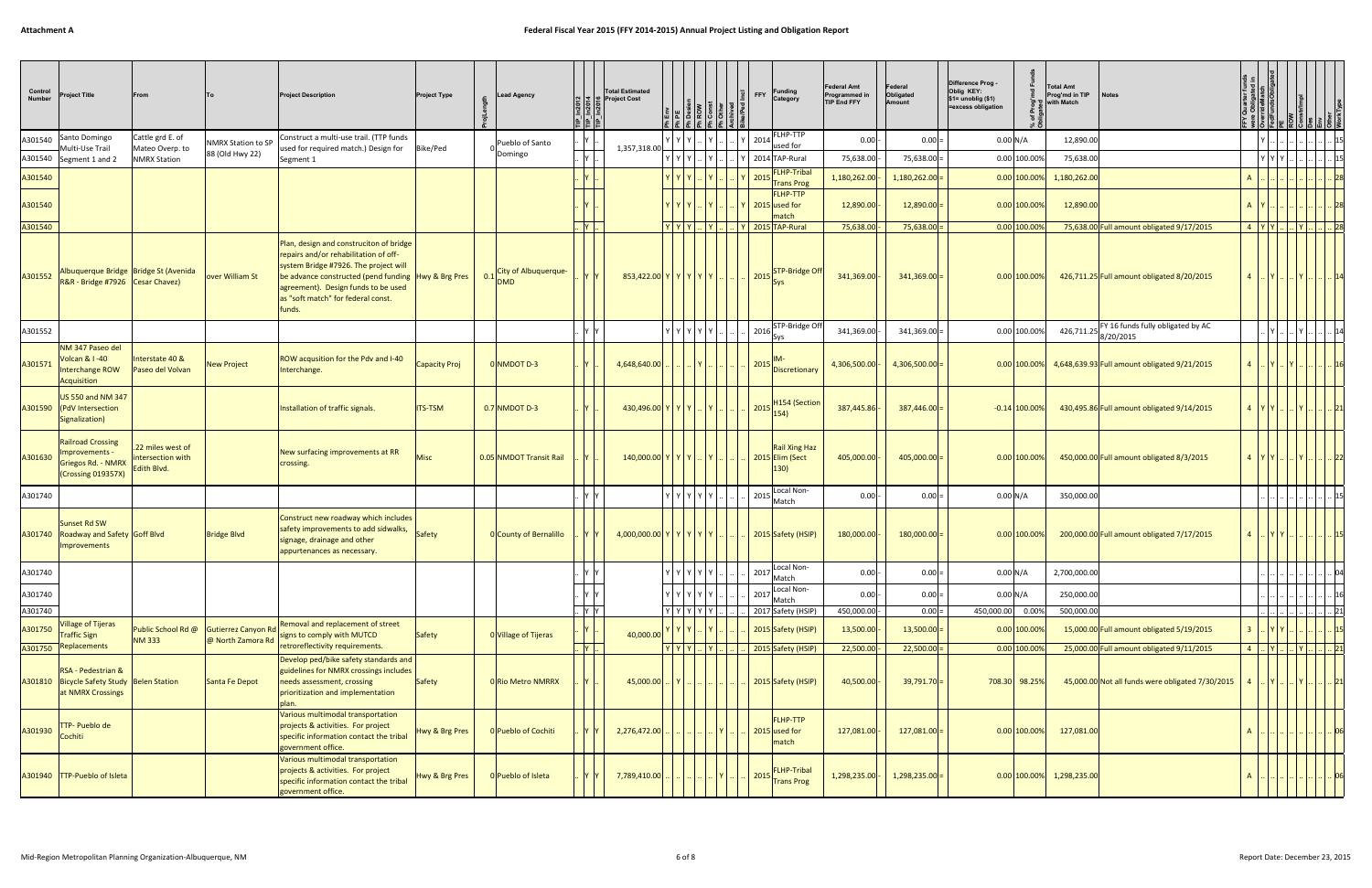| Control<br><b>Number</b> | roject Title                                                                          |                                                                   |                   | <b>Project Description</b>                                                                                                                                                                                                                                      | <b>Project Type</b> |            | <b>Lead Agency</b>                      | ובן המס<br>סגר ביודן<br>סגר ביודן | <b>Total Estimated</b><br>은 Project Cost |        | HEINE<br>HEINDESIME<br>HEINDESIME<br>HEINDESIME<br>Archived<br>Archived | <u> ខ</u><br><b>FFY</b> | <b>Funding</b><br>Category                    | <b>Federal Amt</b><br>Programmed in<br><b>TIP End FFY</b> | Federal<br>Obligated<br>Amount | Difference Prog<br>Oblig KEY:<br>$$1=$ unoblig $$1)$<br>=excess obligation |                | <b>Total Amt</b><br>Prog'md in TIP<br>with Match             | <b>Notes</b>                                   |              |       |                |            |
|--------------------------|---------------------------------------------------------------------------------------|-------------------------------------------------------------------|-------------------|-----------------------------------------------------------------------------------------------------------------------------------------------------------------------------------------------------------------------------------------------------------------|---------------------|------------|-----------------------------------------|-----------------------------------|------------------------------------------|--------|-------------------------------------------------------------------------|-------------------------|-----------------------------------------------|-----------------------------------------------------------|--------------------------------|----------------------------------------------------------------------------|----------------|--------------------------------------------------------------|------------------------------------------------|--------------|-------|----------------|------------|
| A301950                  | TP-Pueblo of<br>Laguna                                                                |                                                                   |                   | Various multimodal transportation<br>projects & activities. For project<br>specific information contact the tribal<br>overnment office. No TTP funds are<br>programed within the AMPA<br>Boundaries for the life of the FFY 2016-<br>2021TIP per Laguna Pueblo. | Hwy & Brg Pres      |            | 0 Pueblo of Laguna                      |                                   | 0.00                                     |        |                                                                         | $\vert$ 2015            | FLHP-Tribal<br><b>Trans Prog</b>              | 0.00                                                      | $0.00 =$                       | 0.00                                                                       |                | 0.00                                                         |                                                |              |       |                | 06         |
| A301960                  | TP-Pueblo of San<br>Felipe                                                            |                                                                   |                   | Various multimodal transportation<br>projects & activities. For project<br>specific information contact the tribal<br>government office.                                                                                                                        | Hwy & Brg Pres      |            | 0 Pueblo of San Felipe                  |                                   | 4,319,790.00                             |        |                                                                         | 2015                    | <b>FLHP-Tribal</b><br><b>Trans Prog</b>       | 719,965.00 -                                              | $719,965.00$ =                 |                                                                            | $0.00$ 100.00% | 719,965.00                                                   |                                                |              |       |                |            |
| A301970                  | TTP-Pueblo of<br>Sandia                                                               |                                                                   |                   | Various multimodal transportation<br>projects & activities. For project<br>specific information contact the tribal<br>government office.                                                                                                                        | Hwy & Brg Pres      |            | 0 Pueblo of Sandia                      |                                   | 1,616,844.00                             |        |                                                                         | $\vert$ 2015 $\vert$    | <b>FLHP-Tribal</b><br><b>Trans Prog</b>       | 269,474.00 -                                              | 269,474.00                     |                                                                            | $0.00$ 100.00% | 269,474.00                                                   |                                                |              |       |                |            |
| A301980                  | <b>TP-Pueblo of Santa</b>                                                             |                                                                   |                   | Various multimodal transportation<br>projects & activities. For project<br>specific information contact the tribal<br>government office.                                                                                                                        | Hwy & Brg Pres      |            | 0 Pueblo of Santa Ana                   |                                   | 1,634,700.00                             |        |                                                                         | 2015 <mark>.</mark>     | <b>FLHP-Tribal</b><br><b>Trans Prog</b>       | 272,450.00 -                                              | $272,450.00$ =                 |                                                                            | $0.00$ 100.00% | 272,450.00                                                   |                                                |              |       |                | 106        |
| A301990                  | <b>FTP-Pueblo of Santo</b><br>Domingo                                                 |                                                                   |                   | Various multimodal transportation<br>projects & activities. For project<br>specific information contact the tribal<br>government office.                                                                                                                        | Hwy & Brg Pres      |            | <b>Pueblo of Santo</b><br>Domingo       |                                   | 4,242,478.00                             |        |                                                                         |                         | <b>FLHP-Tribal</b><br>2015 Trans Prog         | 710,327.00 -                                              | $710,327.00$ =                 |                                                                            | $0.00$ 100.00% | 710,327.00                                                   |                                                |              |       |                |            |
| A302000                  | FTP-To'hajiilee-<br>Navajo Gov't                                                      |                                                                   |                   | Various multimodal transportation<br>projects & activities. For project<br>specific information contact the tribal<br>government office.                                                                                                                        | Hwy & Brg Pres      | Gov't.     | To'hajiilee-Navajo                      |                                   | 0.00                                     |        |                                                                         | 2015                    | <b>FLHP-Tribal</b><br><b>Trans Prog</b>       | 0.00                                                      | 0.00                           | 0.00                                                                       |                | 10,000.00                                                    |                                                |              |       |                | <b>06</b>  |
| TA00035                  | Rio Metro Transit<br><b>Facilities</b>                                                | <b>Rio Metro Service</b><br>Area Wide                             |                   | Construct bus stops, access to bus<br>stops, park & ride lots, shelters and<br>associated equipment.                                                                                                                                                            | Transit             |            | 0 Rio Metro Transit Dist Y              |                                   | 266,854.00 Y Y Y Y Y                     |        |                                                                         |                         | 2015 STP-U                                    | 228,000.00                                                | $228,000.00 =$                 |                                                                            | $0.00$ 100.00% |                                                              | 266,853.93 Funds transfered to FTA 10/17/2014  | 1T           |       |                |            |
| TA00055<br>TA00055       | ABQ Ride - Vehicles   ABQ Ride System<br>& Equip. Purchase Wide                       |                                                                   |                   | Acquire buses and associated<br>equipment including fare boxes, debt<br>service and manufacturing inspections.                                                                                                                                                  | Transit             |            | City of Albuquerque-<br><b>ABQ Ride</b> |                                   | 4,381,928.00                             |        |                                                                         | 2015                    | 2015 FTA 5307<br><b>FTA 5339</b>              | $2,637,000.00$ -<br>$1,000,000.00$ -                      | 2,637,000.00<br>1,000,000.00   |                                                                            |                | $0.00 100.00\% $ 3,177,109.00<br>$0.00$ 100.00% 1,250,000.00 |                                                | $\mathsf{A}$ |       |                |            |
| TA00084                  | ABQ Ride - Park &                                                                     | <b>ABQ Ride Service</b>                                           |                   | Develop park & ride facilities at various<br>locations. Includes design, ROW, Env.,<br>& Construction. (Note funds                                                                                                                                              |                     |            | City of Albuquerque-                    |                                   |                                          | YYYYYY |                                                                         |                         | $(MAP-21)$<br>2015 CMAQ-Mand                  | 500,000.00                                                | 500,000.00                     |                                                                            | 0.00 100.00%   |                                                              | 585,205.98 Funds transferred to FTA 10/17/2014 |              | $ Y $ | $ \mathbf{Y} $ | . 23       |
| TA00084                  | <b>Ride: Facility</b><br><b>Development</b>                                           | Area                                                              | various locations | transferred to FTA of which \$500,000<br>of CMAQ-M funds will be utilized<br>under TA00351.)                                                                                                                                                                    | Transit             | O ABQ Ride |                                         |                                   | $625,000.00$                             |        | Y Y Y Y Y                                                               |                         | FTA 5307<br>2015 (Urban)                      | 500,000.00                                                | $500,000.00$ =                 |                                                                            | $0.00$ 100.00% | 625,000.00                                                   |                                                | A            |       |                | 23         |
| TA00095                  | <b>ABQ Ride - Transit</b><br><b>Enhancements (FY</b><br>2015 Allocation)              | <b>ABQ Ride Service</b><br>Area                                   |                   | Construct bus shelters, landscaping,<br>bike/ped access, signage, public art.                                                                                                                                                                                   | Transit             |            | City of Albuquerque-<br><b>ABQ Ride</b> |                                   | 137,500.00                               | YY     |                                                                         |                         | <b>FTA 5307</b><br>2015 (Urban)               | 110,000.00                                                | $110,000.00$ =                 |                                                                            | $0.00$ 100.00% | 137,500.00                                                   |                                                | A            |       |                | 23         |
| TA00110                  | <b>ABQ Ride - Transit</b><br>Planning<br>(Placeholder)                                | <b>ABQ Ride System</b><br>Wide                                    |                   | Facilities & Operations Planning.<br>Includes short, medium and long range Transit<br>planning activities.                                                                                                                                                      |                     |            | City of Albuquerque-<br><b>ABQ Ride</b> |                                   | 9,000,000.00                             |        |                                                                         |                         | <b>FTA 5307</b><br>2015 (Urban)               | 3,600,000.00                                              | $3,600,000.00$ =               |                                                                            |                | $0.00 100.00\% $ 4,500,000.00                                |                                                | A            |       |                | 27         |
|                          | <b>ABQ Ride - Transit</b><br>TA00135 Technology Upgrade Abu N<br>(FY 2015 Allocation) | <b>ABQ Ride System</b>                                            |                   | Rehabilitate, upgrade and expand<br>transit technologies.                                                                                                                                                                                                       | Transit             |            | City of Albuquerque-<br>ABQ Ride        |                                   | $625,000.00$ .                           |        | Y <br>.                                                                 |                         | <b>FTA 5307</b><br>2015 (Urban)               | 500,000.00                                                | $500,000.00$ =                 |                                                                            | $0.00$ 100.00% | 625,000.00                                                   |                                                |              |       |                |            |
| TA00140                  | <b>ABQ Ride - Transit</b><br>Facility<br>Rehabilitation<br>(Placeholder)              | <b>ABQ Ride System</b><br>Wide                                    |                   | Rehabilitate & Remodel Transit<br>Facilities. New CN will be issued for<br>each FY as needed.                                                                                                                                                                   | Transit             |            | City of Albuquerque-<br>ABQ Ride        |                                   | $3,125,000.00$ Y Y Y                     |        |                                                                         |                         | <b>FTA 5307</b><br>. 2015 (Urban)             | $1,000,000.00$ -                                          | $1,000,000.00$ =               |                                                                            |                | $0.00$ 100.00% 1,250,000.00                                  |                                                | A            |       |                |            |
| TA00205                  |                                                                                       |                                                                   |                   |                                                                                                                                                                                                                                                                 |                     |            |                                         |                                   |                                          |        |                                                                         |                         | 2015 FTA 5311                                 | 112,800.00                                                | $112,800.00 =$                 |                                                                            | $0.00$ 100.00% | 141,000.00                                                   |                                                | A            |       |                |            |
| TA00205                  | <b>Rio Metro Transit</b><br>5311 Funding                                              | Rio Metro Regional   outside ABQ & Los<br><b>Transit District</b> | Lunas UZAs        | Capital, operating & administrative<br>funds for bus service in rural areas.                                                                                                                                                                                    | <b>Transit</b>      |            | 0 Rio Metro Transit Dist                |                                   | 1,581,000.00                             |        |                                                                         |                         | 2015 FTA 5311<br>Capital                      | 72,000.00                                                 | $72,000.00$ =                  |                                                                            | $0.00$ 100.00% | 90,000.00                                                    |                                                |              |       |                | 23         |
| TA00205                  |                                                                                       |                                                                   |                   |                                                                                                                                                                                                                                                                 |                     |            |                                         |                                   |                                          |        |                                                                         |                         | $\sqrt{\mathsf{FTA}\,5311}$<br>2015 Operating | 675,000.00                                                | $675,000.00 =$                 |                                                                            | 0.00 100.00%   | 1,350,000.00                                                 |                                                | A            |       |                | $\cdot$ 23 |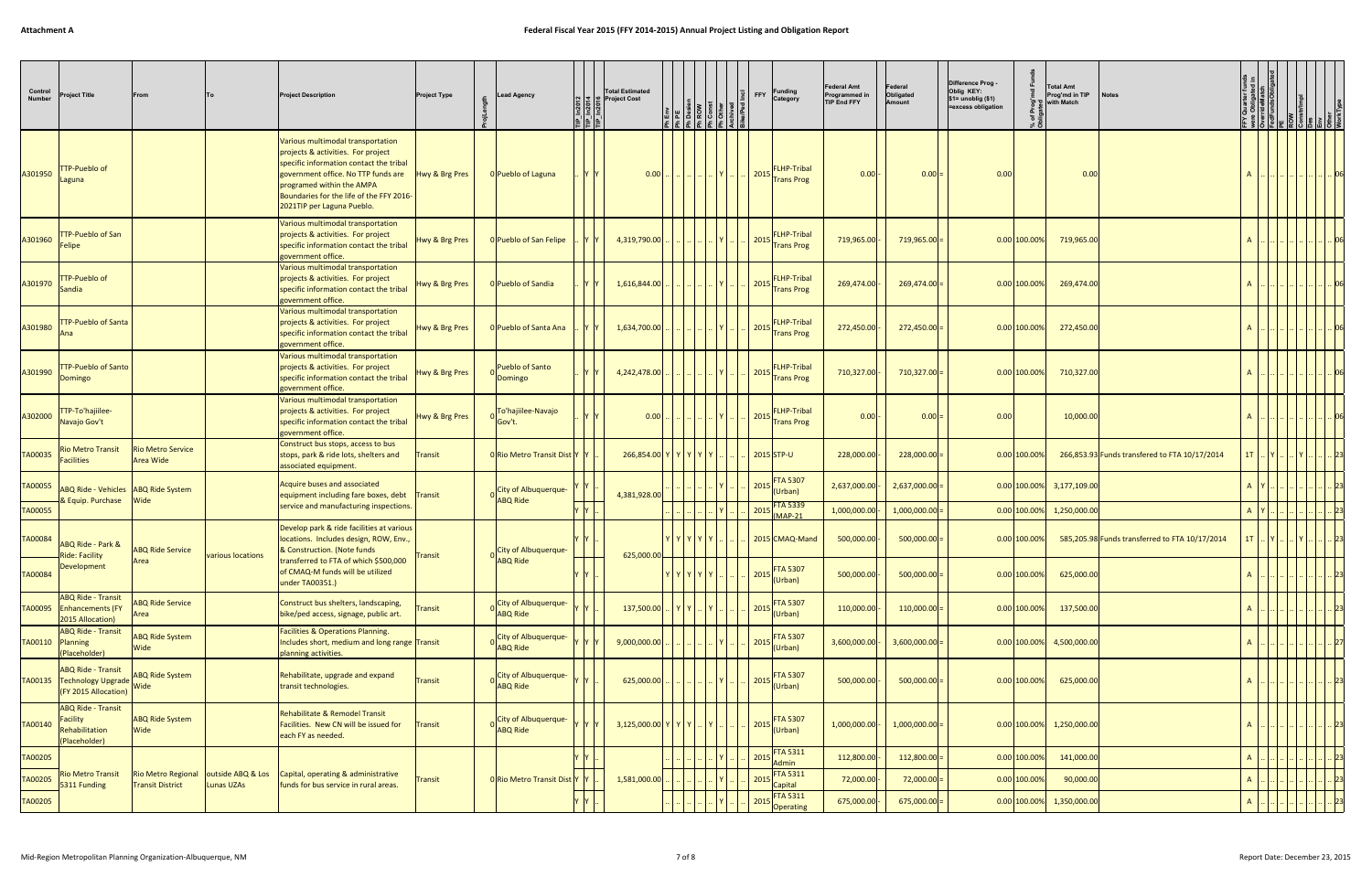| Control<br><b>Number</b>                                                  | Project Title                                                                                    |                                                      |                                                      | <b>Project Description</b>                                                                                                                                                                     | <b>Project Type</b> | <b>Lead Agency</b>                    |                                              | <b>Total Estimated</b><br>Project Cost | 리쿱 리툽 리툽                                                                                                                                                                                                                                                                                                                                                                                                                                                                                                                                                                                                                     |     | <u>  ខ</u><br>FFY | <b>Funding</b><br>Category                                                                                                                           | <b>Federal Amt</b><br>Programmed in<br><b>TIP End FFY</b>                                                          | Federal<br>Obligated<br>Amount                                                | Difference Prog -<br>Oblig KEY:<br>$$1=$ unoblig $$1)$<br>=excess obligation |                                | <b>Total Amt</b><br>Prog'md in TIP<br><b>Notes</b><br>with Match                                                                                                                                                                                    |              |                                           |                                                                                                                                           |  |
|---------------------------------------------------------------------------|--------------------------------------------------------------------------------------------------|------------------------------------------------------|------------------------------------------------------|------------------------------------------------------------------------------------------------------------------------------------------------------------------------------------------------|---------------------|---------------------------------------|----------------------------------------------|----------------------------------------|------------------------------------------------------------------------------------------------------------------------------------------------------------------------------------------------------------------------------------------------------------------------------------------------------------------------------------------------------------------------------------------------------------------------------------------------------------------------------------------------------------------------------------------------------------------------------------------------------------------------------|-----|-------------------|------------------------------------------------------------------------------------------------------------------------------------------------------|--------------------------------------------------------------------------------------------------------------------|-------------------------------------------------------------------------------|------------------------------------------------------------------------------|--------------------------------|-----------------------------------------------------------------------------------------------------------------------------------------------------------------------------------------------------------------------------------------------------|--------------|-------------------------------------------|-------------------------------------------------------------------------------------------------------------------------------------------|--|
| TA00263                                                                   | <b>Commuter Rail</b><br>Maint of Eqiup &<br>Maint of Way (FY<br>TA00263 2015 Alloc)              | <b>NMRRX Service Area</b>                            |                                                      | Provide capital maintenance of<br>equipment and capital maintenance of<br>way (track improvements, etc.)<br>including 1% for Security and 1% for<br><b>Associated Transit Improvements for</b> | <b>Transit</b>      | 0 Rio Metro NMRRX                     |                                              | 16,224,659.00                          |                                                                                                                                                                                                                                                                                                                                                                                                                                                                                                                                                                                                                              |     |                   | <b>FTA 5307</b><br>2015 (Urban)<br>2015 FTA 5337                                                                                                     | 8,455,321.00<br>3,804,406.00                                                                                       | $8,455,321.00$ =<br>3,804,406.00                                              |                                                                              |                                | 0.00 100.00% 11,469,151.00<br>$0.00$ 100.00% 4,755,507.50                                                                                                                                                                                           | $\mathsf{A}$ |                                           |                                                                                                                                           |  |
| TA00311                                                                   | <b>Rio Metro - Los</b><br>unas Small Urban<br><b>Transit Services (FY</b><br><b>2014 Alloc</b> ) | <b>Rio Metro Regional</b><br><b>Tranist District</b> | <b>Los Lunas Small</b><br>Jrban<br>Area/Valencia Co. | Operating & administrative funds for<br>bus and rail services for the Los Lunas Transit<br>Small Urban Area.                                                                                   |                     | 0 Rio Metro Transit Dist              |                                              | 1,439,850.00                           |                                                                                                                                                                                                                                                                                                                                                                                                                                                                                                                                                                                                                              |     | 2015              | FTA 5307 (Sm<br>Urb Oper)                                                                                                                            | 719,925.00                                                                                                         | 719,925.00                                                                    |                                                                              |                                | $0.00$ 100.00% 1,439,850.00                                                                                                                                                                                                                         |              |                                           |                                                                                                                                           |  |
| TA00321                                                                   | <b>Rio Metro</b><br>Community<br><b>Transportation (Job</b><br><b>Access 2015)</b>               | MPA Wide                                             |                                                      | Provide transit services, which may<br>nclude taxi services, circulators,<br>vanpool programs, etc., operating<br>within or connecting to the<br>albuquerque Urbanized Area.                   | Transit             | 0 Rio Metro Transit Dist              |                                              | 371,000.00                             |                                                                                                                                                                                                                                                                                                                                                                                                                                                                                                                                                                                                                              |     | 2015              | <b>FTA 5307</b><br>(Urban)                                                                                                                           | 185,500.00                                                                                                         | $185,500.00$ =                                                                |                                                                              | $0.00$ 100.00%                 | 371,000.00                                                                                                                                                                                                                                          |              |                                           |                                                                                                                                           |  |
| TA00330                                                                   | ueblo of Isleta<br><b>Transit</b>                                                                | Pueblo wide                                          |                                                      | Develop a feasability study for<br>mplementing a transit program within<br>the Pueblo of Isleta that ties to existing<br>services in adjacent counties.                                        | <b>Transit</b>      | 0 Pueblo of Isleta                    |                                              | 30,000.00                              |                                                                                                                                                                                                                                                                                                                                                                                                                                                                                                                                                                                                                              |     |                   | <b>FTA 5304 (SW</b><br>2015 Transit<br>Planning)                                                                                                     | 75,000.00                                                                                                          | $75,000.00 =$                                                                 |                                                                              | $0.00$ 100.00%                 | 93,750.00                                                                                                                                                                                                                                           |              |                                           |                                                                                                                                           |  |
| TA00340<br>TA00340                                                        | UNM/CNM/Sunport   Menaul and                                                                     | University                                           | Sunport                                              | Project Development for<br>UNM/CNM/Sunport BRT. (UNM and<br>CNM Area Transportation and Land<br>Use Coordination Study A301130)                                                                | Transit             | 3.98 Rio Metro Transit Dist           |                                              | 1,588,031.00                           | $\left\vert \left. \right\vert \right. \left\vert \left. \right\vert \right. \left\vert \left. \right\vert \right. \left\vert \left. \right\vert \right. \left\vert \left. \right\vert \right. \left\vert \left. \right\vert \right. \left\vert \left. \right\vert \right. \left\vert \left. \right\vert \right. \left\vert \left. \right\vert \right. \left\vert \left. \right\vert \right. \left\vert \left. \right\vert \right. \left\vert \left. \right\vert \right. \left\vert \left. \right\vert \right. \left\vert \left. \right\vert \right. \left\vert \left. \right\vert \right. \left\vert \left. \right\$<br>YYY |     |                   | 2014 CMAQ-Mand<br>Local Non-<br>$ 2014 $ Match                                                                                                       | 900,000.00<br>$0.00 \cdot$                                                                                         | $900,000.00 =$<br>$0.00 =$                                                    | 0.00                                                                         | 0.00 100.00%                   | 1,053,370.76<br>446,629.00                                                                                                                                                                                                                          |              |                                           |                                                                                                                                           |  |
| TA00340<br>TA00340                                                        |                                                                                                  |                                                      |                                                      |                                                                                                                                                                                                |                     |                                       |                                              |                                        | YYY<br>YIYIYI                                                                                                                                                                                                                                                                                                                                                                                                                                                                                                                                                                                                                |     |                   | 2015 CMAQ-Mand<br>2015 STP-U                                                                                                                         | 2,964.00<br>72,250.00                                                                                              | $2,964.00$ =<br>$72,250.00$ =                                                 |                                                                              | $0.00$ 100.00%<br>0.00 100.00% | CMAQ-Mand funds transferred to FTA<br>3,469.10<br>4/23/2015<br>STP-U funds transferred to FTA<br>84,562.26                                                                                                                                          | 3T           |                                           |                                                                                                                                           |  |
| TA00351<br>TA00351                                                        | <b>Central Ave BRT</b><br>Phase IB                                                               | 98th Street                                          | Tramway Blvd                                         | Planning, engineering, ROW, utilities,<br>vehicle acquisitions, multi-modal<br>mprovements, operations &<br>construction with other appurtenances                                              | Transit             | 14.9 City of Albuquerque-<br>ABQ Ride |                                              | 121,569,626.00                         | YYYYY<br>YYYYYYY                                                                                                                                                                                                                                                                                                                                                                                                                                                                                                                                                                                                             |     | 2015              | <b>FTA 5307</b><br>(Urban)<br>2015 STP-U                                                                                                             | 1,000,000.00<br>3,650,000.00                                                                                       | 1,000,000.00 <mark> </mark> =<br>3,650,000.00                                 |                                                                              | 0.00 100.00%<br>0.00 100.00%   | 4/23/2015<br>1,250,000.00<br>4,272,003.62 Funds transferred to FTA 6/19/2015                                                                                                                                                                        | 3T           |                                           |                                                                                                                                           |  |
| TA00351<br>TA00351                                                        |                                                                                                  |                                                      |                                                      |                                                                                                                                                                                                |                     |                                       | Y IY                                         |                                        | Y   Y   Y   Y   Y   Y<br>Y Y Y Y Y Y Y                                                                                                                                                                                                                                                                                                                                                                                                                                                                                                                                                                                       |     |                   | $\frac{1}{2016}$ FTA 5307<br>(Urban)<br><b>FTA 5309</b><br>$\mid 2016 \mid$ (Small Starts)                                                           | 5,000,000.00<br>69,023,577.00                                                                                      | $0.00 =$<br>$0.00 =$                                                          |                                                                              |                                | 5,000,000.00  0.00%  6,250,000.00<br>69,023,577.00 0.00% 86,279,471.25                                                                                                                                                                              |              |                                           | 23                                                                                                                                        |  |
| TA00351<br>TA00351<br>TA00351<br>TA00351<br>TA00351<br>TA00351<br>TA00351 |                                                                                                  |                                                      |                                                      |                                                                                                                                                                                                |                     |                                       | ly ly<br>Y Y<br>Y Y<br>Y<br>Y Y<br>YY<br>Y Y |                                        | Y Y Y Y Y Y<br>Y Y Y Y Y Y Y<br>$Y$ $Y$ $Y$ $Y$ $Y$ $Y$<br>Y Y Y Y Y Y <br> Y Y Y Y Y Y <br>Y Y Y Y Y Y                                                                                                                                                                                                                                                                                                                                                                                                                                                                                                                      |     |                   | 2017 CMAQ-Mand<br>2018 CMAQ-Mand<br>2019 CMAQ-Mand<br>2019 STP-U<br>  Y   Y   Y   Y   Y   Y         2020 CMAQ-Mand  <br>2020 STP-U<br>2021 CMAQ-Mand | 1,086,296.00<br>3,125,894.00<br>3,194,107.00<br>2,055,304.00<br>3,643,326.00 -<br>1,672,828.00 -<br>3,610,326.00 - | 0.00 <br>$0.00 =$<br>$0.00 =$<br>$0.00 =$<br>$0.00 =$<br>$0.00 =$<br>$0.00 =$ |                                                                              |                                | 1,086,296.00  0.00%  1,271,413.82<br>3,125,894.00 0.00% 3,658,583.70<br>3,194,107.00 0.00% 3,738,421.01<br>2,055,304.00 0.00% 2,405,552.37<br>3,643,326.00 0.00% 4,264,192.29<br>1,672,828.00 0.00% 1,957,897.88<br>3,610,326.00 0.00% 4,225,568.70 |              | .                    23                   | $\cdot$ 23<br>$\begin{array}{c} \begin{array}{c} \end{array} \\ \begin{array}{c} \end{array} \\ \begin{array}{c} \end{array} \end{array}$ |  |
| TA00351<br>TA00360                                                        | Cochiti Pueblo<br><b>Transit Program</b>                                                         | <b>Pueblo of Cochiti</b><br><b>Visitor Center</b>    | <b>Tent Rocks National</b><br>Monument               | Purchase shuttle buses for new route. Transit                                                                                                                                                  |                     | 0 Pueblo of Cochiti                   | Y                                            | $786,250.00$                           | Y Y Y Y Y Y                                                                                                                                                                                                                                                                                                                                                                                                                                                                                                                                                                                                                  | . Y |                   | 2021 STP-U<br><b>FLHP-Paul S.</b><br>Sarbanes<br>$\frac{2015}{\text{Transit in}}$<br>Parks                                                           | 1,705,828.00 -<br>786,250.00 -                                                                                     | $0.00 =$<br>$786,250.00$ =                                                    |                                                                              | 0.00 100.00%                   | 1,705,828.00 0.00% 1,996,521.48<br>786,250.00                                                                                                                                                                                                       | $\mathsf{A}$ | <u>.   .   .   .   .   .   .   .   23</u> | .  23                                                                                                                                     |  |

A denotes Award Type funding category T denotes transfer of FHWA funds to FTA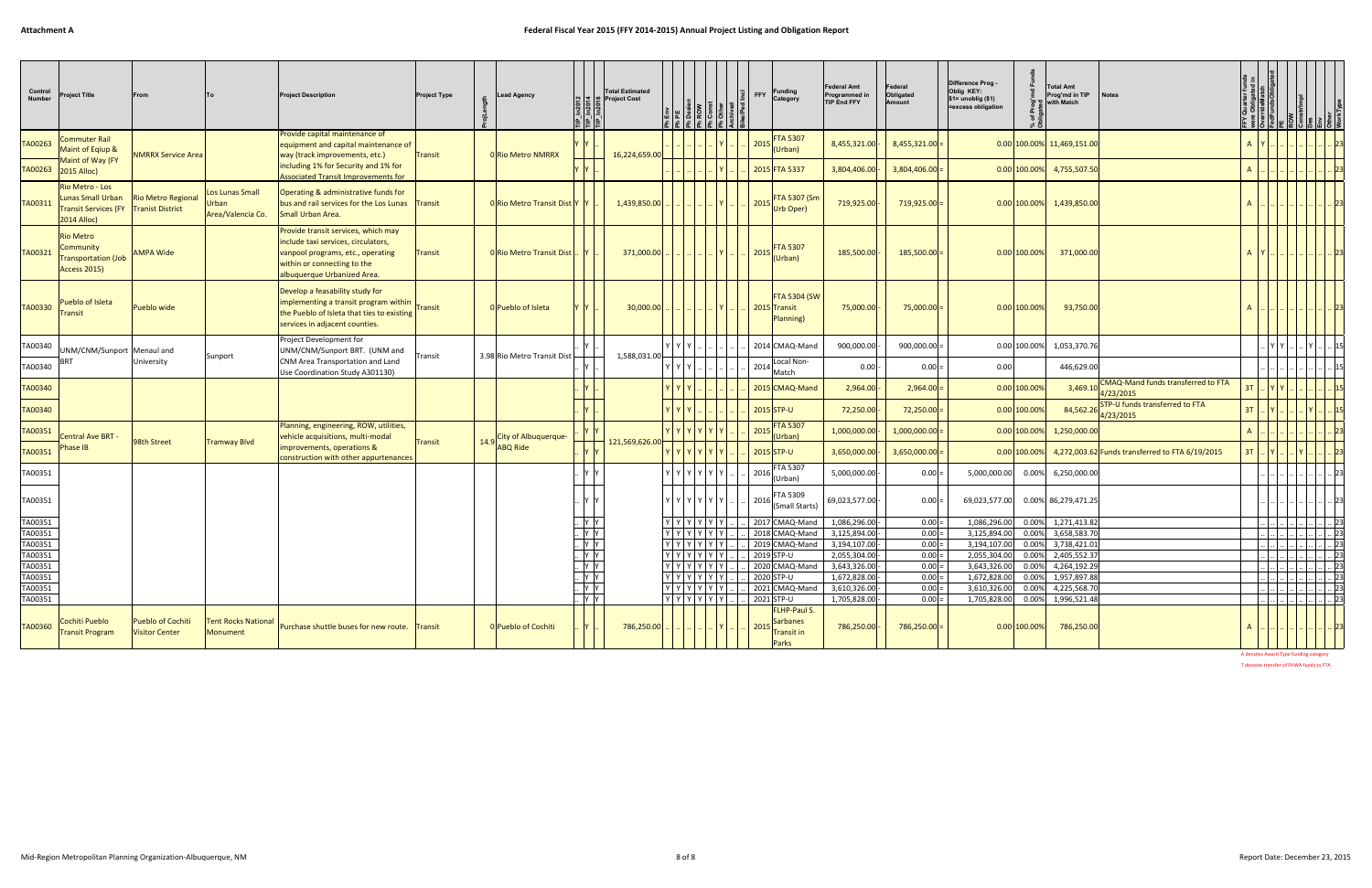| A300707 AMPA Wide Bicy Albuquerque Metro Area<br>0 City of Albuquer<br>234,082.00<br>\$200,000.00<br>\$200,000.00<br>\$0.00 100.00%<br>\$234,082.39 Full amount obligated 8/21/2015<br>Improvements to b<br>A300735 ABQ Ride - TDM-AMPA Wide<br>948,151.00<br>2015 CMAQ-Mand<br>\$810,100.00<br>\$810,100.00<br>\$0.00 100.00%<br>\$948,150.72 Full amount obligated 5/22/2015<br>. IY I<br>0 City of Albuquer<br>$\overline{3}$<br><b>Transportation Dem</b><br>CMAQ Funds Transferred to FTA<br>\$348,477.28<br>348,477.00<br>\$297,739.00<br>\$297,739.00<br>\$0.00 100.00%<br>2015 CMAQ-Mand<br>10/17/2014<br>A300745 Rio Metro TDM-TAMPA Wide<br>TDM program for Ra<br>0 Rio Metro Transi<br>1T<br> Y  <br>. IY I.<br>A300755   ITS-Albuquerque Albuquerque City Wide<br>2015 CMAQ-Mand<br>\$2,340,823.90 Full amount obligated 8/20/2015<br>Plan, design, install<br>0 City of Albuquer<br>2,340,824.00Y<br>\$2,000,000.00<br>\$2,000,000.00<br>\$0.00 100.00%<br> Y      Y    <br>TA00084 ABQ Ride - Park {ABQ Ride Servid various locatid Develop park & ride<br>0 City of Albuquer<br>625,000.00 Y Y<br>2015 CMAQ-Mand<br>\$500,000.00<br>\$500,000.00<br>\$0.00 100.00%<br>\$585,205.98 Funds transferred to FTA 10/17/2014<br>1T<br> Y Y Y<br>CMAQ-Mand funds transferred to FTA<br>1,588,031.00<br>\$2,964.00<br>\$2,964.00<br>\$3,469.10<br>\$0.00 100.00%<br>3T<br>2015 CMAQ-Mand<br>TA00340 UNM/CNM/SungMenaul and Un Sunport<br>Project Developmen 3.98 Rio Metro Transi<br>4/23/2015<br><b>Funding Category Total</b><br>2015 CMAQ-Mand<br>$$0.00$   100.00%<br>\$3,810,803.00<br>\$3,810,803.00<br>T Denotes Transfer of FHWA funds to FTA<br>How were FFY 2016 funds obligated in FFY<br>\$1,072,523.00<br>\$1,072,523.00<br>$$0.00$ 100.00%<br>\$1,255,293.74<br>1,367,040.00<br>300765 ITS - District 3 Del-25 & I-40 & ot AMPA Wide<br>Implement ITS Improveme NMDOT D-3<br>2016 CMAQ-Mand<br>2015?<br>A301521 2nd Street/Valle Valle del Oro En Mountain Vie Reconstruct roadwa<br>0 County of Bernal<br>12,500,000.00 Y Y Y Y Y Y<br>2015 FLAP-Federal Lands Acces<br>\$1,600,000.00<br>\$1,600,000.00<br>$$0.00$ 100.00%<br>\$1,600,000.00<br>. <u>.     </u>            15 <br><b>2015 FLAP-Federal Lands Acces</b><br><b>Funding Category Total</b><br>\$1,600,000.00<br>\$1,600,000.00<br>$\frac{100,000}{100,0000}$<br>A Denotes Award Type Funding Category<br>TA00360 Cochiti Pueblo Tr Pueblo of Cochi Tent Rocks Na Purchase shuttle bu<br>O Pueblo of Cochit<br>786,250.00<br>2015 FLHP-Paul S. Sarbanes Tra<br>\$786,250.00<br>\$786,250.00<br>\$786,250.00<br>\$0.00 100.00%<br>A<br>A301540 Santo Domingo N Cattle grd E. of INMRX Station Construct a multi-us<br>0 Pueblo of Santo<br>1,357,318.00 Y<br>2015 FLHP-Tribal Trans Prog<br>\$1,180,262.00<br>\$1,180,262.00<br>\$0.00 100.00%<br>\$1,180,262.00<br>A<br>\$0.00 100.00%<br>\$1,298,235.00<br>A301940 TTP-Pueblo of Isleta<br>0 Pueblo of Isleta<br>7,789,410.00<br>2015 FLHP-Tribal Trans Prog<br>\$1,298,235.00<br>\$1,298,235.00<br>Various multimoda<br>A<br>A301950 TTP-Pueblo of Laguna<br>0 Pueblo of Laguna<br>2015 FLHP-Tribal Trans Prog<br>Various multimodal<br>0.00<br>$$0.00$ N/A<br>\$0.00 No funds programmed at this time<br>\$0.00<br>\$0.00<br>A<br>4,319,790.00<br>\$719,965.00<br>\$719,965.00<br>\$0.00 100.00%<br>\$719,965.00<br>A301960 TTP-Pueblo of San Felipe<br>0 Pueblo of San Fe<br>2015 FLHP-Tribal Trans Prog<br>Various multimoda<br>A<br>A301970 TTP-Pueblo of Sandia<br>0 Pueblo of Sandia<br>1,616,844.00<br>2015 FLHP-Tribal Trans Prog<br>\$269,474.00<br>\$0.00 100.00%<br>\$269,474.00<br>Various multimoda<br>\$269,474.00<br>A<br>\$272,450.00<br>A301980 TTP-Pueblo of Santa Ana<br>0 Pueblo of Santa<br>1,634,700.00<br>2015 FLHP-Tribal Trans Prog<br>\$272,450.00<br>\$272,450.00<br>\$0.00 100.00%<br>Various multimoda<br>A<br>A301990 TTP-Pueblo of Santo Domingo<br>0 Pueblo of Santo<br>2015 FLHP-Tribal Trans Prog<br>Various multimoda<br>4,242,478.00<br>\$710,327.00<br>\$0.00 100.00%<br>\$710,327.00<br>\$710,327.00<br>A<br>0.00<br>\$0.00<br>\$0.00 N/A<br>A302000 TTP-To'hajiilee-Navajo Gov't<br>0 To'hajiilee-Navaj<br>2015 FLHP-Tribal Trans Prog<br>\$0.00<br>\$0.00 No funds programmed at this time<br>Various multimoda<br>A301540 Santo Domingo N Cattle grd E. of INMRX Station Construct a multi-us<br>1,357,318.00 Y Y<br>2015 FLHP-TTP used for match<br>\$12,890.00<br>\$12,890.00<br>\$0.00 100.00%<br>\$12,890.00<br>0 Pueblo of Santo<br>A<br>2,276,472.00<br>2015 FLHP-TTP used for match<br>\$127,081.00<br>\$127,081.00<br>\$0.00 100.00%<br>\$127,081.00<br>A301930 TTP- Pueblo de Cochiti<br>0 Pueblo of Cochit<br>Various multimodal<br>$\mathsf{A}$<br><b>2015 FLHP-Tribal Trans Prog</b><br>\$5,376,934.00<br>\$5,376,934.00<br>$\frac{100,000}{100,0000}$<br><b>Funding Category Total</b><br>A Denotes Award Type Funding Category<br>TA00330 Pueblo of Isleta 1 Pueblo wide<br>0 Pueblo of Isleta<br>30,000.00<br>2015 FTA 5304 (SW Transit Plan<br>\$93,750.00<br>Develop a feasabilit<br>\$75,000.00<br>\$75,000.00<br>\$0.00 100.00%<br>\$0.00 100.00%<br>\$1,439,850.00<br>TA00311 Rio Metro - Los L Rio Metro Regid Los Lunas Sma Operating & admin<br>1,439,850.00<br>2015 FTA 5307 (Sm Urb Oper)<br>\$719,925.00<br>\$719,925.00<br>0 Rio Metro Transi<br>TA00055 ABQ Ride - Vehic ABQ Ride System Wide<br>0 City of Albuquero<br>4,381,928.00<br>2015 FTA 5307 (Urban)<br>\$2,637,000.00<br>\$2,637,000.00<br>\$0.00 100.00%<br>\$3,177,109.00<br>Acquire buses and a<br>A Y<br>0 City of Albuquer<br>625,000.00 Y Y Y Y Y Y<br>2015 FTA 5307 (Urban)<br>\$500,000.00<br>\$500,000.00<br>\$0.00 100.00%<br>\$625,000.00<br>TA00084 ABQ Ride - Park {ABQ Ride Servid various locatid Develop park & ride<br>A<br>\$137,500.00<br>TA00095 ABQ Ride - Trans ABQ Ride Service Area<br>O City of Albuquer<br>2015 FTA 5307 (Urban)<br>\$110,000.00<br>\$110,000.00<br>\$0.00 100.00%<br>Construct bus shelte<br>137,500.00    Y   Y      Y   .<br>$\mathsf{A}$<br>TA00110 ABQ Ride - Trans ABQ Ride System Wide<br>Facilities & Operatio<br>0 City of Albuquero<br>2015 FTA 5307 (Urban)<br>\$0.00 100.00%<br>\$4,500,000.00<br>9,000,000.00<br>\$3,600,000.00<br>\$3,600,000.00<br>A<br>\$625,000.00<br>Rehabilitate, upgrad<br>O City of Albuquer<br>625,000.00<br>2015 FTA 5307 (Urban)<br>\$500,000.00<br>\$500,000.00<br>\$0.00 100.00%<br>TA00135 ABQ Ride - Trans ABQ Ride System Wide<br>A<br>Rehabilitate & Remo<br>TA00140 ABQ Ride - Trans ABQ Ride System Wide<br>0 City of Albuquer<br>3,125,000.00 Y Y<br>2015 FTA 5307 (Urban)<br>\$1,000,000.00<br>$$0.00$ 100.00%<br>\$1,250,000.00<br>\$1,000,000.00<br>A<br>$$0.00 \,   100.00\%$ \$11,469,151.00<br>TA00263 Commuter Rail NNMRRX Service Area<br>Provide capital mair<br>0 Rio Metro NMRR<br>16,224,659.00<br>2015 FTA 5307 (Urban)<br>\$8,455,321.00<br>\$8,455,321.00<br>$\mathsf{A}$<br>TA00321 Rio Metro CommAMPA Wide<br>Provide transit servi<br>0 Rio Metro Transi<br>2015 FTA 5307 (Urban)<br>\$371,000.00<br>371,000.00.<br>\$185,500.00<br>\$185,500.00<br>\$0.00 100.00%<br>A<br>Tramway Blvd Planning, engineerin<br>\$0.00 100.00%<br>\$1,250,000.00<br>TA00351 Central Ave BRT 98th Street<br>14.9 City of Albuquero<br>121,569,626.00 Y Y<br>2015 FTA 5307 (Urban)<br>\$1,000,000.00<br>\$1,000,000.00<br>A<br>TA00205 Rio Metro Transi Rio Metro Regidoutside ABQ 8 Capital, operating &<br>1,581,000.00<br>2015 FTA 5311 Admin<br>\$112,800.00<br>\$112,800.00<br>\$0.00 100.00%<br>\$141,000.00<br>0 Rio Metro Transi<br>$\mathsf{A}$<br>TA00205 Rio Metro Transi Rio Metro Regidoutside ABQ § Capital, operating &<br>\$90,000.00<br>0 Rio Metro Transi<br>1,581,000.00<br>2015 FTA 5311 Capital<br>\$72,000.00<br>\$72,000.00<br>\$0.00 100.00%<br>A<br>TA00205 Rio Metro Transi Rio Metro Regidoutside ABQ 8 Capital, operating &<br>1,581,000.00<br>$$0.00$ 100.00%<br>\$1,350,000.00<br>0 Rio Metro Transi<br>2015 FTA 5311 Operating<br>\$675,000.00<br>\$675,000.00<br>A<br>TA00263 Commuter Rail NNMRRX Service Area<br>2015 FTA 5337<br>Provide capital mair<br>0 Rio Metro NMRR<br>16,224,659.00<br>\$3,804,406.00<br>$$0.00$ 100.00%<br>\$4,755,507.50<br>\$3,804,406.00<br>4,381,928.00.<br>2015 FTA 5339 (MAP-21 Bus/Fa<br>TA00055 ABQ Ride - VehicABQ Ride System Wide<br>Acquire buses and a<br>0 City of Albuquero<br>\$1,000,000.00<br>\$1,000,000.00<br>\$0.00 100.00%<br>\$1,250,000.00<br>$A \,  Y .            $<br><b>2015 FTA all Transit</b><br><b>Funding Category Total</b><br>\$24,446,952.00<br><u>\$24,446,952.00</u><br>$\frac{100,000}{100,0000}$<br>A Denotes Award Type Funding Category<br>Full Amount programmed not obligated<br>\$315,000.00<br>720,539.00 $\vert_{\mathsf{Y}}\vert_{\mathsf{Y}}\vert_{\mathsf{Y}}\vert$<br>\$291,816.00<br>\$286,258.00<br>\$5,558.00 98.10%<br>8/12/2015<br>A300374   I-25 Pavement PiTramway Rd.   US 550 (Berna Overlay I-25 with ne<br>2015 H154 (Section 154)<br>5 NMDOT D-3<br>$\begin{array}{c c c c c c} \hline \star &  & \hspace{-0.2cm} \mathsf{Y} &  &  & \hspace{-0.2cm} \mathsf{Y} &  &  & \hspace{-0.2cm} \mathsf{0.3} \\ \hline \textbf{4} & \textbf{Y} & \textbf{Y} &  &  & \hspace{-0.2cm} \mathsf{Y} &  &  &  & \hspace{-0.2cm} \mathsf{21} \end{array}$<br>A301590 US 550 and NM 347 (PdV Intersection Signaliza Installation of traffic<br>$0.7$ NMDOT D-3<br>430,496.00 Y Y Y  Y<br>2015 H154 (Section 154)<br>(50.14) 100.00%<br>\$430,495.86 Full amount obligated 9/14/2015<br>\$387,445.86<br>\$387,446.00<br><b>Funding Category Total</b><br>2015 H154 (Section 154)<br>\$679,261.86<br>$ 5673,704.00 $ =<br>$$5,557.86$ 99.18% | Control<br>Number | <b>Project Title</b> | From | Project Description | ead Agency | <b>Total Estimated</b><br>Project Cost |  | FFY Funding Category | <b>Federal Amt</b><br>Programmed in TIP<br><b>End FFY</b> | <b>Federal Obligated</b><br>Amount | Difference Prog-<br>Oblig KEY:<br>$$1=$ unoblig $($1)$<br>=excess obligation | Prog <sup>'n</sup><br>aated<br>৳ | <b>Total Amt Prog'md</b><br>in TIP with Match | Notes |  |                |
|---------------------------------------------------------------------------------------------------------------------------------------------------------------------------------------------------------------------------------------------------------------------------------------------------------------------------------------------------------------------------------------------------------------------------------------------------------------------------------------------------------------------------------------------------------------------------------------------------------------------------------------------------------------------------------------------------------------------------------------------------------------------------------------------------------------------------------------------------------------------------------------------------------------------------------------------------------------------------------------------------------------------------------------------------------------------------------------------------------------------------------------------------------------------------------------------------------------------------------------------------------------------------------------------------------------------------------------------------------------------------------------------------------------------------------------------------------------------------------------------------------------------------------------------------------------------------------------------------------------------------------------------------------------------------------------------------------------------------------------------------------------------------------------------------------------------------------------------------------------------------------------------------------------------------------------------------------------------------------------------------------------------------------------------------------------------------------------------------------------------------------------------------------------------------------------------------------------------------------------------------------------------------------------------------------------------------------------------------------------------------------------------------------------------------------------------------------------------------------------------------------------------------------------------------------------------------------------------------------------------------------------------------------------------------------------------------------------------------------------------------------------------------------------------------------------------------------------------------------------------------------------------------------------------------------------------------------------------------------------------------------------------------------------------------------------------------------------------------------------------------------------------------------------------------------------------------------------------------------------------------------------------------------------------------------------------------------------------------------------------------------------------------------------------------------------------------------------------------------------------------------------------------------------------------------------------------------------------------------------------------------------------------------------------------------------------------------------------------------------------------------------------------------------------------------------------------------------------------------------------------------------------------------------------------------------------------------------------------------------------------------------------------------------------------------------------------------------------------------------------------------------------------------------------------------------------------------------------------------------------------------------------------------------------------------------------------------------------------------------------------------------------------------------------------------------------------------------------------------------------------------------------------------------------------------------------------------------------------------------------------------------------------------------------------------------------------------------------------------------------------------------------------------------------------------------------------------------------------------------------------------------------------------------------------------------------------------------------------------------------------------------------------------------------------------------------------------------------------------------------------------------------------------------------------------------------------------------------------------------------------------------------------------------------------------------------------------------------------------------------------------------------------------------------------------------------------------------------------------------------------------------------------------------------------------------------------------------------------------------------------------------------------------------------------------------------------------------------------------------------------------------------------------------------------------------------------------------------------------------------------------------------------------------------------------------------------------------------------------------------------------------------------------------------------------------------------------------------------------------------------------------------------------------------------------------------------------------------------------------------------------------------------------------------------------------------------------------------------------------------------------------------------------------------------------------------------------------------------------------------------------------------------------------------------------------------------------------------------------------------------------------------------------------------------------------------------------------------------------------------------------------------------------------------------------------------------------------------------------------------------------------------------------------------------------------------------------------------------------------------------------------------------------------------------------------------------------------------------------------------------------------------------------------------------------------------------------------------------------------------------------------------------------------------------------------------------------------------------------------------------------------------------------------------------------------------------------------------------------------------------------------------------------------------------------------------------------------------------------------------------------------------------------------------------------------------------------------------------------------------------------------------------------------------------------------------------------------------------------------------------------------------------------------------------------------------------------------------------------------------------------------------------------------------------------------------------------------------------------------------------------------------------------------------------------------------------------------------------------------------------------------------------------------------------------------------------------------------------------------------------------------------------------------------------------------------------------------------------------------------------------------------------------------------------------------------------------------------------------------------------------------------------------------------------------------------------------------------------------------------------------------------------------------------------------------------------------------------------------------------------------------------------------------------------------------------------------------------------------------------------------------------------------------------------------------------------------------------------------------------------------------------------------------------------------------------------------------------------------------------------------------------------------------------------------------------------------------------------------------------------------------------------------------------------------------------------------------------------------------------------------------------------------------------------------------------------------------------------------------------------------------------------------------------------------------------------------------------|-------------------|----------------------|------|---------------------|------------|----------------------------------------|--|----------------------|-----------------------------------------------------------|------------------------------------|------------------------------------------------------------------------------|----------------------------------|-----------------------------------------------|-------|--|----------------|
|                                                                                                                                                                                                                                                                                                                                                                                                                                                                                                                                                                                                                                                                                                                                                                                                                                                                                                                                                                                                                                                                                                                                                                                                                                                                                                                                                                                                                                                                                                                                                                                                                                                                                                                                                                                                                                                                                                                                                                                                                                                                                                                                                                                                                                                                                                                                                                                                                                                                                                                                                                                                                                                                                                                                                                                                                                                                                                                                                                                                                                                                                                                                                                                                                                                                                                                                                                                                                                                                                                                                                                                                                                                                                                                                                                                                                                                                                                                                                                                                                                                                                                                                                                                                                                                                                                                                                                                                                                                                                                                                                                                                                                                                                                                                                                                                                                                                                                                                                                                                                                                                                                                                                                                                                                                                                                                                                                                                                                                                                                                                                                                                                                                                                                                                                                                                                                                                                                                                                                                                                                                                                                                                                                                                                                                                                                                                                                                                                                                                                                                                                                                                                                                                                                                                                                                                                                                                                                                                                                                                                                                                                                                                                                                                                                                                                                                                                                                                                                                                                                                                                                                                                                                                                                                                                                                                                                                                                                                                                                                                                                                                                                                                                                                                                                                                                                                                                                                                                                                                                                                                                                                                                                                                                                                                                                                                                                                                                                                                                                                                                                                                                                                                                                                                                                                                                                                                                                                                                                                                                                                                                                                                                                                                                                                     |                   |                      |      |                     |            |                                        |  | 2015 CMAQ-Mand       |                                                           |                                    |                                                                              |                                  |                                               |       |  |                |
|                                                                                                                                                                                                                                                                                                                                                                                                                                                                                                                                                                                                                                                                                                                                                                                                                                                                                                                                                                                                                                                                                                                                                                                                                                                                                                                                                                                                                                                                                                                                                                                                                                                                                                                                                                                                                                                                                                                                                                                                                                                                                                                                                                                                                                                                                                                                                                                                                                                                                                                                                                                                                                                                                                                                                                                                                                                                                                                                                                                                                                                                                                                                                                                                                                                                                                                                                                                                                                                                                                                                                                                                                                                                                                                                                                                                                                                                                                                                                                                                                                                                                                                                                                                                                                                                                                                                                                                                                                                                                                                                                                                                                                                                                                                                                                                                                                                                                                                                                                                                                                                                                                                                                                                                                                                                                                                                                                                                                                                                                                                                                                                                                                                                                                                                                                                                                                                                                                                                                                                                                                                                                                                                                                                                                                                                                                                                                                                                                                                                                                                                                                                                                                                                                                                                                                                                                                                                                                                                                                                                                                                                                                                                                                                                                                                                                                                                                                                                                                                                                                                                                                                                                                                                                                                                                                                                                                                                                                                                                                                                                                                                                                                                                                                                                                                                                                                                                                                                                                                                                                                                                                                                                                                                                                                                                                                                                                                                                                                                                                                                                                                                                                                                                                                                                                                                                                                                                                                                                                                                                                                                                                                                                                                                                                                     |                   |                      |      |                     |            |                                        |  |                      |                                                           |                                    |                                                                              |                                  |                                               |       |  | . 24           |
|                                                                                                                                                                                                                                                                                                                                                                                                                                                                                                                                                                                                                                                                                                                                                                                                                                                                                                                                                                                                                                                                                                                                                                                                                                                                                                                                                                                                                                                                                                                                                                                                                                                                                                                                                                                                                                                                                                                                                                                                                                                                                                                                                                                                                                                                                                                                                                                                                                                                                                                                                                                                                                                                                                                                                                                                                                                                                                                                                                                                                                                                                                                                                                                                                                                                                                                                                                                                                                                                                                                                                                                                                                                                                                                                                                                                                                                                                                                                                                                                                                                                                                                                                                                                                                                                                                                                                                                                                                                                                                                                                                                                                                                                                                                                                                                                                                                                                                                                                                                                                                                                                                                                                                                                                                                                                                                                                                                                                                                                                                                                                                                                                                                                                                                                                                                                                                                                                                                                                                                                                                                                                                                                                                                                                                                                                                                                                                                                                                                                                                                                                                                                                                                                                                                                                                                                                                                                                                                                                                                                                                                                                                                                                                                                                                                                                                                                                                                                                                                                                                                                                                                                                                                                                                                                                                                                                                                                                                                                                                                                                                                                                                                                                                                                                                                                                                                                                                                                                                                                                                                                                                                                                                                                                                                                                                                                                                                                                                                                                                                                                                                                                                                                                                                                                                                                                                                                                                                                                                                                                                                                                                                                                                                                                                                     |                   |                      |      |                     |            |                                        |  |                      |                                                           |                                    |                                                                              |                                  |                                               |       |  |                |
|                                                                                                                                                                                                                                                                                                                                                                                                                                                                                                                                                                                                                                                                                                                                                                                                                                                                                                                                                                                                                                                                                                                                                                                                                                                                                                                                                                                                                                                                                                                                                                                                                                                                                                                                                                                                                                                                                                                                                                                                                                                                                                                                                                                                                                                                                                                                                                                                                                                                                                                                                                                                                                                                                                                                                                                                                                                                                                                                                                                                                                                                                                                                                                                                                                                                                                                                                                                                                                                                                                                                                                                                                                                                                                                                                                                                                                                                                                                                                                                                                                                                                                                                                                                                                                                                                                                                                                                                                                                                                                                                                                                                                                                                                                                                                                                                                                                                                                                                                                                                                                                                                                                                                                                                                                                                                                                                                                                                                                                                                                                                                                                                                                                                                                                                                                                                                                                                                                                                                                                                                                                                                                                                                                                                                                                                                                                                                                                                                                                                                                                                                                                                                                                                                                                                                                                                                                                                                                                                                                                                                                                                                                                                                                                                                                                                                                                                                                                                                                                                                                                                                                                                                                                                                                                                                                                                                                                                                                                                                                                                                                                                                                                                                                                                                                                                                                                                                                                                                                                                                                                                                                                                                                                                                                                                                                                                                                                                                                                                                                                                                                                                                                                                                                                                                                                                                                                                                                                                                                                                                                                                                                                                                                                                                                                     |                   |                      |      |                     |            |                                        |  |                      |                                                           |                                    |                                                                              |                                  |                                               |       |  | Y  24          |
|                                                                                                                                                                                                                                                                                                                                                                                                                                                                                                                                                                                                                                                                                                                                                                                                                                                                                                                                                                                                                                                                                                                                                                                                                                                                                                                                                                                                                                                                                                                                                                                                                                                                                                                                                                                                                                                                                                                                                                                                                                                                                                                                                                                                                                                                                                                                                                                                                                                                                                                                                                                                                                                                                                                                                                                                                                                                                                                                                                                                                                                                                                                                                                                                                                                                                                                                                                                                                                                                                                                                                                                                                                                                                                                                                                                                                                                                                                                                                                                                                                                                                                                                                                                                                                                                                                                                                                                                                                                                                                                                                                                                                                                                                                                                                                                                                                                                                                                                                                                                                                                                                                                                                                                                                                                                                                                                                                                                                                                                                                                                                                                                                                                                                                                                                                                                                                                                                                                                                                                                                                                                                                                                                                                                                                                                                                                                                                                                                                                                                                                                                                                                                                                                                                                                                                                                                                                                                                                                                                                                                                                                                                                                                                                                                                                                                                                                                                                                                                                                                                                                                                                                                                                                                                                                                                                                                                                                                                                                                                                                                                                                                                                                                                                                                                                                                                                                                                                                                                                                                                                                                                                                                                                                                                                                                                                                                                                                                                                                                                                                                                                                                                                                                                                                                                                                                                                                                                                                                                                                                                                                                                                                                                                                                                                     |                   |                      |      |                     |            |                                        |  |                      |                                                           |                                    |                                                                              |                                  |                                               |       |  | $\vert$ 24     |
|                                                                                                                                                                                                                                                                                                                                                                                                                                                                                                                                                                                                                                                                                                                                                                                                                                                                                                                                                                                                                                                                                                                                                                                                                                                                                                                                                                                                                                                                                                                                                                                                                                                                                                                                                                                                                                                                                                                                                                                                                                                                                                                                                                                                                                                                                                                                                                                                                                                                                                                                                                                                                                                                                                                                                                                                                                                                                                                                                                                                                                                                                                                                                                                                                                                                                                                                                                                                                                                                                                                                                                                                                                                                                                                                                                                                                                                                                                                                                                                                                                                                                                                                                                                                                                                                                                                                                                                                                                                                                                                                                                                                                                                                                                                                                                                                                                                                                                                                                                                                                                                                                                                                                                                                                                                                                                                                                                                                                                                                                                                                                                                                                                                                                                                                                                                                                                                                                                                                                                                                                                                                                                                                                                                                                                                                                                                                                                                                                                                                                                                                                                                                                                                                                                                                                                                                                                                                                                                                                                                                                                                                                                                                                                                                                                                                                                                                                                                                                                                                                                                                                                                                                                                                                                                                                                                                                                                                                                                                                                                                                                                                                                                                                                                                                                                                                                                                                                                                                                                                                                                                                                                                                                                                                                                                                                                                                                                                                                                                                                                                                                                                                                                                                                                                                                                                                                                                                                                                                                                                                                                                                                                                                                                                                                                     |                   |                      |      |                     |            |                                        |  |                      |                                                           |                                    |                                                                              |                                  |                                               |       |  |                |
|                                                                                                                                                                                                                                                                                                                                                                                                                                                                                                                                                                                                                                                                                                                                                                                                                                                                                                                                                                                                                                                                                                                                                                                                                                                                                                                                                                                                                                                                                                                                                                                                                                                                                                                                                                                                                                                                                                                                                                                                                                                                                                                                                                                                                                                                                                                                                                                                                                                                                                                                                                                                                                                                                                                                                                                                                                                                                                                                                                                                                                                                                                                                                                                                                                                                                                                                                                                                                                                                                                                                                                                                                                                                                                                                                                                                                                                                                                                                                                                                                                                                                                                                                                                                                                                                                                                                                                                                                                                                                                                                                                                                                                                                                                                                                                                                                                                                                                                                                                                                                                                                                                                                                                                                                                                                                                                                                                                                                                                                                                                                                                                                                                                                                                                                                                                                                                                                                                                                                                                                                                                                                                                                                                                                                                                                                                                                                                                                                                                                                                                                                                                                                                                                                                                                                                                                                                                                                                                                                                                                                                                                                                                                                                                                                                                                                                                                                                                                                                                                                                                                                                                                                                                                                                                                                                                                                                                                                                                                                                                                                                                                                                                                                                                                                                                                                                                                                                                                                                                                                                                                                                                                                                                                                                                                                                                                                                                                                                                                                                                                                                                                                                                                                                                                                                                                                                                                                                                                                                                                                                                                                                                                                                                                                                                     |                   |                      |      |                     |            |                                        |  |                      |                                                           |                                    |                                                                              |                                  |                                               |       |  |                |
|                                                                                                                                                                                                                                                                                                                                                                                                                                                                                                                                                                                                                                                                                                                                                                                                                                                                                                                                                                                                                                                                                                                                                                                                                                                                                                                                                                                                                                                                                                                                                                                                                                                                                                                                                                                                                                                                                                                                                                                                                                                                                                                                                                                                                                                                                                                                                                                                                                                                                                                                                                                                                                                                                                                                                                                                                                                                                                                                                                                                                                                                                                                                                                                                                                                                                                                                                                                                                                                                                                                                                                                                                                                                                                                                                                                                                                                                                                                                                                                                                                                                                                                                                                                                                                                                                                                                                                                                                                                                                                                                                                                                                                                                                                                                                                                                                                                                                                                                                                                                                                                                                                                                                                                                                                                                                                                                                                                                                                                                                                                                                                                                                                                                                                                                                                                                                                                                                                                                                                                                                                                                                                                                                                                                                                                                                                                                                                                                                                                                                                                                                                                                                                                                                                                                                                                                                                                                                                                                                                                                                                                                                                                                                                                                                                                                                                                                                                                                                                                                                                                                                                                                                                                                                                                                                                                                                                                                                                                                                                                                                                                                                                                                                                                                                                                                                                                                                                                                                                                                                                                                                                                                                                                                                                                                                                                                                                                                                                                                                                                                                                                                                                                                                                                                                                                                                                                                                                                                                                                                                                                                                                                                                                                                                                                     |                   |                      |      |                     |            |                                        |  |                      |                                                           |                                    |                                                                              |                                  |                                               |       |  |                |
|                                                                                                                                                                                                                                                                                                                                                                                                                                                                                                                                                                                                                                                                                                                                                                                                                                                                                                                                                                                                                                                                                                                                                                                                                                                                                                                                                                                                                                                                                                                                                                                                                                                                                                                                                                                                                                                                                                                                                                                                                                                                                                                                                                                                                                                                                                                                                                                                                                                                                                                                                                                                                                                                                                                                                                                                                                                                                                                                                                                                                                                                                                                                                                                                                                                                                                                                                                                                                                                                                                                                                                                                                                                                                                                                                                                                                                                                                                                                                                                                                                                                                                                                                                                                                                                                                                                                                                                                                                                                                                                                                                                                                                                                                                                                                                                                                                                                                                                                                                                                                                                                                                                                                                                                                                                                                                                                                                                                                                                                                                                                                                                                                                                                                                                                                                                                                                                                                                                                                                                                                                                                                                                                                                                                                                                                                                                                                                                                                                                                                                                                                                                                                                                                                                                                                                                                                                                                                                                                                                                                                                                                                                                                                                                                                                                                                                                                                                                                                                                                                                                                                                                                                                                                                                                                                                                                                                                                                                                                                                                                                                                                                                                                                                                                                                                                                                                                                                                                                                                                                                                                                                                                                                                                                                                                                                                                                                                                                                                                                                                                                                                                                                                                                                                                                                                                                                                                                                                                                                                                                                                                                                                                                                                                                                                     |                   |                      |      |                     |            |                                        |  |                      |                                                           |                                    |                                                                              |                                  |                                               |       |  |                |
|                                                                                                                                                                                                                                                                                                                                                                                                                                                                                                                                                                                                                                                                                                                                                                                                                                                                                                                                                                                                                                                                                                                                                                                                                                                                                                                                                                                                                                                                                                                                                                                                                                                                                                                                                                                                                                                                                                                                                                                                                                                                                                                                                                                                                                                                                                                                                                                                                                                                                                                                                                                                                                                                                                                                                                                                                                                                                                                                                                                                                                                                                                                                                                                                                                                                                                                                                                                                                                                                                                                                                                                                                                                                                                                                                                                                                                                                                                                                                                                                                                                                                                                                                                                                                                                                                                                                                                                                                                                                                                                                                                                                                                                                                                                                                                                                                                                                                                                                                                                                                                                                                                                                                                                                                                                                                                                                                                                                                                                                                                                                                                                                                                                                                                                                                                                                                                                                                                                                                                                                                                                                                                                                                                                                                                                                                                                                                                                                                                                                                                                                                                                                                                                                                                                                                                                                                                                                                                                                                                                                                                                                                                                                                                                                                                                                                                                                                                                                                                                                                                                                                                                                                                                                                                                                                                                                                                                                                                                                                                                                                                                                                                                                                                                                                                                                                                                                                                                                                                                                                                                                                                                                                                                                                                                                                                                                                                                                                                                                                                                                                                                                                                                                                                                                                                                                                                                                                                                                                                                                                                                                                                                                                                                                                                                     |                   |                      |      |                     |            |                                        |  |                      |                                                           |                                    |                                                                              |                                  |                                               |       |  |                |
|                                                                                                                                                                                                                                                                                                                                                                                                                                                                                                                                                                                                                                                                                                                                                                                                                                                                                                                                                                                                                                                                                                                                                                                                                                                                                                                                                                                                                                                                                                                                                                                                                                                                                                                                                                                                                                                                                                                                                                                                                                                                                                                                                                                                                                                                                                                                                                                                                                                                                                                                                                                                                                                                                                                                                                                                                                                                                                                                                                                                                                                                                                                                                                                                                                                                                                                                                                                                                                                                                                                                                                                                                                                                                                                                                                                                                                                                                                                                                                                                                                                                                                                                                                                                                                                                                                                                                                                                                                                                                                                                                                                                                                                                                                                                                                                                                                                                                                                                                                                                                                                                                                                                                                                                                                                                                                                                                                                                                                                                                                                                                                                                                                                                                                                                                                                                                                                                                                                                                                                                                                                                                                                                                                                                                                                                                                                                                                                                                                                                                                                                                                                                                                                                                                                                                                                                                                                                                                                                                                                                                                                                                                                                                                                                                                                                                                                                                                                                                                                                                                                                                                                                                                                                                                                                                                                                                                                                                                                                                                                                                                                                                                                                                                                                                                                                                                                                                                                                                                                                                                                                                                                                                                                                                                                                                                                                                                                                                                                                                                                                                                                                                                                                                                                                                                                                                                                                                                                                                                                                                                                                                                                                                                                                                                                     |                   |                      |      |                     |            |                                        |  |                      |                                                           |                                    |                                                                              |                                  |                                               |       |  |                |
|                                                                                                                                                                                                                                                                                                                                                                                                                                                                                                                                                                                                                                                                                                                                                                                                                                                                                                                                                                                                                                                                                                                                                                                                                                                                                                                                                                                                                                                                                                                                                                                                                                                                                                                                                                                                                                                                                                                                                                                                                                                                                                                                                                                                                                                                                                                                                                                                                                                                                                                                                                                                                                                                                                                                                                                                                                                                                                                                                                                                                                                                                                                                                                                                                                                                                                                                                                                                                                                                                                                                                                                                                                                                                                                                                                                                                                                                                                                                                                                                                                                                                                                                                                                                                                                                                                                                                                                                                                                                                                                                                                                                                                                                                                                                                                                                                                                                                                                                                                                                                                                                                                                                                                                                                                                                                                                                                                                                                                                                                                                                                                                                                                                                                                                                                                                                                                                                                                                                                                                                                                                                                                                                                                                                                                                                                                                                                                                                                                                                                                                                                                                                                                                                                                                                                                                                                                                                                                                                                                                                                                                                                                                                                                                                                                                                                                                                                                                                                                                                                                                                                                                                                                                                                                                                                                                                                                                                                                                                                                                                                                                                                                                                                                                                                                                                                                                                                                                                                                                                                                                                                                                                                                                                                                                                                                                                                                                                                                                                                                                                                                                                                                                                                                                                                                                                                                                                                                                                                                                                                                                                                                                                                                                                                                                     |                   |                      |      |                     |            |                                        |  |                      |                                                           |                                    |                                                                              |                                  |                                               |       |  |                |
|                                                                                                                                                                                                                                                                                                                                                                                                                                                                                                                                                                                                                                                                                                                                                                                                                                                                                                                                                                                                                                                                                                                                                                                                                                                                                                                                                                                                                                                                                                                                                                                                                                                                                                                                                                                                                                                                                                                                                                                                                                                                                                                                                                                                                                                                                                                                                                                                                                                                                                                                                                                                                                                                                                                                                                                                                                                                                                                                                                                                                                                                                                                                                                                                                                                                                                                                                                                                                                                                                                                                                                                                                                                                                                                                                                                                                                                                                                                                                                                                                                                                                                                                                                                                                                                                                                                                                                                                                                                                                                                                                                                                                                                                                                                                                                                                                                                                                                                                                                                                                                                                                                                                                                                                                                                                                                                                                                                                                                                                                                                                                                                                                                                                                                                                                                                                                                                                                                                                                                                                                                                                                                                                                                                                                                                                                                                                                                                                                                                                                                                                                                                                                                                                                                                                                                                                                                                                                                                                                                                                                                                                                                                                                                                                                                                                                                                                                                                                                                                                                                                                                                                                                                                                                                                                                                                                                                                                                                                                                                                                                                                                                                                                                                                                                                                                                                                                                                                                                                                                                                                                                                                                                                                                                                                                                                                                                                                                                                                                                                                                                                                                                                                                                                                                                                                                                                                                                                                                                                                                                                                                                                                                                                                                                                                     |                   |                      |      |                     |            |                                        |  |                      |                                                           |                                    |                                                                              |                                  |                                               |       |  |                |
|                                                                                                                                                                                                                                                                                                                                                                                                                                                                                                                                                                                                                                                                                                                                                                                                                                                                                                                                                                                                                                                                                                                                                                                                                                                                                                                                                                                                                                                                                                                                                                                                                                                                                                                                                                                                                                                                                                                                                                                                                                                                                                                                                                                                                                                                                                                                                                                                                                                                                                                                                                                                                                                                                                                                                                                                                                                                                                                                                                                                                                                                                                                                                                                                                                                                                                                                                                                                                                                                                                                                                                                                                                                                                                                                                                                                                                                                                                                                                                                                                                                                                                                                                                                                                                                                                                                                                                                                                                                                                                                                                                                                                                                                                                                                                                                                                                                                                                                                                                                                                                                                                                                                                                                                                                                                                                                                                                                                                                                                                                                                                                                                                                                                                                                                                                                                                                                                                                                                                                                                                                                                                                                                                                                                                                                                                                                                                                                                                                                                                                                                                                                                                                                                                                                                                                                                                                                                                                                                                                                                                                                                                                                                                                                                                                                                                                                                                                                                                                                                                                                                                                                                                                                                                                                                                                                                                                                                                                                                                                                                                                                                                                                                                                                                                                                                                                                                                                                                                                                                                                                                                                                                                                                                                                                                                                                                                                                                                                                                                                                                                                                                                                                                                                                                                                                                                                                                                                                                                                                                                                                                                                                                                                                                                                                     |                   |                      |      |                     |            |                                        |  |                      |                                                           |                                    |                                                                              |                                  |                                               |       |  |                |
|                                                                                                                                                                                                                                                                                                                                                                                                                                                                                                                                                                                                                                                                                                                                                                                                                                                                                                                                                                                                                                                                                                                                                                                                                                                                                                                                                                                                                                                                                                                                                                                                                                                                                                                                                                                                                                                                                                                                                                                                                                                                                                                                                                                                                                                                                                                                                                                                                                                                                                                                                                                                                                                                                                                                                                                                                                                                                                                                                                                                                                                                                                                                                                                                                                                                                                                                                                                                                                                                                                                                                                                                                                                                                                                                                                                                                                                                                                                                                                                                                                                                                                                                                                                                                                                                                                                                                                                                                                                                                                                                                                                                                                                                                                                                                                                                                                                                                                                                                                                                                                                                                                                                                                                                                                                                                                                                                                                                                                                                                                                                                                                                                                                                                                                                                                                                                                                                                                                                                                                                                                                                                                                                                                                                                                                                                                                                                                                                                                                                                                                                                                                                                                                                                                                                                                                                                                                                                                                                                                                                                                                                                                                                                                                                                                                                                                                                                                                                                                                                                                                                                                                                                                                                                                                                                                                                                                                                                                                                                                                                                                                                                                                                                                                                                                                                                                                                                                                                                                                                                                                                                                                                                                                                                                                                                                                                                                                                                                                                                                                                                                                                                                                                                                                                                                                                                                                                                                                                                                                                                                                                                                                                                                                                                                                     |                   |                      |      |                     |            |                                        |  |                      |                                                           |                                    |                                                                              |                                  |                                               |       |  |                |
|                                                                                                                                                                                                                                                                                                                                                                                                                                                                                                                                                                                                                                                                                                                                                                                                                                                                                                                                                                                                                                                                                                                                                                                                                                                                                                                                                                                                                                                                                                                                                                                                                                                                                                                                                                                                                                                                                                                                                                                                                                                                                                                                                                                                                                                                                                                                                                                                                                                                                                                                                                                                                                                                                                                                                                                                                                                                                                                                                                                                                                                                                                                                                                                                                                                                                                                                                                                                                                                                                                                                                                                                                                                                                                                                                                                                                                                                                                                                                                                                                                                                                                                                                                                                                                                                                                                                                                                                                                                                                                                                                                                                                                                                                                                                                                                                                                                                                                                                                                                                                                                                                                                                                                                                                                                                                                                                                                                                                                                                                                                                                                                                                                                                                                                                                                                                                                                                                                                                                                                                                                                                                                                                                                                                                                                                                                                                                                                                                                                                                                                                                                                                                                                                                                                                                                                                                                                                                                                                                                                                                                                                                                                                                                                                                                                                                                                                                                                                                                                                                                                                                                                                                                                                                                                                                                                                                                                                                                                                                                                                                                                                                                                                                                                                                                                                                                                                                                                                                                                                                                                                                                                                                                                                                                                                                                                                                                                                                                                                                                                                                                                                                                                                                                                                                                                                                                                                                                                                                                                                                                                                                                                                                                                                                                                     |                   |                      |      |                     |            |                                        |  |                      |                                                           |                                    |                                                                              |                                  |                                               |       |  |                |
|                                                                                                                                                                                                                                                                                                                                                                                                                                                                                                                                                                                                                                                                                                                                                                                                                                                                                                                                                                                                                                                                                                                                                                                                                                                                                                                                                                                                                                                                                                                                                                                                                                                                                                                                                                                                                                                                                                                                                                                                                                                                                                                                                                                                                                                                                                                                                                                                                                                                                                                                                                                                                                                                                                                                                                                                                                                                                                                                                                                                                                                                                                                                                                                                                                                                                                                                                                                                                                                                                                                                                                                                                                                                                                                                                                                                                                                                                                                                                                                                                                                                                                                                                                                                                                                                                                                                                                                                                                                                                                                                                                                                                                                                                                                                                                                                                                                                                                                                                                                                                                                                                                                                                                                                                                                                                                                                                                                                                                                                                                                                                                                                                                                                                                                                                                                                                                                                                                                                                                                                                                                                                                                                                                                                                                                                                                                                                                                                                                                                                                                                                                                                                                                                                                                                                                                                                                                                                                                                                                                                                                                                                                                                                                                                                                                                                                                                                                                                                                                                                                                                                                                                                                                                                                                                                                                                                                                                                                                                                                                                                                                                                                                                                                                                                                                                                                                                                                                                                                                                                                                                                                                                                                                                                                                                                                                                                                                                                                                                                                                                                                                                                                                                                                                                                                                                                                                                                                                                                                                                                                                                                                                                                                                                                                                     |                   |                      |      |                     |            |                                        |  |                      |                                                           |                                    |                                                                              |                                  |                                               |       |  |                |
|                                                                                                                                                                                                                                                                                                                                                                                                                                                                                                                                                                                                                                                                                                                                                                                                                                                                                                                                                                                                                                                                                                                                                                                                                                                                                                                                                                                                                                                                                                                                                                                                                                                                                                                                                                                                                                                                                                                                                                                                                                                                                                                                                                                                                                                                                                                                                                                                                                                                                                                                                                                                                                                                                                                                                                                                                                                                                                                                                                                                                                                                                                                                                                                                                                                                                                                                                                                                                                                                                                                                                                                                                                                                                                                                                                                                                                                                                                                                                                                                                                                                                                                                                                                                                                                                                                                                                                                                                                                                                                                                                                                                                                                                                                                                                                                                                                                                                                                                                                                                                                                                                                                                                                                                                                                                                                                                                                                                                                                                                                                                                                                                                                                                                                                                                                                                                                                                                                                                                                                                                                                                                                                                                                                                                                                                                                                                                                                                                                                                                                                                                                                                                                                                                                                                                                                                                                                                                                                                                                                                                                                                                                                                                                                                                                                                                                                                                                                                                                                                                                                                                                                                                                                                                                                                                                                                                                                                                                                                                                                                                                                                                                                                                                                                                                                                                                                                                                                                                                                                                                                                                                                                                                                                                                                                                                                                                                                                                                                                                                                                                                                                                                                                                                                                                                                                                                                                                                                                                                                                                                                                                                                                                                                                                                                     |                   |                      |      |                     |            |                                        |  |                      |                                                           |                                    |                                                                              |                                  |                                               |       |  |                |
|                                                                                                                                                                                                                                                                                                                                                                                                                                                                                                                                                                                                                                                                                                                                                                                                                                                                                                                                                                                                                                                                                                                                                                                                                                                                                                                                                                                                                                                                                                                                                                                                                                                                                                                                                                                                                                                                                                                                                                                                                                                                                                                                                                                                                                                                                                                                                                                                                                                                                                                                                                                                                                                                                                                                                                                                                                                                                                                                                                                                                                                                                                                                                                                                                                                                                                                                                                                                                                                                                                                                                                                                                                                                                                                                                                                                                                                                                                                                                                                                                                                                                                                                                                                                                                                                                                                                                                                                                                                                                                                                                                                                                                                                                                                                                                                                                                                                                                                                                                                                                                                                                                                                                                                                                                                                                                                                                                                                                                                                                                                                                                                                                                                                                                                                                                                                                                                                                                                                                                                                                                                                                                                                                                                                                                                                                                                                                                                                                                                                                                                                                                                                                                                                                                                                                                                                                                                                                                                                                                                                                                                                                                                                                                                                                                                                                                                                                                                                                                                                                                                                                                                                                                                                                                                                                                                                                                                                                                                                                                                                                                                                                                                                                                                                                                                                                                                                                                                                                                                                                                                                                                                                                                                                                                                                                                                                                                                                                                                                                                                                                                                                                                                                                                                                                                                                                                                                                                                                                                                                                                                                                                                                                                                                                                                     |                   |                      |      |                     |            |                                        |  |                      |                                                           |                                    |                                                                              |                                  |                                               |       |  |                |
|                                                                                                                                                                                                                                                                                                                                                                                                                                                                                                                                                                                                                                                                                                                                                                                                                                                                                                                                                                                                                                                                                                                                                                                                                                                                                                                                                                                                                                                                                                                                                                                                                                                                                                                                                                                                                                                                                                                                                                                                                                                                                                                                                                                                                                                                                                                                                                                                                                                                                                                                                                                                                                                                                                                                                                                                                                                                                                                                                                                                                                                                                                                                                                                                                                                                                                                                                                                                                                                                                                                                                                                                                                                                                                                                                                                                                                                                                                                                                                                                                                                                                                                                                                                                                                                                                                                                                                                                                                                                                                                                                                                                                                                                                                                                                                                                                                                                                                                                                                                                                                                                                                                                                                                                                                                                                                                                                                                                                                                                                                                                                                                                                                                                                                                                                                                                                                                                                                                                                                                                                                                                                                                                                                                                                                                                                                                                                                                                                                                                                                                                                                                                                                                                                                                                                                                                                                                                                                                                                                                                                                                                                                                                                                                                                                                                                                                                                                                                                                                                                                                                                                                                                                                                                                                                                                                                                                                                                                                                                                                                                                                                                                                                                                                                                                                                                                                                                                                                                                                                                                                                                                                                                                                                                                                                                                                                                                                                                                                                                                                                                                                                                                                                                                                                                                                                                                                                                                                                                                                                                                                                                                                                                                                                                                                     |                   |                      |      |                     |            |                                        |  |                      |                                                           |                                    |                                                                              |                                  |                                               |       |  |                |
|                                                                                                                                                                                                                                                                                                                                                                                                                                                                                                                                                                                                                                                                                                                                                                                                                                                                                                                                                                                                                                                                                                                                                                                                                                                                                                                                                                                                                                                                                                                                                                                                                                                                                                                                                                                                                                                                                                                                                                                                                                                                                                                                                                                                                                                                                                                                                                                                                                                                                                                                                                                                                                                                                                                                                                                                                                                                                                                                                                                                                                                                                                                                                                                                                                                                                                                                                                                                                                                                                                                                                                                                                                                                                                                                                                                                                                                                                                                                                                                                                                                                                                                                                                                                                                                                                                                                                                                                                                                                                                                                                                                                                                                                                                                                                                                                                                                                                                                                                                                                                                                                                                                                                                                                                                                                                                                                                                                                                                                                                                                                                                                                                                                                                                                                                                                                                                                                                                                                                                                                                                                                                                                                                                                                                                                                                                                                                                                                                                                                                                                                                                                                                                                                                                                                                                                                                                                                                                                                                                                                                                                                                                                                                                                                                                                                                                                                                                                                                                                                                                                                                                                                                                                                                                                                                                                                                                                                                                                                                                                                                                                                                                                                                                                                                                                                                                                                                                                                                                                                                                                                                                                                                                                                                                                                                                                                                                                                                                                                                                                                                                                                                                                                                                                                                                                                                                                                                                                                                                                                                                                                                                                                                                                                                                                     |                   |                      |      |                     |            |                                        |  |                      |                                                           |                                    |                                                                              |                                  |                                               |       |  | 06             |
|                                                                                                                                                                                                                                                                                                                                                                                                                                                                                                                                                                                                                                                                                                                                                                                                                                                                                                                                                                                                                                                                                                                                                                                                                                                                                                                                                                                                                                                                                                                                                                                                                                                                                                                                                                                                                                                                                                                                                                                                                                                                                                                                                                                                                                                                                                                                                                                                                                                                                                                                                                                                                                                                                                                                                                                                                                                                                                                                                                                                                                                                                                                                                                                                                                                                                                                                                                                                                                                                                                                                                                                                                                                                                                                                                                                                                                                                                                                                                                                                                                                                                                                                                                                                                                                                                                                                                                                                                                                                                                                                                                                                                                                                                                                                                                                                                                                                                                                                                                                                                                                                                                                                                                                                                                                                                                                                                                                                                                                                                                                                                                                                                                                                                                                                                                                                                                                                                                                                                                                                                                                                                                                                                                                                                                                                                                                                                                                                                                                                                                                                                                                                                                                                                                                                                                                                                                                                                                                                                                                                                                                                                                                                                                                                                                                                                                                                                                                                                                                                                                                                                                                                                                                                                                                                                                                                                                                                                                                                                                                                                                                                                                                                                                                                                                                                                                                                                                                                                                                                                                                                                                                                                                                                                                                                                                                                                                                                                                                                                                                                                                                                                                                                                                                                                                                                                                                                                                                                                                                                                                                                                                                                                                                                                                                     |                   |                      |      |                     |            |                                        |  |                      |                                                           |                                    |                                                                              |                                  |                                               |       |  | 06             |
|                                                                                                                                                                                                                                                                                                                                                                                                                                                                                                                                                                                                                                                                                                                                                                                                                                                                                                                                                                                                                                                                                                                                                                                                                                                                                                                                                                                                                                                                                                                                                                                                                                                                                                                                                                                                                                                                                                                                                                                                                                                                                                                                                                                                                                                                                                                                                                                                                                                                                                                                                                                                                                                                                                                                                                                                                                                                                                                                                                                                                                                                                                                                                                                                                                                                                                                                                                                                                                                                                                                                                                                                                                                                                                                                                                                                                                                                                                                                                                                                                                                                                                                                                                                                                                                                                                                                                                                                                                                                                                                                                                                                                                                                                                                                                                                                                                                                                                                                                                                                                                                                                                                                                                                                                                                                                                                                                                                                                                                                                                                                                                                                                                                                                                                                                                                                                                                                                                                                                                                                                                                                                                                                                                                                                                                                                                                                                                                                                                                                                                                                                                                                                                                                                                                                                                                                                                                                                                                                                                                                                                                                                                                                                                                                                                                                                                                                                                                                                                                                                                                                                                                                                                                                                                                                                                                                                                                                                                                                                                                                                                                                                                                                                                                                                                                                                                                                                                                                                                                                                                                                                                                                                                                                                                                                                                                                                                                                                                                                                                                                                                                                                                                                                                                                                                                                                                                                                                                                                                                                                                                                                                                                                                                                                                                     |                   |                      |      |                     |            |                                        |  |                      |                                                           |                                    |                                                                              |                                  |                                               |       |  |                |
|                                                                                                                                                                                                                                                                                                                                                                                                                                                                                                                                                                                                                                                                                                                                                                                                                                                                                                                                                                                                                                                                                                                                                                                                                                                                                                                                                                                                                                                                                                                                                                                                                                                                                                                                                                                                                                                                                                                                                                                                                                                                                                                                                                                                                                                                                                                                                                                                                                                                                                                                                                                                                                                                                                                                                                                                                                                                                                                                                                                                                                                                                                                                                                                                                                                                                                                                                                                                                                                                                                                                                                                                                                                                                                                                                                                                                                                                                                                                                                                                                                                                                                                                                                                                                                                                                                                                                                                                                                                                                                                                                                                                                                                                                                                                                                                                                                                                                                                                                                                                                                                                                                                                                                                                                                                                                                                                                                                                                                                                                                                                                                                                                                                                                                                                                                                                                                                                                                                                                                                                                                                                                                                                                                                                                                                                                                                                                                                                                                                                                                                                                                                                                                                                                                                                                                                                                                                                                                                                                                                                                                                                                                                                                                                                                                                                                                                                                                                                                                                                                                                                                                                                                                                                                                                                                                                                                                                                                                                                                                                                                                                                                                                                                                                                                                                                                                                                                                                                                                                                                                                                                                                                                                                                                                                                                                                                                                                                                                                                                                                                                                                                                                                                                                                                                                                                                                                                                                                                                                                                                                                                                                                                                                                                                                                     |                   |                      |      |                     |            |                                        |  |                      |                                                           |                                    |                                                                              |                                  |                                               |       |  |                |
|                                                                                                                                                                                                                                                                                                                                                                                                                                                                                                                                                                                                                                                                                                                                                                                                                                                                                                                                                                                                                                                                                                                                                                                                                                                                                                                                                                                                                                                                                                                                                                                                                                                                                                                                                                                                                                                                                                                                                                                                                                                                                                                                                                                                                                                                                                                                                                                                                                                                                                                                                                                                                                                                                                                                                                                                                                                                                                                                                                                                                                                                                                                                                                                                                                                                                                                                                                                                                                                                                                                                                                                                                                                                                                                                                                                                                                                                                                                                                                                                                                                                                                                                                                                                                                                                                                                                                                                                                                                                                                                                                                                                                                                                                                                                                                                                                                                                                                                                                                                                                                                                                                                                                                                                                                                                                                                                                                                                                                                                                                                                                                                                                                                                                                                                                                                                                                                                                                                                                                                                                                                                                                                                                                                                                                                                                                                                                                                                                                                                                                                                                                                                                                                                                                                                                                                                                                                                                                                                                                                                                                                                                                                                                                                                                                                                                                                                                                                                                                                                                                                                                                                                                                                                                                                                                                                                                                                                                                                                                                                                                                                                                                                                                                                                                                                                                                                                                                                                                                                                                                                                                                                                                                                                                                                                                                                                                                                                                                                                                                                                                                                                                                                                                                                                                                                                                                                                                                                                                                                                                                                                                                                                                                                                                                                     |                   |                      |      |                     |            |                                        |  |                      |                                                           |                                    |                                                                              |                                  |                                               |       |  |                |
|                                                                                                                                                                                                                                                                                                                                                                                                                                                                                                                                                                                                                                                                                                                                                                                                                                                                                                                                                                                                                                                                                                                                                                                                                                                                                                                                                                                                                                                                                                                                                                                                                                                                                                                                                                                                                                                                                                                                                                                                                                                                                                                                                                                                                                                                                                                                                                                                                                                                                                                                                                                                                                                                                                                                                                                                                                                                                                                                                                                                                                                                                                                                                                                                                                                                                                                                                                                                                                                                                                                                                                                                                                                                                                                                                                                                                                                                                                                                                                                                                                                                                                                                                                                                                                                                                                                                                                                                                                                                                                                                                                                                                                                                                                                                                                                                                                                                                                                                                                                                                                                                                                                                                                                                                                                                                                                                                                                                                                                                                                                                                                                                                                                                                                                                                                                                                                                                                                                                                                                                                                                                                                                                                                                                                                                                                                                                                                                                                                                                                                                                                                                                                                                                                                                                                                                                                                                                                                                                                                                                                                                                                                                                                                                                                                                                                                                                                                                                                                                                                                                                                                                                                                                                                                                                                                                                                                                                                                                                                                                                                                                                                                                                                                                                                                                                                                                                                                                                                                                                                                                                                                                                                                                                                                                                                                                                                                                                                                                                                                                                                                                                                                                                                                                                                                                                                                                                                                                                                                                                                                                                                                                                                                                                                                                     |                   |                      |      |                     |            |                                        |  |                      |                                                           |                                    |                                                                              |                                  |                                               |       |  |                |
|                                                                                                                                                                                                                                                                                                                                                                                                                                                                                                                                                                                                                                                                                                                                                                                                                                                                                                                                                                                                                                                                                                                                                                                                                                                                                                                                                                                                                                                                                                                                                                                                                                                                                                                                                                                                                                                                                                                                                                                                                                                                                                                                                                                                                                                                                                                                                                                                                                                                                                                                                                                                                                                                                                                                                                                                                                                                                                                                                                                                                                                                                                                                                                                                                                                                                                                                                                                                                                                                                                                                                                                                                                                                                                                                                                                                                                                                                                                                                                                                                                                                                                                                                                                                                                                                                                                                                                                                                                                                                                                                                                                                                                                                                                                                                                                                                                                                                                                                                                                                                                                                                                                                                                                                                                                                                                                                                                                                                                                                                                                                                                                                                                                                                                                                                                                                                                                                                                                                                                                                                                                                                                                                                                                                                                                                                                                                                                                                                                                                                                                                                                                                                                                                                                                                                                                                                                                                                                                                                                                                                                                                                                                                                                                                                                                                                                                                                                                                                                                                                                                                                                                                                                                                                                                                                                                                                                                                                                                                                                                                                                                                                                                                                                                                                                                                                                                                                                                                                                                                                                                                                                                                                                                                                                                                                                                                                                                                                                                                                                                                                                                                                                                                                                                                                                                                                                                                                                                                                                                                                                                                                                                                                                                                                                                     |                   |                      |      |                     |            |                                        |  |                      |                                                           |                                    |                                                                              |                                  |                                               |       |  |                |
|                                                                                                                                                                                                                                                                                                                                                                                                                                                                                                                                                                                                                                                                                                                                                                                                                                                                                                                                                                                                                                                                                                                                                                                                                                                                                                                                                                                                                                                                                                                                                                                                                                                                                                                                                                                                                                                                                                                                                                                                                                                                                                                                                                                                                                                                                                                                                                                                                                                                                                                                                                                                                                                                                                                                                                                                                                                                                                                                                                                                                                                                                                                                                                                                                                                                                                                                                                                                                                                                                                                                                                                                                                                                                                                                                                                                                                                                                                                                                                                                                                                                                                                                                                                                                                                                                                                                                                                                                                                                                                                                                                                                                                                                                                                                                                                                                                                                                                                                                                                                                                                                                                                                                                                                                                                                                                                                                                                                                                                                                                                                                                                                                                                                                                                                                                                                                                                                                                                                                                                                                                                                                                                                                                                                                                                                                                                                                                                                                                                                                                                                                                                                                                                                                                                                                                                                                                                                                                                                                                                                                                                                                                                                                                                                                                                                                                                                                                                                                                                                                                                                                                                                                                                                                                                                                                                                                                                                                                                                                                                                                                                                                                                                                                                                                                                                                                                                                                                                                                                                                                                                                                                                                                                                                                                                                                                                                                                                                                                                                                                                                                                                                                                                                                                                                                                                                                                                                                                                                                                                                                                                                                                                                                                                                                                     |                   |                      |      |                     |            |                                        |  |                      |                                                           |                                    |                                                                              |                                  |                                               |       |  |                |
|                                                                                                                                                                                                                                                                                                                                                                                                                                                                                                                                                                                                                                                                                                                                                                                                                                                                                                                                                                                                                                                                                                                                                                                                                                                                                                                                                                                                                                                                                                                                                                                                                                                                                                                                                                                                                                                                                                                                                                                                                                                                                                                                                                                                                                                                                                                                                                                                                                                                                                                                                                                                                                                                                                                                                                                                                                                                                                                                                                                                                                                                                                                                                                                                                                                                                                                                                                                                                                                                                                                                                                                                                                                                                                                                                                                                                                                                                                                                                                                                                                                                                                                                                                                                                                                                                                                                                                                                                                                                                                                                                                                                                                                                                                                                                                                                                                                                                                                                                                                                                                                                                                                                                                                                                                                                                                                                                                                                                                                                                                                                                                                                                                                                                                                                                                                                                                                                                                                                                                                                                                                                                                                                                                                                                                                                                                                                                                                                                                                                                                                                                                                                                                                                                                                                                                                                                                                                                                                                                                                                                                                                                                                                                                                                                                                                                                                                                                                                                                                                                                                                                                                                                                                                                                                                                                                                                                                                                                                                                                                                                                                                                                                                                                                                                                                                                                                                                                                                                                                                                                                                                                                                                                                                                                                                                                                                                                                                                                                                                                                                                                                                                                                                                                                                                                                                                                                                                                                                                                                                                                                                                                                                                                                                                                                     |                   |                      |      |                     |            |                                        |  |                      |                                                           |                                    |                                                                              |                                  |                                               |       |  |                |
|                                                                                                                                                                                                                                                                                                                                                                                                                                                                                                                                                                                                                                                                                                                                                                                                                                                                                                                                                                                                                                                                                                                                                                                                                                                                                                                                                                                                                                                                                                                                                                                                                                                                                                                                                                                                                                                                                                                                                                                                                                                                                                                                                                                                                                                                                                                                                                                                                                                                                                                                                                                                                                                                                                                                                                                                                                                                                                                                                                                                                                                                                                                                                                                                                                                                                                                                                                                                                                                                                                                                                                                                                                                                                                                                                                                                                                                                                                                                                                                                                                                                                                                                                                                                                                                                                                                                                                                                                                                                                                                                                                                                                                                                                                                                                                                                                                                                                                                                                                                                                                                                                                                                                                                                                                                                                                                                                                                                                                                                                                                                                                                                                                                                                                                                                                                                                                                                                                                                                                                                                                                                                                                                                                                                                                                                                                                                                                                                                                                                                                                                                                                                                                                                                                                                                                                                                                                                                                                                                                                                                                                                                                                                                                                                                                                                                                                                                                                                                                                                                                                                                                                                                                                                                                                                                                                                                                                                                                                                                                                                                                                                                                                                                                                                                                                                                                                                                                                                                                                                                                                                                                                                                                                                                                                                                                                                                                                                                                                                                                                                                                                                                                                                                                                                                                                                                                                                                                                                                                                                                                                                                                                                                                                                                                                     |                   |                      |      |                     |            |                                        |  |                      |                                                           |                                    |                                                                              |                                  |                                               |       |  | 23             |
|                                                                                                                                                                                                                                                                                                                                                                                                                                                                                                                                                                                                                                                                                                                                                                                                                                                                                                                                                                                                                                                                                                                                                                                                                                                                                                                                                                                                                                                                                                                                                                                                                                                                                                                                                                                                                                                                                                                                                                                                                                                                                                                                                                                                                                                                                                                                                                                                                                                                                                                                                                                                                                                                                                                                                                                                                                                                                                                                                                                                                                                                                                                                                                                                                                                                                                                                                                                                                                                                                                                                                                                                                                                                                                                                                                                                                                                                                                                                                                                                                                                                                                                                                                                                                                                                                                                                                                                                                                                                                                                                                                                                                                                                                                                                                                                                                                                                                                                                                                                                                                                                                                                                                                                                                                                                                                                                                                                                                                                                                                                                                                                                                                                                                                                                                                                                                                                                                                                                                                                                                                                                                                                                                                                                                                                                                                                                                                                                                                                                                                                                                                                                                                                                                                                                                                                                                                                                                                                                                                                                                                                                                                                                                                                                                                                                                                                                                                                                                                                                                                                                                                                                                                                                                                                                                                                                                                                                                                                                                                                                                                                                                                                                                                                                                                                                                                                                                                                                                                                                                                                                                                                                                                                                                                                                                                                                                                                                                                                                                                                                                                                                                                                                                                                                                                                                                                                                                                                                                                                                                                                                                                                                                                                                                                                     |                   |                      |      |                     |            |                                        |  |                      |                                                           |                                    |                                                                              |                                  |                                               |       |  |                |
|                                                                                                                                                                                                                                                                                                                                                                                                                                                                                                                                                                                                                                                                                                                                                                                                                                                                                                                                                                                                                                                                                                                                                                                                                                                                                                                                                                                                                                                                                                                                                                                                                                                                                                                                                                                                                                                                                                                                                                                                                                                                                                                                                                                                                                                                                                                                                                                                                                                                                                                                                                                                                                                                                                                                                                                                                                                                                                                                                                                                                                                                                                                                                                                                                                                                                                                                                                                                                                                                                                                                                                                                                                                                                                                                                                                                                                                                                                                                                                                                                                                                                                                                                                                                                                                                                                                                                                                                                                                                                                                                                                                                                                                                                                                                                                                                                                                                                                                                                                                                                                                                                                                                                                                                                                                                                                                                                                                                                                                                                                                                                                                                                                                                                                                                                                                                                                                                                                                                                                                                                                                                                                                                                                                                                                                                                                                                                                                                                                                                                                                                                                                                                                                                                                                                                                                                                                                                                                                                                                                                                                                                                                                                                                                                                                                                                                                                                                                                                                                                                                                                                                                                                                                                                                                                                                                                                                                                                                                                                                                                                                                                                                                                                                                                                                                                                                                                                                                                                                                                                                                                                                                                                                                                                                                                                                                                                                                                                                                                                                                                                                                                                                                                                                                                                                                                                                                                                                                                                                                                                                                                                                                                                                                                                                                     |                   |                      |      |                     |            |                                        |  |                      |                                                           |                                    |                                                                              |                                  |                                               |       |  | 23             |
|                                                                                                                                                                                                                                                                                                                                                                                                                                                                                                                                                                                                                                                                                                                                                                                                                                                                                                                                                                                                                                                                                                                                                                                                                                                                                                                                                                                                                                                                                                                                                                                                                                                                                                                                                                                                                                                                                                                                                                                                                                                                                                                                                                                                                                                                                                                                                                                                                                                                                                                                                                                                                                                                                                                                                                                                                                                                                                                                                                                                                                                                                                                                                                                                                                                                                                                                                                                                                                                                                                                                                                                                                                                                                                                                                                                                                                                                                                                                                                                                                                                                                                                                                                                                                                                                                                                                                                                                                                                                                                                                                                                                                                                                                                                                                                                                                                                                                                                                                                                                                                                                                                                                                                                                                                                                                                                                                                                                                                                                                                                                                                                                                                                                                                                                                                                                                                                                                                                                                                                                                                                                                                                                                                                                                                                                                                                                                                                                                                                                                                                                                                                                                                                                                                                                                                                                                                                                                                                                                                                                                                                                                                                                                                                                                                                                                                                                                                                                                                                                                                                                                                                                                                                                                                                                                                                                                                                                                                                                                                                                                                                                                                                                                                                                                                                                                                                                                                                                                                                                                                                                                                                                                                                                                                                                                                                                                                                                                                                                                                                                                                                                                                                                                                                                                                                                                                                                                                                                                                                                                                                                                                                                                                                                                                                     |                   |                      |      |                     |            |                                        |  |                      |                                                           |                                    |                                                                              |                                  |                                               |       |  | .  23          |
|                                                                                                                                                                                                                                                                                                                                                                                                                                                                                                                                                                                                                                                                                                                                                                                                                                                                                                                                                                                                                                                                                                                                                                                                                                                                                                                                                                                                                                                                                                                                                                                                                                                                                                                                                                                                                                                                                                                                                                                                                                                                                                                                                                                                                                                                                                                                                                                                                                                                                                                                                                                                                                                                                                                                                                                                                                                                                                                                                                                                                                                                                                                                                                                                                                                                                                                                                                                                                                                                                                                                                                                                                                                                                                                                                                                                                                                                                                                                                                                                                                                                                                                                                                                                                                                                                                                                                                                                                                                                                                                                                                                                                                                                                                                                                                                                                                                                                                                                                                                                                                                                                                                                                                                                                                                                                                                                                                                                                                                                                                                                                                                                                                                                                                                                                                                                                                                                                                                                                                                                                                                                                                                                                                                                                                                                                                                                                                                                                                                                                                                                                                                                                                                                                                                                                                                                                                                                                                                                                                                                                                                                                                                                                                                                                                                                                                                                                                                                                                                                                                                                                                                                                                                                                                                                                                                                                                                                                                                                                                                                                                                                                                                                                                                                                                                                                                                                                                                                                                                                                                                                                                                                                                                                                                                                                                                                                                                                                                                                                                                                                                                                                                                                                                                                                                                                                                                                                                                                                                                                                                                                                                                                                                                                                                                     |                   |                      |      |                     |            |                                        |  |                      |                                                           |                                    |                                                                              |                                  |                                               |       |  | 23             |
|                                                                                                                                                                                                                                                                                                                                                                                                                                                                                                                                                                                                                                                                                                                                                                                                                                                                                                                                                                                                                                                                                                                                                                                                                                                                                                                                                                                                                                                                                                                                                                                                                                                                                                                                                                                                                                                                                                                                                                                                                                                                                                                                                                                                                                                                                                                                                                                                                                                                                                                                                                                                                                                                                                                                                                                                                                                                                                                                                                                                                                                                                                                                                                                                                                                                                                                                                                                                                                                                                                                                                                                                                                                                                                                                                                                                                                                                                                                                                                                                                                                                                                                                                                                                                                                                                                                                                                                                                                                                                                                                                                                                                                                                                                                                                                                                                                                                                                                                                                                                                                                                                                                                                                                                                                                                                                                                                                                                                                                                                                                                                                                                                                                                                                                                                                                                                                                                                                                                                                                                                                                                                                                                                                                                                                                                                                                                                                                                                                                                                                                                                                                                                                                                                                                                                                                                                                                                                                                                                                                                                                                                                                                                                                                                                                                                                                                                                                                                                                                                                                                                                                                                                                                                                                                                                                                                                                                                                                                                                                                                                                                                                                                                                                                                                                                                                                                                                                                                                                                                                                                                                                                                                                                                                                                                                                                                                                                                                                                                                                                                                                                                                                                                                                                                                                                                                                                                                                                                                                                                                                                                                                                                                                                                                                                     |                   |                      |      |                     |            |                                        |  |                      |                                                           |                                    |                                                                              |                                  |                                               |       |  | 27<br>. 23     |
|                                                                                                                                                                                                                                                                                                                                                                                                                                                                                                                                                                                                                                                                                                                                                                                                                                                                                                                                                                                                                                                                                                                                                                                                                                                                                                                                                                                                                                                                                                                                                                                                                                                                                                                                                                                                                                                                                                                                                                                                                                                                                                                                                                                                                                                                                                                                                                                                                                                                                                                                                                                                                                                                                                                                                                                                                                                                                                                                                                                                                                                                                                                                                                                                                                                                                                                                                                                                                                                                                                                                                                                                                                                                                                                                                                                                                                                                                                                                                                                                                                                                                                                                                                                                                                                                                                                                                                                                                                                                                                                                                                                                                                                                                                                                                                                                                                                                                                                                                                                                                                                                                                                                                                                                                                                                                                                                                                                                                                                                                                                                                                                                                                                                                                                                                                                                                                                                                                                                                                                                                                                                                                                                                                                                                                                                                                                                                                                                                                                                                                                                                                                                                                                                                                                                                                                                                                                                                                                                                                                                                                                                                                                                                                                                                                                                                                                                                                                                                                                                                                                                                                                                                                                                                                                                                                                                                                                                                                                                                                                                                                                                                                                                                                                                                                                                                                                                                                                                                                                                                                                                                                                                                                                                                                                                                                                                                                                                                                                                                                                                                                                                                                                                                                                                                                                                                                                                                                                                                                                                                                                                                                                                                                                                                                                     |                   |                      |      |                     |            |                                        |  |                      |                                                           |                                    |                                                                              |                                  |                                               |       |  | 23             |
|                                                                                                                                                                                                                                                                                                                                                                                                                                                                                                                                                                                                                                                                                                                                                                                                                                                                                                                                                                                                                                                                                                                                                                                                                                                                                                                                                                                                                                                                                                                                                                                                                                                                                                                                                                                                                                                                                                                                                                                                                                                                                                                                                                                                                                                                                                                                                                                                                                                                                                                                                                                                                                                                                                                                                                                                                                                                                                                                                                                                                                                                                                                                                                                                                                                                                                                                                                                                                                                                                                                                                                                                                                                                                                                                                                                                                                                                                                                                                                                                                                                                                                                                                                                                                                                                                                                                                                                                                                                                                                                                                                                                                                                                                                                                                                                                                                                                                                                                                                                                                                                                                                                                                                                                                                                                                                                                                                                                                                                                                                                                                                                                                                                                                                                                                                                                                                                                                                                                                                                                                                                                                                                                                                                                                                                                                                                                                                                                                                                                                                                                                                                                                                                                                                                                                                                                                                                                                                                                                                                                                                                                                                                                                                                                                                                                                                                                                                                                                                                                                                                                                                                                                                                                                                                                                                                                                                                                                                                                                                                                                                                                                                                                                                                                                                                                                                                                                                                                                                                                                                                                                                                                                                                                                                                                                                                                                                                                                                                                                                                                                                                                                                                                                                                                                                                                                                                                                                                                                                                                                                                                                                                                                                                                                                                     |                   |                      |      |                     |            |                                        |  |                      |                                                           |                                    |                                                                              |                                  |                                               |       |  | 23             |
|                                                                                                                                                                                                                                                                                                                                                                                                                                                                                                                                                                                                                                                                                                                                                                                                                                                                                                                                                                                                                                                                                                                                                                                                                                                                                                                                                                                                                                                                                                                                                                                                                                                                                                                                                                                                                                                                                                                                                                                                                                                                                                                                                                                                                                                                                                                                                                                                                                                                                                                                                                                                                                                                                                                                                                                                                                                                                                                                                                                                                                                                                                                                                                                                                                                                                                                                                                                                                                                                                                                                                                                                                                                                                                                                                                                                                                                                                                                                                                                                                                                                                                                                                                                                                                                                                                                                                                                                                                                                                                                                                                                                                                                                                                                                                                                                                                                                                                                                                                                                                                                                                                                                                                                                                                                                                                                                                                                                                                                                                                                                                                                                                                                                                                                                                                                                                                                                                                                                                                                                                                                                                                                                                                                                                                                                                                                                                                                                                                                                                                                                                                                                                                                                                                                                                                                                                                                                                                                                                                                                                                                                                                                                                                                                                                                                                                                                                                                                                                                                                                                                                                                                                                                                                                                                                                                                                                                                                                                                                                                                                                                                                                                                                                                                                                                                                                                                                                                                                                                                                                                                                                                                                                                                                                                                                                                                                                                                                                                                                                                                                                                                                                                                                                                                                                                                                                                                                                                                                                                                                                                                                                                                                                                                                                                     |                   |                      |      |                     |            |                                        |  |                      |                                                           |                                    |                                                                              |                                  |                                               |       |  | 23             |
|                                                                                                                                                                                                                                                                                                                                                                                                                                                                                                                                                                                                                                                                                                                                                                                                                                                                                                                                                                                                                                                                                                                                                                                                                                                                                                                                                                                                                                                                                                                                                                                                                                                                                                                                                                                                                                                                                                                                                                                                                                                                                                                                                                                                                                                                                                                                                                                                                                                                                                                                                                                                                                                                                                                                                                                                                                                                                                                                                                                                                                                                                                                                                                                                                                                                                                                                                                                                                                                                                                                                                                                                                                                                                                                                                                                                                                                                                                                                                                                                                                                                                                                                                                                                                                                                                                                                                                                                                                                                                                                                                                                                                                                                                                                                                                                                                                                                                                                                                                                                                                                                                                                                                                                                                                                                                                                                                                                                                                                                                                                                                                                                                                                                                                                                                                                                                                                                                                                                                                                                                                                                                                                                                                                                                                                                                                                                                                                                                                                                                                                                                                                                                                                                                                                                                                                                                                                                                                                                                                                                                                                                                                                                                                                                                                                                                                                                                                                                                                                                                                                                                                                                                                                                                                                                                                                                                                                                                                                                                                                                                                                                                                                                                                                                                                                                                                                                                                                                                                                                                                                                                                                                                                                                                                                                                                                                                                                                                                                                                                                                                                                                                                                                                                                                                                                                                                                                                                                                                                                                                                                                                                                                                                                                                                                     |                   |                      |      |                     |            |                                        |  |                      |                                                           |                                    |                                                                              |                                  |                                               |       |  | 23             |
|                                                                                                                                                                                                                                                                                                                                                                                                                                                                                                                                                                                                                                                                                                                                                                                                                                                                                                                                                                                                                                                                                                                                                                                                                                                                                                                                                                                                                                                                                                                                                                                                                                                                                                                                                                                                                                                                                                                                                                                                                                                                                                                                                                                                                                                                                                                                                                                                                                                                                                                                                                                                                                                                                                                                                                                                                                                                                                                                                                                                                                                                                                                                                                                                                                                                                                                                                                                                                                                                                                                                                                                                                                                                                                                                                                                                                                                                                                                                                                                                                                                                                                                                                                                                                                                                                                                                                                                                                                                                                                                                                                                                                                                                                                                                                                                                                                                                                                                                                                                                                                                                                                                                                                                                                                                                                                                                                                                                                                                                                                                                                                                                                                                                                                                                                                                                                                                                                                                                                                                                                                                                                                                                                                                                                                                                                                                                                                                                                                                                                                                                                                                                                                                                                                                                                                                                                                                                                                                                                                                                                                                                                                                                                                                                                                                                                                                                                                                                                                                                                                                                                                                                                                                                                                                                                                                                                                                                                                                                                                                                                                                                                                                                                                                                                                                                                                                                                                                                                                                                                                                                                                                                                                                                                                                                                                                                                                                                                                                                                                                                                                                                                                                                                                                                                                                                                                                                                                                                                                                                                                                                                                                                                                                                                                                     |                   |                      |      |                     |            |                                        |  |                      |                                                           |                                    |                                                                              |                                  |                                               |       |  | . 23           |
|                                                                                                                                                                                                                                                                                                                                                                                                                                                                                                                                                                                                                                                                                                                                                                                                                                                                                                                                                                                                                                                                                                                                                                                                                                                                                                                                                                                                                                                                                                                                                                                                                                                                                                                                                                                                                                                                                                                                                                                                                                                                                                                                                                                                                                                                                                                                                                                                                                                                                                                                                                                                                                                                                                                                                                                                                                                                                                                                                                                                                                                                                                                                                                                                                                                                                                                                                                                                                                                                                                                                                                                                                                                                                                                                                                                                                                                                                                                                                                                                                                                                                                                                                                                                                                                                                                                                                                                                                                                                                                                                                                                                                                                                                                                                                                                                                                                                                                                                                                                                                                                                                                                                                                                                                                                                                                                                                                                                                                                                                                                                                                                                                                                                                                                                                                                                                                                                                                                                                                                                                                                                                                                                                                                                                                                                                                                                                                                                                                                                                                                                                                                                                                                                                                                                                                                                                                                                                                                                                                                                                                                                                                                                                                                                                                                                                                                                                                                                                                                                                                                                                                                                                                                                                                                                                                                                                                                                                                                                                                                                                                                                                                                                                                                                                                                                                                                                                                                                                                                                                                                                                                                                                                                                                                                                                                                                                                                                                                                                                                                                                                                                                                                                                                                                                                                                                                                                                                                                                                                                                                                                                                                                                                                                                                                     |                   |                      |      |                     |            |                                        |  |                      |                                                           |                                    |                                                                              |                                  |                                               |       |  | 23             |
|                                                                                                                                                                                                                                                                                                                                                                                                                                                                                                                                                                                                                                                                                                                                                                                                                                                                                                                                                                                                                                                                                                                                                                                                                                                                                                                                                                                                                                                                                                                                                                                                                                                                                                                                                                                                                                                                                                                                                                                                                                                                                                                                                                                                                                                                                                                                                                                                                                                                                                                                                                                                                                                                                                                                                                                                                                                                                                                                                                                                                                                                                                                                                                                                                                                                                                                                                                                                                                                                                                                                                                                                                                                                                                                                                                                                                                                                                                                                                                                                                                                                                                                                                                                                                                                                                                                                                                                                                                                                                                                                                                                                                                                                                                                                                                                                                                                                                                                                                                                                                                                                                                                                                                                                                                                                                                                                                                                                                                                                                                                                                                                                                                                                                                                                                                                                                                                                                                                                                                                                                                                                                                                                                                                                                                                                                                                                                                                                                                                                                                                                                                                                                                                                                                                                                                                                                                                                                                                                                                                                                                                                                                                                                                                                                                                                                                                                                                                                                                                                                                                                                                                                                                                                                                                                                                                                                                                                                                                                                                                                                                                                                                                                                                                                                                                                                                                                                                                                                                                                                                                                                                                                                                                                                                                                                                                                                                                                                                                                                                                                                                                                                                                                                                                                                                                                                                                                                                                                                                                                                                                                                                                                                                                                                                                     |                   |                      |      |                     |            |                                        |  |                      |                                                           |                                    |                                                                              |                                  |                                               |       |  | 23             |
|                                                                                                                                                                                                                                                                                                                                                                                                                                                                                                                                                                                                                                                                                                                                                                                                                                                                                                                                                                                                                                                                                                                                                                                                                                                                                                                                                                                                                                                                                                                                                                                                                                                                                                                                                                                                                                                                                                                                                                                                                                                                                                                                                                                                                                                                                                                                                                                                                                                                                                                                                                                                                                                                                                                                                                                                                                                                                                                                                                                                                                                                                                                                                                                                                                                                                                                                                                                                                                                                                                                                                                                                                                                                                                                                                                                                                                                                                                                                                                                                                                                                                                                                                                                                                                                                                                                                                                                                                                                                                                                                                                                                                                                                                                                                                                                                                                                                                                                                                                                                                                                                                                                                                                                                                                                                                                                                                                                                                                                                                                                                                                                                                                                                                                                                                                                                                                                                                                                                                                                                                                                                                                                                                                                                                                                                                                                                                                                                                                                                                                                                                                                                                                                                                                                                                                                                                                                                                                                                                                                                                                                                                                                                                                                                                                                                                                                                                                                                                                                                                                                                                                                                                                                                                                                                                                                                                                                                                                                                                                                                                                                                                                                                                                                                                                                                                                                                                                                                                                                                                                                                                                                                                                                                                                                                                                                                                                                                                                                                                                                                                                                                                                                                                                                                                                                                                                                                                                                                                                                                                                                                                                                                                                                                                                                     |                   |                      |      |                     |            |                                        |  |                      |                                                           |                                    |                                                                              |                                  |                                               |       |  | $\lrcorner$ 23 |
|                                                                                                                                                                                                                                                                                                                                                                                                                                                                                                                                                                                                                                                                                                                                                                                                                                                                                                                                                                                                                                                                                                                                                                                                                                                                                                                                                                                                                                                                                                                                                                                                                                                                                                                                                                                                                                                                                                                                                                                                                                                                                                                                                                                                                                                                                                                                                                                                                                                                                                                                                                                                                                                                                                                                                                                                                                                                                                                                                                                                                                                                                                                                                                                                                                                                                                                                                                                                                                                                                                                                                                                                                                                                                                                                                                                                                                                                                                                                                                                                                                                                                                                                                                                                                                                                                                                                                                                                                                                                                                                                                                                                                                                                                                                                                                                                                                                                                                                                                                                                                                                                                                                                                                                                                                                                                                                                                                                                                                                                                                                                                                                                                                                                                                                                                                                                                                                                                                                                                                                                                                                                                                                                                                                                                                                                                                                                                                                                                                                                                                                                                                                                                                                                                                                                                                                                                                                                                                                                                                                                                                                                                                                                                                                                                                                                                                                                                                                                                                                                                                                                                                                                                                                                                                                                                                                                                                                                                                                                                                                                                                                                                                                                                                                                                                                                                                                                                                                                                                                                                                                                                                                                                                                                                                                                                                                                                                                                                                                                                                                                                                                                                                                                                                                                                                                                                                                                                                                                                                                                                                                                                                                                                                                                                                                     |                   |                      |      |                     |            |                                        |  |                      |                                                           |                                    |                                                                              |                                  |                                               |       |  | . . 23         |
|                                                                                                                                                                                                                                                                                                                                                                                                                                                                                                                                                                                                                                                                                                                                                                                                                                                                                                                                                                                                                                                                                                                                                                                                                                                                                                                                                                                                                                                                                                                                                                                                                                                                                                                                                                                                                                                                                                                                                                                                                                                                                                                                                                                                                                                                                                                                                                                                                                                                                                                                                                                                                                                                                                                                                                                                                                                                                                                                                                                                                                                                                                                                                                                                                                                                                                                                                                                                                                                                                                                                                                                                                                                                                                                                                                                                                                                                                                                                                                                                                                                                                                                                                                                                                                                                                                                                                                                                                                                                                                                                                                                                                                                                                                                                                                                                                                                                                                                                                                                                                                                                                                                                                                                                                                                                                                                                                                                                                                                                                                                                                                                                                                                                                                                                                                                                                                                                                                                                                                                                                                                                                                                                                                                                                                                                                                                                                                                                                                                                                                                                                                                                                                                                                                                                                                                                                                                                                                                                                                                                                                                                                                                                                                                                                                                                                                                                                                                                                                                                                                                                                                                                                                                                                                                                                                                                                                                                                                                                                                                                                                                                                                                                                                                                                                                                                                                                                                                                                                                                                                                                                                                                                                                                                                                                                                                                                                                                                                                                                                                                                                                                                                                                                                                                                                                                                                                                                                                                                                                                                                                                                                                                                                                                                                                     |                   |                      |      |                     |            |                                        |  |                      |                                                           |                                    |                                                                              |                                  |                                               |       |  |                |
|                                                                                                                                                                                                                                                                                                                                                                                                                                                                                                                                                                                                                                                                                                                                                                                                                                                                                                                                                                                                                                                                                                                                                                                                                                                                                                                                                                                                                                                                                                                                                                                                                                                                                                                                                                                                                                                                                                                                                                                                                                                                                                                                                                                                                                                                                                                                                                                                                                                                                                                                                                                                                                                                                                                                                                                                                                                                                                                                                                                                                                                                                                                                                                                                                                                                                                                                                                                                                                                                                                                                                                                                                                                                                                                                                                                                                                                                                                                                                                                                                                                                                                                                                                                                                                                                                                                                                                                                                                                                                                                                                                                                                                                                                                                                                                                                                                                                                                                                                                                                                                                                                                                                                                                                                                                                                                                                                                                                                                                                                                                                                                                                                                                                                                                                                                                                                                                                                                                                                                                                                                                                                                                                                                                                                                                                                                                                                                                                                                                                                                                                                                                                                                                                                                                                                                                                                                                                                                                                                                                                                                                                                                                                                                                                                                                                                                                                                                                                                                                                                                                                                                                                                                                                                                                                                                                                                                                                                                                                                                                                                                                                                                                                                                                                                                                                                                                                                                                                                                                                                                                                                                                                                                                                                                                                                                                                                                                                                                                                                                                                                                                                                                                                                                                                                                                                                                                                                                                                                                                                                                                                                                                                                                                                                                                     |                   |                      |      |                     |            |                                        |  |                      |                                                           |                                    |                                                                              |                                  |                                               |       |  |                |
|                                                                                                                                                                                                                                                                                                                                                                                                                                                                                                                                                                                                                                                                                                                                                                                                                                                                                                                                                                                                                                                                                                                                                                                                                                                                                                                                                                                                                                                                                                                                                                                                                                                                                                                                                                                                                                                                                                                                                                                                                                                                                                                                                                                                                                                                                                                                                                                                                                                                                                                                                                                                                                                                                                                                                                                                                                                                                                                                                                                                                                                                                                                                                                                                                                                                                                                                                                                                                                                                                                                                                                                                                                                                                                                                                                                                                                                                                                                                                                                                                                                                                                                                                                                                                                                                                                                                                                                                                                                                                                                                                                                                                                                                                                                                                                                                                                                                                                                                                                                                                                                                                                                                                                                                                                                                                                                                                                                                                                                                                                                                                                                                                                                                                                                                                                                                                                                                                                                                                                                                                                                                                                                                                                                                                                                                                                                                                                                                                                                                                                                                                                                                                                                                                                                                                                                                                                                                                                                                                                                                                                                                                                                                                                                                                                                                                                                                                                                                                                                                                                                                                                                                                                                                                                                                                                                                                                                                                                                                                                                                                                                                                                                                                                                                                                                                                                                                                                                                                                                                                                                                                                                                                                                                                                                                                                                                                                                                                                                                                                                                                                                                                                                                                                                                                                                                                                                                                                                                                                                                                                                                                                                                                                                                                                                     |                   |                      |      |                     |            |                                        |  |                      |                                                           |                                    |                                                                              |                                  |                                               |       |  |                |
|                                                                                                                                                                                                                                                                                                                                                                                                                                                                                                                                                                                                                                                                                                                                                                                                                                                                                                                                                                                                                                                                                                                                                                                                                                                                                                                                                                                                                                                                                                                                                                                                                                                                                                                                                                                                                                                                                                                                                                                                                                                                                                                                                                                                                                                                                                                                                                                                                                                                                                                                                                                                                                                                                                                                                                                                                                                                                                                                                                                                                                                                                                                                                                                                                                                                                                                                                                                                                                                                                                                                                                                                                                                                                                                                                                                                                                                                                                                                                                                                                                                                                                                                                                                                                                                                                                                                                                                                                                                                                                                                                                                                                                                                                                                                                                                                                                                                                                                                                                                                                                                                                                                                                                                                                                                                                                                                                                                                                                                                                                                                                                                                                                                                                                                                                                                                                                                                                                                                                                                                                                                                                                                                                                                                                                                                                                                                                                                                                                                                                                                                                                                                                                                                                                                                                                                                                                                                                                                                                                                                                                                                                                                                                                                                                                                                                                                                                                                                                                                                                                                                                                                                                                                                                                                                                                                                                                                                                                                                                                                                                                                                                                                                                                                                                                                                                                                                                                                                                                                                                                                                                                                                                                                                                                                                                                                                                                                                                                                                                                                                                                                                                                                                                                                                                                                                                                                                                                                                                                                                                                                                                                                                                                                                                                                     |                   |                      |      |                     |            |                                        |  |                      |                                                           |                                    |                                                                              |                                  |                                               |       |  |                |
|                                                                                                                                                                                                                                                                                                                                                                                                                                                                                                                                                                                                                                                                                                                                                                                                                                                                                                                                                                                                                                                                                                                                                                                                                                                                                                                                                                                                                                                                                                                                                                                                                                                                                                                                                                                                                                                                                                                                                                                                                                                                                                                                                                                                                                                                                                                                                                                                                                                                                                                                                                                                                                                                                                                                                                                                                                                                                                                                                                                                                                                                                                                                                                                                                                                                                                                                                                                                                                                                                                                                                                                                                                                                                                                                                                                                                                                                                                                                                                                                                                                                                                                                                                                                                                                                                                                                                                                                                                                                                                                                                                                                                                                                                                                                                                                                                                                                                                                                                                                                                                                                                                                                                                                                                                                                                                                                                                                                                                                                                                                                                                                                                                                                                                                                                                                                                                                                                                                                                                                                                                                                                                                                                                                                                                                                                                                                                                                                                                                                                                                                                                                                                                                                                                                                                                                                                                                                                                                                                                                                                                                                                                                                                                                                                                                                                                                                                                                                                                                                                                                                                                                                                                                                                                                                                                                                                                                                                                                                                                                                                                                                                                                                                                                                                                                                                                                                                                                                                                                                                                                                                                                                                                                                                                                                                                                                                                                                                                                                                                                                                                                                                                                                                                                                                                                                                                                                                                                                                                                                                                                                                                                                                                                                                                                     |                   |                      |      |                     |            |                                        |  |                      |                                                           |                                    |                                                                              |                                  |                                               |       |  |                |
|                                                                                                                                                                                                                                                                                                                                                                                                                                                                                                                                                                                                                                                                                                                                                                                                                                                                                                                                                                                                                                                                                                                                                                                                                                                                                                                                                                                                                                                                                                                                                                                                                                                                                                                                                                                                                                                                                                                                                                                                                                                                                                                                                                                                                                                                                                                                                                                                                                                                                                                                                                                                                                                                                                                                                                                                                                                                                                                                                                                                                                                                                                                                                                                                                                                                                                                                                                                                                                                                                                                                                                                                                                                                                                                                                                                                                                                                                                                                                                                                                                                                                                                                                                                                                                                                                                                                                                                                                                                                                                                                                                                                                                                                                                                                                                                                                                                                                                                                                                                                                                                                                                                                                                                                                                                                                                                                                                                                                                                                                                                                                                                                                                                                                                                                                                                                                                                                                                                                                                                                                                                                                                                                                                                                                                                                                                                                                                                                                                                                                                                                                                                                                                                                                                                                                                                                                                                                                                                                                                                                                                                                                                                                                                                                                                                                                                                                                                                                                                                                                                                                                                                                                                                                                                                                                                                                                                                                                                                                                                                                                                                                                                                                                                                                                                                                                                                                                                                                                                                                                                                                                                                                                                                                                                                                                                                                                                                                                                                                                                                                                                                                                                                                                                                                                                                                                                                                                                                                                                                                                                                                                                                                                                                                                                                     |                   |                      |      |                     |            |                                        |  |                      |                                                           |                                    |                                                                              |                                  |                                               |       |  |                |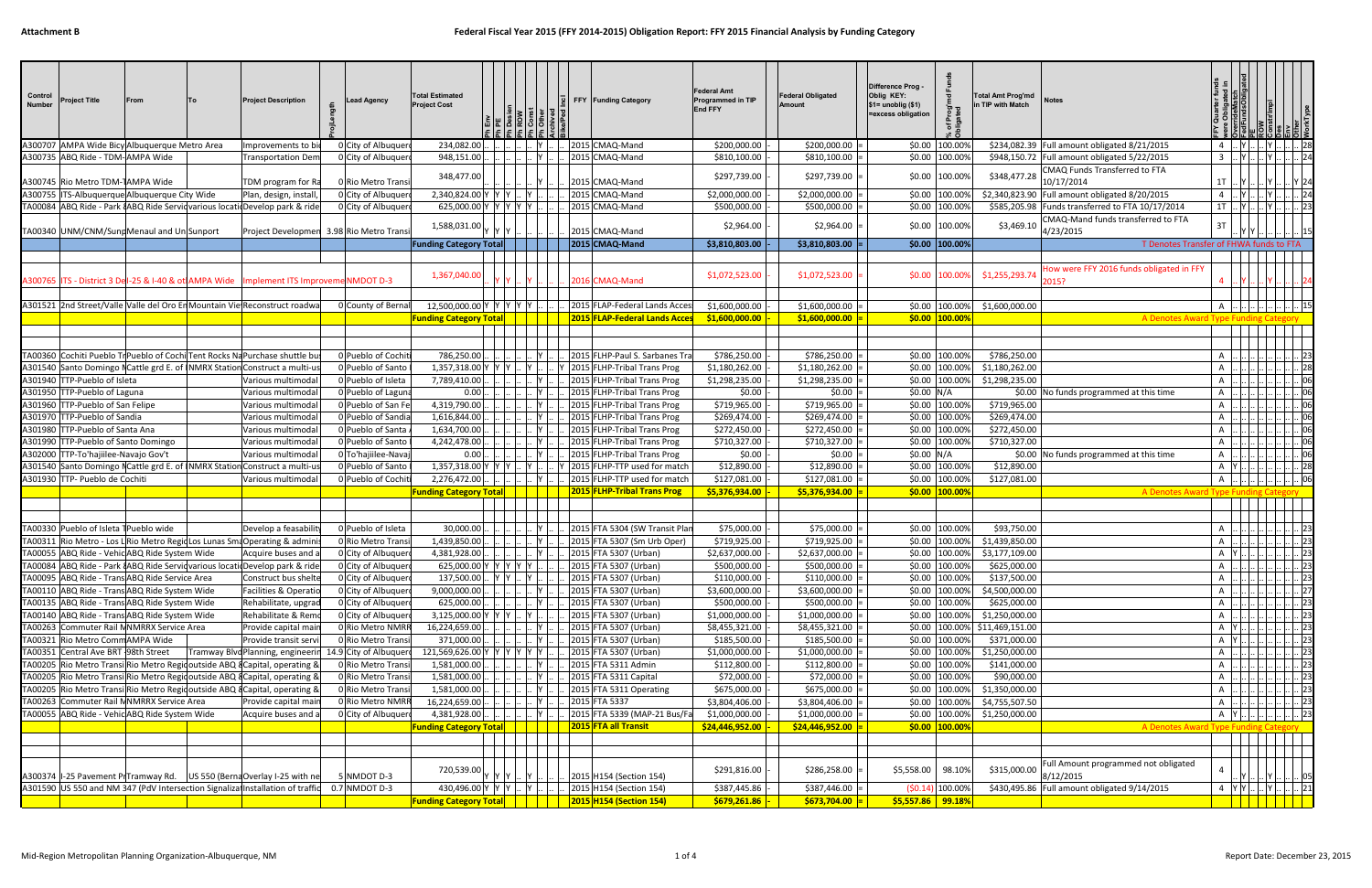| Control<br><b>Number</b> | <b>Project Title</b>                           | From |          | <b>Project Description</b>                                                                                                                                                    | Lead Agency          | <b>Total Estimated</b><br><b>Project Cost</b>                                                            |             |  | FFY Funding Category                                                 | <b>Federal Amt</b><br><b>Programmed in TIP</b><br><b>End FFY</b> | <b>Federal Obligated</b><br>Amount | Difference Prog -<br>Oblig KEY:<br>$$1=$ unoblig $($1)$<br>=excess obligation | Prog<br>Prog<br>৳                | <b>Total Amt Prog'md</b><br>in TIP with Match  | <b>Notes</b>                                                                                               |                |                    |                        |                      |
|--------------------------|------------------------------------------------|------|----------|-------------------------------------------------------------------------------------------------------------------------------------------------------------------------------|----------------------|----------------------------------------------------------------------------------------------------------|-------------|--|----------------------------------------------------------------------|------------------------------------------------------------------|------------------------------------|-------------------------------------------------------------------------------|----------------------------------|------------------------------------------------|------------------------------------------------------------------------------------------------------------|----------------|--------------------|------------------------|----------------------|
|                          |                                                |      |          |                                                                                                                                                                               |                      |                                                                                                          |             |  |                                                                      |                                                                  |                                    |                                                                               |                                  |                                                |                                                                                                            |                |                    |                        |                      |
|                          |                                                |      |          |                                                                                                                                                                               |                      |                                                                                                          |             |  |                                                                      |                                                                  |                                    |                                                                               |                                  |                                                |                                                                                                            |                |                    |                        |                      |
|                          |                                                |      |          | A301260   I-40 Reconstruct approx. MP 154 Rio Grande at (Ref CP-91) Pavemer                                                                                                   | 1.5 NMDOT D-3        | 13,000,000.00 Y Y Y  Y                                                                                   |             |  | 2015 HPP                                                             | \$10,400,000.00                                                  | \$7,743,035.00                     | \$2,656,965.00                                                                |                                  |                                                | 74.45% $\vert$ \$13,000,000.00 Amount oblig. Lower than amount prog. 5/5 3                                 |                |                    |                        |                      |
|                          |                                                |      |          |                                                                                                                                                                               |                      | <b>Funding Category Total</b>                                                                            |             |  | $2015$ HPP                                                           | \$10,400,000.00                                                  | \$7,743,035.00                     | $ $ \$2,656,965.00 74.45%                                                     |                                  |                                                |                                                                                                            |                |                    |                        |                      |
|                          |                                                |      |          |                                                                                                                                                                               |                      |                                                                                                          |             |  |                                                                      |                                                                  |                                    |                                                                               |                                  |                                                |                                                                                                            |                |                    |                        |                      |
|                          | A300374 I-25 Pavement PITramway Rd.            |      |          | US 550 (Berna Overlay I-25 with no                                                                                                                                            | 5 NMDOT D-3          | 720,539.00 Y Y Y J. Y                                                                                    |             |  | 2015 IM-Discretionary                                                | \$667,507.00                                                     | \$667,507.00                       |                                                                               | \$0.00 100.00%                   |                                                | \$720,538.65 Full amount obligated 8/12/2015                                                               | 4              |                    | Y        05            |                      |
|                          |                                                |      |          | A301571 NM 347 Paseo deInterstate 40 & New Project ROW acqusition for                                                                                                         | 0 NMDOT D-3          | 4,648,640.00                                                                                             |             |  | 2015 IM-Discretionary                                                | \$4,306,500.00                                                   | \$4,306,500.00                     |                                                                               | \$0.00 100.00%                   |                                                | \$4,648,639.93 Full amount obligated 9/21/2015                                                             | 4              |                    | .  Y    Y           16 |                      |
|                          |                                                |      |          |                                                                                                                                                                               |                      | <b>Funding Category Total</b>                                                                            |             |  | <b>2015 IM-Discretionary</b>                                         | \$4,974,007.00                                                   | \$4,974,007.00                     |                                                                               | $$0.00$   100.00%                |                                                |                                                                                                            |                |                    |                        |                      |
|                          |                                                |      |          |                                                                                                                                                                               |                      |                                                                                                          |             |  |                                                                      |                                                                  |                                    |                                                                               |                                  |                                                |                                                                                                            |                |                    |                        |                      |
|                          | 3100340   Business Loop 13 MP 2.94             |      | MP 3.47  | Bridge replacement.                                                                                                                                                           | $0.2$ NMDOT D-3      | 9,433,898.47                                                                                             | Y Y Y Y Y Y |  | 2015 NHPP                                                            | \$7,913,366.00                                                   | \$8,430,809.00                     |                                                                               |                                  | $(\frac{2517}{443.00})$ 106.54% \$9,261,898.14 | Amount obligated greater than amount<br>programmed 4/1/2015                                                | 3              |                    | .  Y      Y        11  |                      |
|                          |                                                |      |          | A300074  I-40 & Louisiana  I-40 (MP 162.5) I-40 (MP 163. Rehabilitation and/                                                                                                  | 1 NMDOT D-3          | 4,659,839.26                                                                                             |             |  | 2015 NHPP                                                            | \$3,175,583.00                                                   | \$3,633,527.00                     | $(S457, 944.00)$ 114.42%                                                      |                                  | \$3,716,740.30                                 | Amount obligated is higher than amount<br>programmed. 8/20/2015                                            |                |                    |                        | 06                   |
|                          | A300076   I-40 Noise Wall near Unser Blvd.     |      |          | Design and construc                                                                                                                                                           | 1 NMDOT D-3          | 3,406,457.56 Y Y Y                                                                                       |             |  | 2015 NHPP                                                            | \$2,910,478.00                                                   | \$2,910,478.00                     |                                                                               | \$0.00 100.00%                   |                                                | \$3,406,458.24 Full amount obligated 9/14/2015                                                             |                |                    |                        | Y  20                |
|                          | A300363   I-25 Belen Recon MP 189.7            |      | MP 193.1 | Full depth reconstru                                                                                                                                                          | 3 NMDOT D-3          | 4,300,000.00 Y Y                                                                                         |             |  | 2015 NHPP                                                            | \$2,483,200.00                                                   | \$2,483,200.00                     |                                                                               | \$0.00 100.00%                   |                                                | \$2,906,366.96 Full amount obligated 5/19/2015                                                             | 3              |                    | Y                      | . 06                 |
|                          | A300795 AMPA Wide Mot AMPA Wide                |      |          | Operate courtesy pa                                                                                                                                                           | 0 NMDOT D-3          | 400,000.00                                                                                               |             |  | 2015 NHPP                                                            | \$341,760.00                                                     | \$341,760.00                       |                                                                               | \$0.00 100.00%                   |                                                | \$399,999.99 Full amount programmed 11/20/2014                                                             |                |                    |                        | $\lceil . \rceil$ 24 |
|                          | A300815 Coors Blvd: NM 4Eduardo Rd             |      | Tower Rd | Intersection full dep                                                                                                                                                         | 0.9 NMDOT D-3        | 1,400,000.00 Y Y Y J. Y                                                                                  |             |  | 2015 NHPP                                                            | \$1,216,022.00                                                   | \$1,216,022.11                     |                                                                               | $(50.11) 100.00\%$               |                                                | \$1,423,246.68 Full amount obligated 1/16/2015                                                             | 2              |                    | Y  I                   | .  05                |
|                          | A301010 I-25 Reconstructi Broadway             |      |          | Rio Bravo Blyd Rehabilitation/Reco                                                                                                                                            | 4.7 NMDOT D-3        | 26,000,000.00                                                                                            |             |  | 2015 NHPP                                                            | \$2,136,000.00                                                   | \$1,571,426.00                     | \$564,574.00 73.57%                                                           |                                  | \$2,499,999.93                                 | Amount obligated lower than amount<br>programmed. 2/19/2015                                                | $\mathbf{2}$   |                    |                        |                      |
|                          |                                                |      |          |                                                                                                                                                                               |                      | <b>Funding Category Total</b>                                                                            |             |  | <b>2015 NHPP</b>                                                     | \$20,176,409.00                                                  | \$20,587,222.11                    | $(5410,813.11)$ 102.04%                                                       |                                  |                                                |                                                                                                            |                |                    |                        |                      |
|                          |                                                |      |          |                                                                                                                                                                               |                      |                                                                                                          |             |  |                                                                      |                                                                  |                                    |                                                                               |                                  |                                                |                                                                                                            |                |                    |                        |                      |
|                          | A300696 District 3 Bridge Ivarious locations   |      |          | Bridge deck repairs                                                                                                                                                           | 0 NMDOT D-3          | 1,473,379.00                                                                                             |             |  | 2015 NHPP (Non-Chargeable)                                           | \$1,258,855.00                                                   | \$1,076,418.00                     | \$182,437.00                                                                  |                                  | 85.51% \$1,473,378.94                          | Amount obligated lower than amount<br>programmed 4/2/2015                                                  |                |                    |                        |                      |
|                          |                                                |      |          |                                                                                                                                                                               |                      | <b>Funding Category Total</b>                                                                            |             |  | 2015 NHPP (Non-Chargeable)                                           | \$1,258,855.00                                                   | \$1,076,418.00                     | $$182,437.00$ 85.51%                                                          |                                  |                                                |                                                                                                            |                |                    |                        |                      |
|                          |                                                |      |          |                                                                                                                                                                               |                      |                                                                                                          |             |  |                                                                      |                                                                  |                                    |                                                                               |                                  |                                                |                                                                                                            |                |                    |                        |                      |
|                          |                                                |      |          | A301281 Railroad Crossing Crossing # 019397V (NMRX M Reconstruct railroad                                                                                                     | 0 NMDOT Transit      | 790,765.00 Y Y Y Y Y                                                                                     |             |  | 2015 Rail Xing Haz Elim (Sect 13                                     | \$34,572.00                                                      | \$34,572.00                        |                                                                               | \$0.00 100.00%                   |                                                | \$37,318.65 Full amount obligated 2/19/2015                                                                | $2^{\circ}$    |                    |                        | 15                   |
|                          |                                                |      |          | A301288 Railroad Crossing 02 miles east of intersection New surfacing impre                                                                                                   | 0 NMDOT Transit F    | 70,000.00 Y Y                                                                                            |             |  | 2015 Rail Xing Haz Elim (Sect 13                                     | \$63,000.00                                                      | \$63,000.00                        |                                                                               | \$0.00 100.00%                   |                                                | \$70,000.00 Full amount obligated 10/21/2014                                                               |                |                    |                        | 22                   |
|                          |                                                |      |          | A301289 Rialroad Crossing 02 miles east of intersection New surfacing impro<br>A301630 Railroad Crossing 22 miles west of intersection New surfacing impro 0.05 NMDOT Transit | 0 NMDOT Transit F    | 70,000.00 Y Y Y<br>140,000.00 Y Y Y .                                                                    |             |  | 2015 Rail Xing Haz Elim (Sect 13<br>2015 Rail Xing Haz Elim (Sect 13 | \$63,000.00<br>\$405,000.00                                      | \$63,000.00                        |                                                                               | \$0.00 100.00%<br>\$0.00 100.00% |                                                | \$70,000.00 Full amount obligated 12/18/2014                                                               | 4 YY.          |                    | Y.<br> Y        22     | 22                   |
|                          |                                                |      |          | A300081 Commuter Rail: IXing #019452T, 019449K, 019 Project will perman                                                                                                       | 0 Rio Metro NMRF     | 2,700,000.00                                                                                             |             |  | 2015 Safety (HSIP)                                                   | \$45,000.00                                                      | \$405,000.00<br>\$45,000.00        |                                                                               | \$0.00 100.00%                   | \$50,000.00                                    | \$450,000.00 Full amount obligated 8/3/2015<br>Funds added from A300083 transfer &<br>diobligation. 4/7/15 |                |                    | .  Y        21         |                      |
|                          | A300652 Old Coors Rd & SOld Coors Rd @ Sage Rd |      |          | Realign intersection                                                                                                                                                          | 0.3 County of Bernal | 572,908.00 Y Y Y Y Y Y                                                                                   |             |  | 2015 Safety (HSIP)                                                   | \$476,340.00                                                     | \$476,340.00                       |                                                                               | \$0.00 100.00%                   |                                                | \$529,266.67 Full amount obligated 8/20/2015                                                               |                |                    | Y        21            |                      |
|                          |                                                |      |          | A300656   NM 47 & NM 147 Intersection Safety Project   Install dilemma zone 0.4   Pueblo of Isleta                                                                            |                      | 120,000.00 $\vert$ Y $\vert$ Y $\vert$ Y $\vert$                                                         |             |  | 2015 Safety (HSIP)                                                   | \$108,000.00                                                     | \$111,462.87                       | $(53,462.87)$ 103.21%                                                         |                                  | \$120,000.00                                   | Amount obligated greater than amount<br>programmed 9/17/2015                                               | 4              |                    | Y      Y        21     |                      |
|                          | A300657 North Mesa RoadAragon Rd               |      |          | BL-13 Busines Realign "S" curve; in 2.16 City of Belen                                                                                                                        |                      | 171,000.00 $\left \gamma\right \left \gamma\right \left \gamma\right $                                   |             |  | 2015 Safety (HSIP)                                                   | \$16,690.00                                                      | $$16,729.10$ =                     |                                                                               | $( $39.10)$ 100.23%              | \$18,544.44                                    | Amount obligated greater than amount<br>programmed 6/17/2015                                               |                |                    | .  Y  Y             15 |                      |
|                          | A300657 North Mesa RoadAragon Rd               |      |          | BL-13 Busines Realign "S" curve; in 2.16 City of Belen                                                                                                                        |                      | 171,000.00 $\vert$ <sub>Y</sub> $\vert$ <sub>Y</sub> $\vert$ <sub>Y</sub> $\vert$ <sub>Y</sub> $\vert$ . |             |  | 2015 Safety (HSIP)                                                   | \$112,010.00                                                     | \$125,940.65                       | $(513,930.65)$ 112.44%                                                        |                                  | \$124,455.56                                   | Amount obligated greater than amount<br>programmed 9/11/2015                                               | 4              |                    | Y      Y        21     |                      |
|                          |                                                |      |          | A301241 NM 47 & NM 6 In 600' south of th 600' north of Design and reconstr                                                                                                    | 0 Village of Los Lur | 835,000.00 Y Y Y  Y                                                                                      |             |  | 2015 Safety (HSIP)                                                   | \$163,800.00                                                     | \$163,800.00                       |                                                                               | \$0.00 100.00%                   |                                                | \$182,000.00 Full amount obligated 5/19/2015                                                               | 3              | Y  Y    .          |                        | $\vert \vert 15$     |
|                          | A301740 Sunset Rd SW RdGoff Blvd               |      |          | Bridge Blvd Construct new road                                                                                                                                                | 0 County of Bernal   | 4,000,000.00 Y Y Y Y Y                                                                                   |             |  | 2015 Safety (HSIP)                                                   | \$180,000.00                                                     | \$180,000.00                       |                                                                               | \$0.00 100.00%                   |                                                | \$200,000.00 Full amount obligated 7/17/2015                                                               | 4              |                    | Y  Y            15     |                      |
|                          |                                                |      |          | A301750 Village of Tijeras Public School ReGutierrez Can Removal and replac                                                                                                   | 0 Village of Tijeras | 40,000.00 Y Y Y  Y                                                                                       |             |  | 2015 Safety (HSIP)                                                   | \$13,500.00                                                      | \$13,500.00                        |                                                                               | \$0.00 100.00%                   |                                                | \$15,000.00 Full amount obligated 5/19/2015                                                                | $\overline{3}$ | $Y$ $\overline{Y}$ |                        | 15                   |
|                          |                                                |      |          | A301750 Village of Tijeras Public School RdGutierrez Can Removal and replac                                                                                                   | 0 Village of Tijeras | 40,000.00 Y Y Y  Y                                                                                       |             |  | 2015 Safety (HSIP)                                                   | \$22,500.00                                                      | \$22,500.00                        |                                                                               | \$0.00 100.00%                   |                                                | \$25,000.00 Full amount obligated 9/11/2015                                                                | 4              |                    | Y      Y        21     |                      |
|                          |                                                |      |          | A301810 RSA - Pedestrian Belen Station Santa Fe Dep Develop ped/bike sa                                                                                                       | 0 Rio Metro NMRR     | 45,000.00                                                                                                |             |  | 2015 Safety (HSIP)                                                   | \$40,500.00                                                      | $$39,791.70$ =                     |                                                                               | \$708.30 98.25%                  | \$45,000.00                                    | Amount obligated lower than amount<br>programmed 7/30/2015                                                 |                |                    | Y        21            |                      |
|                          |                                                |      |          |                                                                                                                                                                               |                      | <b>Funding Category Total</b>                                                                            |             |  | <b>2015 Federal Special Projects</b>                                 | \$1,743,912.00                                                   | \$1,760,636.33                     | (516, 724.33) 100.96%                                                         |                                  |                                                |                                                                                                            |                |                    |                        |                      |
|                          |                                                |      |          |                                                                                                                                                                               |                      |                                                                                                          |             |  |                                                                      |                                                                  |                                    |                                                                               |                                  |                                                |                                                                                                            |                |                    |                        |                      |
|                          |                                                |      |          |                                                                                                                                                                               |                      |                                                                                                          |             |  |                                                                      |                                                                  |                                    |                                                                               |                                  |                                                |                                                                                                            |                |                    |                        |                      |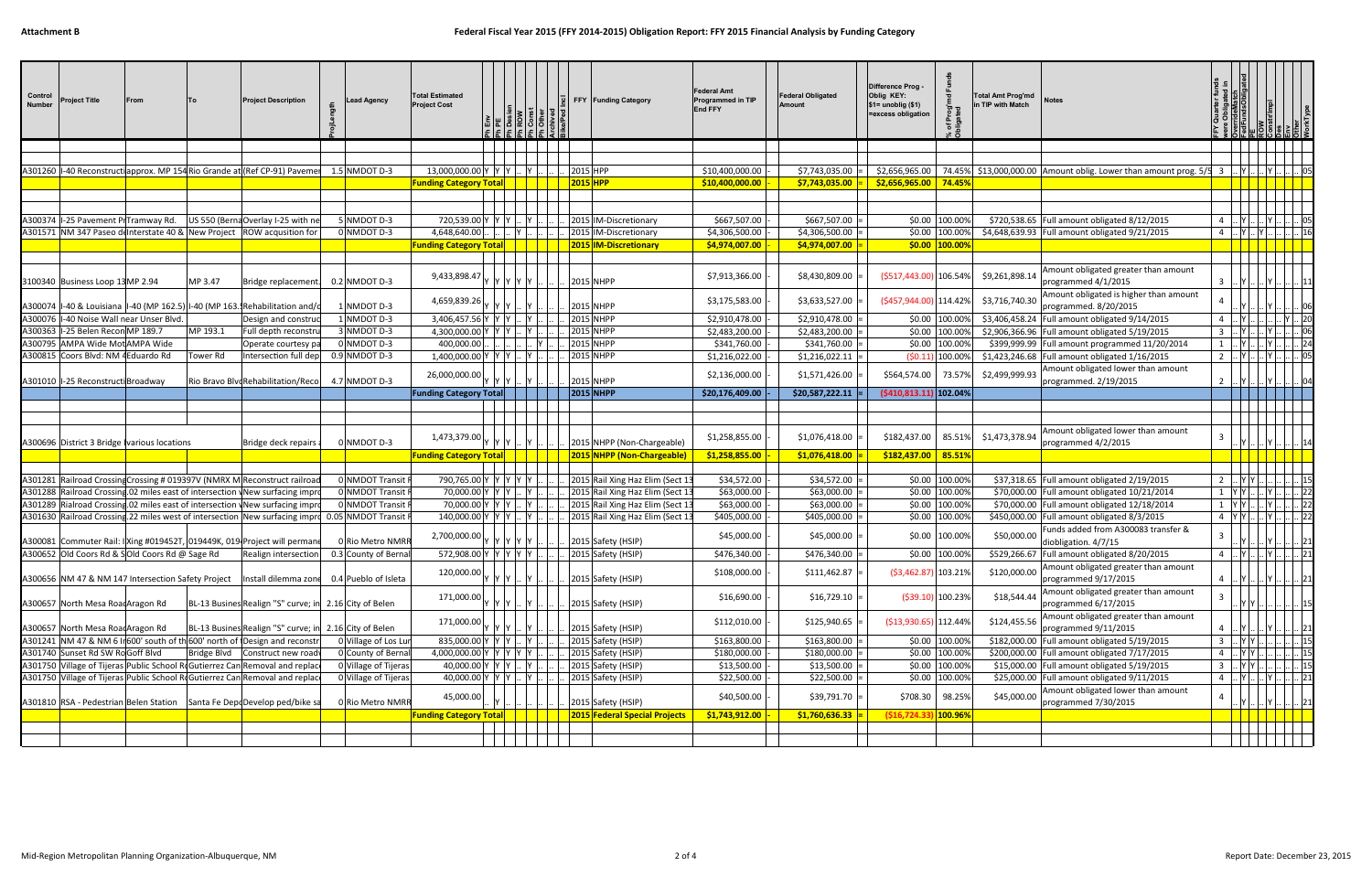| Control<br><b>Number</b> | <b>Project Title</b>                              | From |                        | Project Description                                                                                                                                        | ead Agency                                | <b>Total Estimated</b><br>Project Cost                                     |  | FFY Funding Category                 | <b>Federal Amt</b><br>Programmed in TIP<br>End FFY | <b>Federal Obligated</b><br>Amount | Difference Prog -<br>Oblig KEY:<br>$$1=$ unoblig $($1)$<br>=excess obligation | of Prog'r<br>""rated                       | <b>Total Amt Prog'md</b><br>in TIP with Match | Notes                                                                                            |                                                                                       |             |                                         |                 |
|--------------------------|---------------------------------------------------|------|------------------------|------------------------------------------------------------------------------------------------------------------------------------------------------------|-------------------------------------------|----------------------------------------------------------------------------|--|--------------------------------------|----------------------------------------------------|------------------------------------|-------------------------------------------------------------------------------|--------------------------------------------|-----------------------------------------------|--------------------------------------------------------------------------------------------------|---------------------------------------------------------------------------------------|-------------|-----------------------------------------|-----------------|
|                          |                                                   |      |                        | A301552 Albuquerque Bri Bridge St (Aveniover William SPlan, design and con                                                                                 | 0.1 City of Albuquero                     | 853,422.00 Y Y Y Y Y Y                                                     |  | 2015 STP-Bridge Off Sys              | \$341,369.00                                       | \$341,369.00                       |                                                                               | \$0.00 100.00%                             |                                               | \$426,711.25 Full amount programmed 8/20/2015                                                    |                                                                                       |             |                                         |                 |
|                          |                                                   |      |                        |                                                                                                                                                            |                                           | <b>Funding Category Total</b>                                              |  | 2015 STP-Bridge Off Sys              | \$341,369.00                                       | \$341,369.00                       |                                                                               | $$0.00$ 100.00%                            |                                               |                                                                                                  |                                                                                       |             |                                         |                 |
|                          |                                                   |      |                        |                                                                                                                                                            |                                           |                                                                            |  |                                      |                                                    |                                    |                                                                               |                                            |                                               |                                                                                                  |                                                                                       |             |                                         |                 |
|                          | 3100300 NM 47 in Peralta MP 31.000                |      |                        |                                                                                                                                                            |                                           |                                                                            |  | 2015 STP-Flex                        |                                                    |                                    |                                                                               |                                            |                                               |                                                                                                  |                                                                                       |             |                                         |                 |
|                          | 3100300   NM 47 in Peralta MP 31.000              |      | MP 32.800<br>MP 32.800 | Rehabilitate/reconst<br>Rehabilitate/reconst                                                                                                               | $1.8$ NMDOT D-3<br>$1.8$ NMDOT D-3        | 13,884,876.00 Y Y Y Y Y<br>13,884,876.00 Y Y Y Y Y                         |  | 2015 STP-Flex                        | \$4,359,759.00<br>\$42,720.00                      | \$4,359,759.00<br>\$42,720.00      |                                                                               | $$0.00 \,   \, 100.00\%$<br>\$0.00 100.00% |                                               | \$5,102,714.04 Full amount obligated 11/20/2014<br>\$50,000.00 Full amount obligated 11/20/2014  |                                                                                       |             |                                         | $\vert$ 03      |
|                          |                                                   |      |                        | 3100460 Belen Business L(MP 2.68 to MP   MP 3.47 to M Pavement preservation (MNMDOT D-3                                                                    |                                           | 3,186,069.00 Y Y Y  Y                                                      |  | 2015 STP-Flex                        | \$1,079,961.00                                     | \$1,079,961.00                     |                                                                               | \$0.00 100.00%                             |                                               | \$1,263,999.26 Full amount obligated 4/1/2015                                                    | $\overline{3}$<br>. IY I I                                                            |             | Y                                       | .06             |
|                          |                                                   |      |                        |                                                                                                                                                            |                                           |                                                                            |  |                                      |                                                    |                                    |                                                                               |                                            |                                               | Amount obligated greater than amount                                                             |                                                                                       |             |                                         |                 |
|                          | A300016 Coors Blvd:NM 4 Montano Rd.               |      | Irving Blvd.           | Mill and fill Coors Bl                                                                                                                                     | 3 NMDOT D-3                               | 3,238,818.00                                                               |  | 2015 STP-Flex                        | \$1,912,846.00                                     | \$2,767,245.00                     | $( $854, 399.00)$ 144.67%                                                     |                                            | \$2,238,817.82                                | programmed 9/14/2015                                                                             |                                                                                       |             |                                         | 05              |
|                          | A300420 NM 6 West Side MP 18.2                    |      | <b>MP 26</b>           | Pavement preservat                                                                                                                                         | 7.8 NMDOT CRDC                            | 7,575,101.00 Y Y Y Y Y                                                     |  | 2015 STP-Flex                        | \$85,440.00                                        | \$85,440.00                        |                                                                               | \$0.00 100.00%                             |                                               | \$100,000.00 Full amount obligated 4/2/2015                                                      |                                                                                       |             |                                         | 16              |
|                          |                                                   |      |                        | A300804 District 3 On-Call District 3 Wide Projects T.B.D. Provide planning, e                                                                             | 0 NMDOT D-3                               | 500,000.00 Y Y Y                                                           |  | 2015 STP-Flex                        | \$512,640.00                                       | \$256,320.00                       | \$256,320.00 50.00%                                                           |                                            |                                               | \$599,999.98 Full amount programmed 11/20/2014                                                   |                                                                                       |             |                                         | Y 18            |
|                          |                                                   |      |                        |                                                                                                                                                            |                                           | <b>Funding Category Total</b>                                              |  | 2015 STP-Flex                        | \$7,993,366.00                                     | \$8,591,445.00                     | (\$598,079.00) 107.48%                                                        |                                            |                                               |                                                                                                  |                                                                                       |             |                                         |                 |
|                          |                                                   |      |                        |                                                                                                                                                            |                                           |                                                                            |  |                                      |                                                    |                                    |                                                                               |                                            |                                               |                                                                                                  |                                                                                       |             |                                         |                 |
|                          |                                                   |      |                        |                                                                                                                                                            |                                           |                                                                            |  |                                      |                                                    |                                    |                                                                               |                                            |                                               | Amount obligated is greater than amount                                                          |                                                                                       |             |                                         |                 |
|                          |                                                   |      |                        | A300381 NM 528 Rio RandRidgecrest Dr/L(Northern BlvdPavement overlay a 1.46 NMDOT CRDC                                                                     |                                           | 15,774,634.00                                                              |  | Y 2015 STP-Flex (Non-Chargeable      | \$1,025,280.00                                     | \$1,097,050.00                     | $(571,770.00)$ 107.00%                                                        |                                            | \$1,199,999.97                                | programmed 8/12/15                                                                               |                                                                                       | Y Y         |                                         |                 |
|                          | A301181   I-25 Southbound Jefferson St            |      |                        | San Mateo BlyBridge Widening SB 3.89 NMDOT CRDC                                                                                                            |                                           | 15,647,132.00 Y Y                                                          |  | 2015 STP-Flex (Non-Chargeable        | \$1,025,280.00                                     | \$1,025,280.00                     |                                                                               | \$0.00 100.00%                             |                                               | \$1,199,999.97 Full amount obligated 11/20/2014                                                  |                                                                                       |             |                                         |                 |
|                          |                                                   |      |                        |                                                                                                                                                            |                                           | <b>Funding Category Total</b>                                              |  | <b>2015 STP-Flex (Non-Chargeable</b> | \$2,050,560.00                                     | \$2,122,330.00                     | (\$71,770.00) 103.50%                                                         |                                            |                                               |                                                                                                  |                                                                                       |             |                                         |                 |
|                          |                                                   |      |                        |                                                                                                                                                            |                                           |                                                                            |  |                                      |                                                    |                                    |                                                                               |                                            |                                               |                                                                                                  |                                                                                       |             |                                         |                 |
|                          |                                                   |      |                        |                                                                                                                                                            |                                           |                                                                            |  |                                      |                                                    |                                    |                                                                               |                                            |                                               |                                                                                                  |                                                                                       |             |                                         |                 |
|                          |                                                   |      |                        | A301391 Manzano Exwy 700' north of SqVan Camp Blv Pulverize exsisting p 1.89 County of Valenc                                                              |                                           | 1,035,211.00 Y Y Y  Y                                                      |  | 2015 STP-FY 2010 (earmark)           | \$863,211.00                                       | \$863,211.00<br>\$863,211.00       |                                                                               | \$0.00 100.00%                             |                                               | \$863,211.00 Full amount obligated 9/3/2015                                                      | $\overline{4}$                                                                        |             |                                         |                 |
|                          |                                                   |      |                        |                                                                                                                                                            |                                           | <b>Funding Category Total</b>                                              |  | <b>2015 STP-FY 2010 (earmark)</b>    | \$863,211.00                                       |                                    |                                                                               | $\frac{100,000}{100,0000}$                 |                                               |                                                                                                  |                                                                                       |             |                                         |                 |
|                          |                                                   |      |                        |                                                                                                                                                            |                                           |                                                                            |  |                                      |                                                    |                                    |                                                                               |                                            |                                               |                                                                                                  |                                                                                       |             |                                         |                 |
|                          | 3100300 NM 47 in Peralta MP 31.000                |      | MP 32.800              | Rehabilitate/reconst                                                                                                                                       | $1.8$ NMDOT D-3                           | 13,884,876.00 Y Y Y Y Y                                                    |  | 2015 STP-Sm Urb                      | \$6,450,004.00                                     | \$5,915,124.00                     | \$534,880.00 91.71%                                                           |                                            |                                               | \$7,549,161.77 Not all funds were obligated 11/20/2014                                           |                                                                                       |             |                                         | $\therefore$ 03 |
|                          | 3100300 NM 47 in Peralta MP 31.000                |      | MP 32.800              | Rehabilitate/reconst                                                                                                                                       | 1.8 NMDOT D-3                             | 13,884,876.00 Y Y Y Y Y                                                    |  | 2015 STP-Sm Urb                      | \$106,800.00                                       | \$106,800.00                       |                                                                               | \$0.00 100.00%                             |                                               | \$125,000.00 Full amount obligated 9/17/2015                                                     |                                                                                       |             |                                         | .  16           |
|                          |                                                   |      |                        | 3100460 Belen Business L(MP 2.68 to MP   MP 3.47 to M Pavement preservation (MNMDOT D-3                                                                    |                                           | 3,186,069.00 Y Y Y                                                         |  | 2015 STP-Sm Urb                      | \$1,642,217.00                                     | \$1,424,898.00                     | \$217,319.00                                                                  | 86.77%                                     |                                               | \$1,922,070.40 Not all funds were obligated. 4/1/2015                                            | 3                                                                                     |             |                                         | .  06           |
|                          |                                                   |      |                        |                                                                                                                                                            |                                           | <b>Funding Category Total</b>                                              |  | $ 2015 $ STP-Sm Urb                  | \$8,199,021.00                                     | \$7,446,822.00                     | \$752,199.00 90.83%                                                           |                                            |                                               |                                                                                                  |                                                                                       |             |                                         |                 |
|                          |                                                   |      |                        |                                                                                                                                                            |                                           |                                                                            |  |                                      |                                                    |                                    |                                                                               |                                            |                                               |                                                                                                  |                                                                                       |             |                                         |                 |
|                          | A300160 Sunport Blvd Ext Woodward                 |      |                        | I-25 Exit 221 a Construct new 4 lan                                                                                                                        | 0 County of Bernal                        | 21,000,000.00 Y Y Y Y Y                                                    |  | 2015 STP-U                           | \$377,107.00                                       | \$377,107.00                       |                                                                               | \$0.00 100.00%                             |                                               | \$441,370.54 Full amount obligated 6/17/2015                                                     | 3                                                                                     |             |                                         |                 |
|                          | A300185 Congestion Mana Region Wide               |      |                        | Collect travel time o                                                                                                                                      | 0 MRMPO                                   | 174,366.00                                                                 |  | 2015 STP-U                           | \$148,978.00                                       | \$148,978.00                       |                                                                               | \$0.00 100.00%                             |                                               | \$174,365.63 Full amount obligated 10/27/2014                                                    |                                                                                       |             |                                         | . 18            |
|                          | A300200 Idalia Rd Reconsilris Rd                  |      | <b>NM 528</b>          | Widen from 2 to 3 la 2.44 City of Rio Ranch                                                                                                                |                                           | 13,510,587.00 Y Y                                                          |  | 2015 STP-U                           | \$112,616.00                                       | \$112,616.00                       |                                                                               | \$0.00 100.00%                             |                                               | \$131,807.11 Full amount obligated 5/5/2015                                                      |                                                                                       |             |                                         |                 |
|                          | A300200 Idalia Rd Reconstiris Rd                  |      | <b>NM 528</b>          | Widen from 2 to 3 la 2.44 City of Rio Ranch                                                                                                                |                                           | 13,510,587.00 Y Y Y Y Y Y                                                  |  | 2015 STP-U                           | \$9,775,000.00                                     | \$9,775,000.00                     |                                                                               |                                            |                                               | \$0.00   100.00%   \$11,440,776.83   Full amount obligated 8/20/2015                             | 4                                                                                     | .  Y      Y |                                         | 03              |
|                          |                                                   |      |                        | A300520 Broadmoor Blvd Northern Blvd Paseo del VoltFirst phase to compl 1.24 City of Rio Ranch                                                             |                                           | 5,814,851.00 Y Y Y Y Y V                                                   |  | 2015 STP-U                           | \$559,857.00                                       | \$559,857.00                       |                                                                               | \$0.00 100.00%                             |                                               | \$655,263.32 Full amount obligated 12/15/2014                                                    | 1                                                                                     |             | Y    Y      .                           | . . 16          |
|                          | A300843   NM 333 Pedestri Tijeras Avenue   NM 337 |      |                        | Plan, Design and Col 0.16 Village of Tijeras                                                                                                               |                                           | 382,048.00 Y Y Y Y Y .                                                     |  | 2015 STP-U                           | \$25,000.00                                        | \$25,000.00                        |                                                                               | \$0.00 100.00%                             |                                               | \$29,260.30 Full amount obligated 8/20/2015                                                      | 4                                                                                     |             | Y      Y                                | $\ldots$ 28     |
|                          | A300880 South Hill Rd PhaNM 473                   |      | <b>US 550</b>          | Rehab and/or recon 1.48 Town of Bernalil                                                                                                                   |                                           | 1,638,577.00 Y Y Y Y Y                                                     |  | 2015 STP-U                           | \$1,400,000.00                                     | \$1,400,000.00                     |                                                                               | \$0.00 100.00%                             |                                               | \$1,638,576.73 Full amount obligated 9/17/2015                                                   | 4                                                                                     |             | Y   Y                                   | $\cdot$ 04      |
|                          | A301050 Westside Blvd WGolf Course Rd NM 528      |      |                        | Rehab & widen from 0.82 City of Albuquer                                                                                                                   |                                           | 2,340,824.00 Y Y Y                                                         |  | Y 2015 STP-U                         | \$600,000.00                                       | \$600,000.00                       |                                                                               | \$0.00 100.00%                             |                                               | \$702,247.17 Full amount obligated 6/17/2015                                                     | 3                                                                                     |             | .  Y  Y            15                   |                 |
|                          |                                                   |      |                        | A301060 West Central AveRio Grande RiveSan Pasqual APlan, design & const<br>A301182   I-25 & PdN Interd Ramps, flyovers, through lane Design and install t | 4.5 City of Albuquero<br>0 NMDOT Oper./IT | 5,096,442.00 Y Y Y Y Y Y<br>83,058.00                                      |  | 2015 STP-U<br>2015 STP-U             | \$1,300,000.00<br>\$70,965.00                      | \$1,300,000.00<br>\$70,965.00      |                                                                               | \$0.00 100.00%<br>\$0.00 100.00%           |                                               | \$1,521,535.54 Funds transferred to FTA 8/21/2015<br>\$83,058.28 Full amount obligated 9/17/2015 | T4<br>4                                                                               |             | $ Y $ $ N $ $  $ . 23                   | . Y 24          |
|                          |                                                   |      |                        | A301531 Black Arroyo Wil south terminus pedestrian traPlan, des. & const.                                                                                  | 0 SSCAFCA                                 | 491,309.00 Y Y Y  Y                                                        |  | 2015 STP-U                           | \$50,000.00                                        | \$50,000.00                        |                                                                               | \$0.00 100.00%                             |                                               | \$58,520.60 Full amount obligated $9/11/2015$                                                    | $\overline{4}$<br>. IY I                                                              |             | Y                                       | $\vert$ 28      |
|                          |                                                   |      |                        | TA00035 Rio Metro Transi Rio Metro Service Area Wide Construct bus stops                                                                                   | 0 Rio Metro Transi                        | 266,854.00 Y Y Y Y Y Y                                                     |  | 2015 STP-U                           | \$228,000.00                                       | \$228,000.00                       |                                                                               | \$0.00 100.00%                             |                                               | \$266,853.93 Funds transferred to FTA 10/17/2014                                                 | T1    Y      Y        23                                                              |             |                                         |                 |
|                          |                                                   |      |                        |                                                                                                                                                            |                                           |                                                                            |  |                                      |                                                    |                                    |                                                                               |                                            |                                               |                                                                                                  |                                                                                       |             |                                         |                 |
|                          | TA00340 UNM/CNM/SungMenaul and Un Sunport         |      |                        | Project Developmen 3.98 Rio Metro Transi                                                                                                                   |                                           | 1,588,031.00 $\vert_{\mathsf{Y}}\vert_{\mathsf{Y}}\vert_{\mathsf{Y}}\vert$ |  | 2015 STP-U                           | \$72,250.00                                        | $$72,250.00$ =                     |                                                                               | $$0.00 \,   100.00\%$                      |                                               | \$84,562.26 STP-U funds transferred to FTA 4/23/2015                                             | T3                                                                                    |             | $\underline{ Y }  \underline{ Y }  15 $ |                 |
|                          | TA00351 Central Ave BRT 98th Street               |      |                        | Tramway Blvd Planning, engineerin 14.9 City of Albuquerd                                                                                                   |                                           | 121,569,626.00 Y Y Y Y Y Y Y                                               |  | 2015 STP-U                           | \$3,650,000.00                                     | \$3,650,000.00                     |                                                                               | \$0.00 100.00%                             |                                               | \$4,272,003.62 Funds transferred to FTA 6/19/2015                                                | $T3$ $\left   \left  Y \right   \left  N \right   \left   \right   \left  23 \right $ |             |                                         |                 |
|                          |                                                   |      |                        |                                                                                                                                                            |                                           | <b>Funding Category Total</b>                                              |  | 2015 STP-U                           | \$18,369,773.00                                    | \$18,369,773.00                    |                                                                               | $$0.00 100.00\%$                           |                                               | T Denotes Transfer of FHWA funds to FTA                                                          |                                                                                       |             |                                         |                 |
|                          |                                                   |      |                        |                                                                                                                                                            |                                           | 1,367,040.00                                                               |  |                                      | \$95,476.00                                        | \$95,476.00                        |                                                                               | \$0.00 100.00%                             | \$111,746.25                                  | How were FFY 2016 funds obligated in FFY                                                         |                                                                                       |             |                                         |                 |
|                          |                                                   |      |                        | 300765  ITS - District 3 Del-25 & I-40 & otlAMPA Wide    Implement ITS Improveme NMDOT D-3                                                                 |                                           |                                                                            |  | 2016 STP-U                           |                                                    |                                    |                                                                               |                                            |                                               | 2015?                                                                                            |                                                                                       |             | $Y \dots Y \dots Y$                     |                 |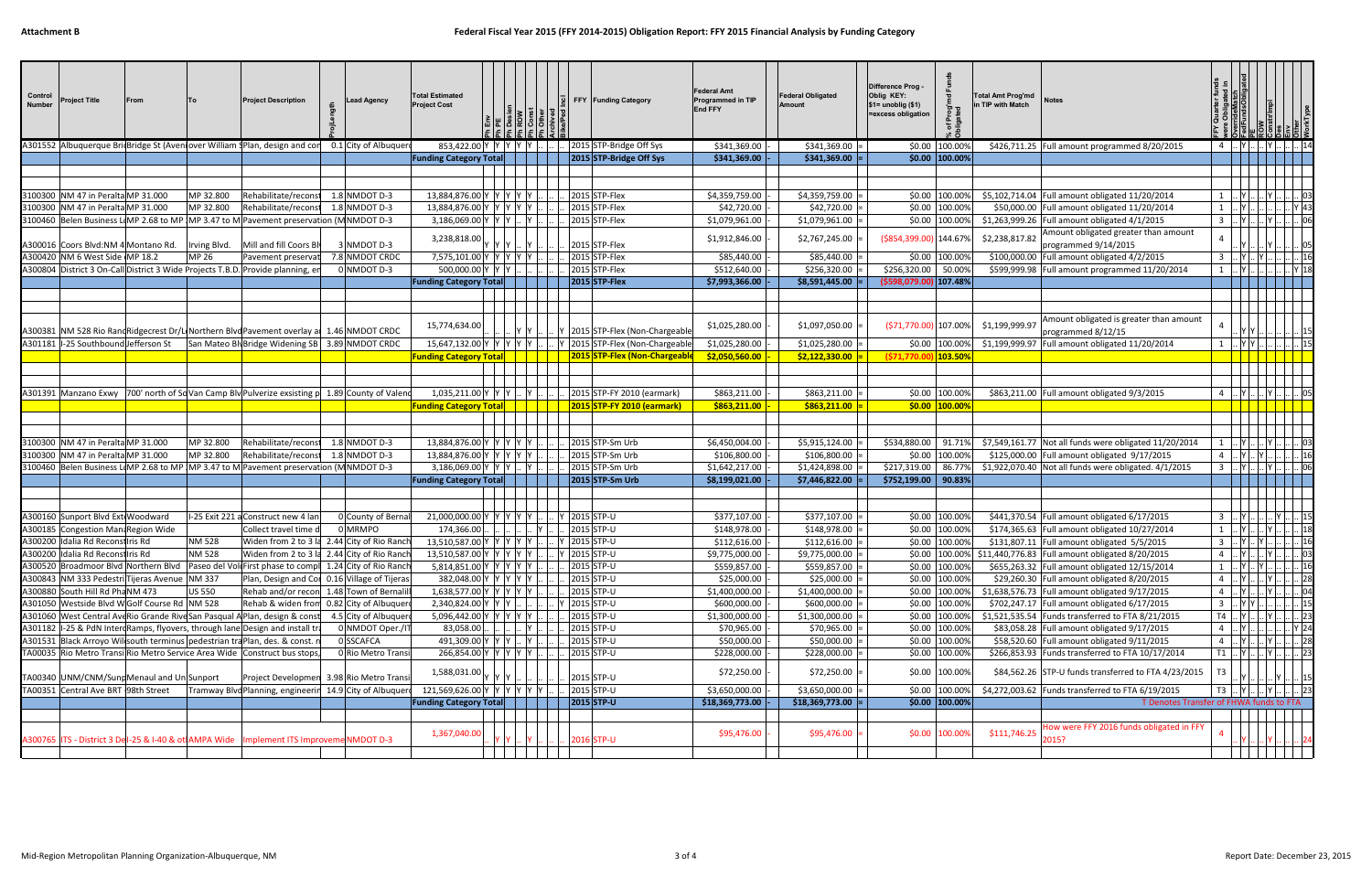| Control<br><b>Number</b> | Project Title                                 | From | <b>Project Description</b>                                                  | <b>Lead Agency</b>                                                                 | <b>Total Estimated</b><br><b>Project Cost</b>           |  |              | FFY Funding Category                 | <b>Federal Amt</b><br><b>Programmed in TIP</b><br>End FFY | <b>Federal Obligated</b><br>Amount                    | Difference Prog -<br>Oblig KEY:<br>$$1=$ unoblig $($1)$<br>=excess obligation |                | <b>Total Amt Prog'md</b><br>n TIP with Match | <b>Notes</b>                                                                                               |                  |                                                                              |                       |
|--------------------------|-----------------------------------------------|------|-----------------------------------------------------------------------------|------------------------------------------------------------------------------------|---------------------------------------------------------|--|--------------|--------------------------------------|-----------------------------------------------------------|-------------------------------------------------------|-------------------------------------------------------------------------------|----------------|----------------------------------------------|------------------------------------------------------------------------------------------------------------|------------------|------------------------------------------------------------------------------|-----------------------|
|                          |                                               |      |                                                                             |                                                                                    |                                                         |  |              |                                      |                                                           |                                                       |                                                                               |                |                                              |                                                                                                            |                  |                                                                              |                       |
|                          |                                               |      |                                                                             |                                                                                    |                                                         |  |              |                                      |                                                           |                                                       |                                                                               |                |                                              |                                                                                                            |                  |                                                                              |                       |
|                          |                                               |      |                                                                             |                                                                                    |                                                         |  |              |                                      |                                                           |                                                       |                                                                               |                |                                              |                                                                                                            |                  |                                                                              |                       |
|                          |                                               |      | A301520 2nd St SW (Valle South Diversion Prosperity AveConstruct mult-use   | 0 County of Bernal                                                                 | 1,436,379.00 Y Y Y  Y                                   |  |              | 2015 TAP-Flex                        | \$211,322.00                                              | \$211,322.00                                          |                                                                               | \$0.00 100.00% |                                              | \$247,333.79 Full amount obligated 9/11/2015                                                               |                  |                                                                              | $\lrcorner$ 28        |
|                          | A300843 NM 333 Pedestri Tijeras Avenue NM 337 |      |                                                                             | Plan, Design and Col 0.16 Village of Tijeras                                       | 382,048.00 Y Y Y Y Y Y                                  |  |              | 2015 TAP-Lg Urb                      | \$71,278.00                                               | \$71,278.00                                           |                                                                               | \$0.00 100.00% |                                              | \$83,424.62 Full amount obligated 1/22/2015                                                                |                  | . <mark>Y Y</mark> <mark>.</mark> .                                          | $\lfloor .15 \rfloor$ |
|                          | A300843 NM 333 Pedestri Tijeras Avenue NM 337 |      |                                                                             | Plan, Design and Col 0.16 Village of Tijeras                                       | 382,048.00 Y Y Y Y Y .                                  |  |              | 2015 TAP-Lg Urb                      | \$230,144.00                                              | \$230,144.00                                          |                                                                               | \$0.00 100.00% |                                              | \$269,363.29 Full amount obligated 8/20/2015                                                               |                  |                                                                              | $\frac{28}{1}$        |
|                          |                                               |      | A301520 2nd St SW (Valle South Diversion Prosperity AveConstruct mult-use   | 0 County of Bernal                                                                 | $1,436,379.00$ Y Y Y  Y                                 |  |              | 2015 TAP-Lg Urb                      | \$393,681.00                                              | \$393,681.00                                          |                                                                               | \$0.00 100.00% |                                              | \$460,768.95 Full amount obligated 9/11/2015                                                               |                  | $\cdot \underline{\left  \dots \right }$ $\mathsf{Y}$ $\left  \dots \right $ | 28                    |
|                          |                                               |      | A301531 Black Arroyo Willsouth terminus pedestrian traPlan, des. & const.   | 0 SSCAFCA                                                                          | 491,309.00 Y Y Y  Y                                     |  |              | 2015 TAP-Lg Urb                      | \$301,422.00                                              | \$301,422.00                                          |                                                                               | \$0.00 100.00% |                                              | \$352,787.91 Full amount obligated 9/11/2015                                                               | $\overline{a}$   |                                                                              |                       |
|                          |                                               |      | A301540 Santo Domingo N Cattle grd E. of INMRX Station Construct a multi-us | 0 Pueblo of Santo                                                                  | 1,357,318.00 Y Y Y  Y                                   |  |              | Y 2015 TAP-Rural                     | \$75,638.00                                               | \$75,638.00                                           |                                                                               | \$0.00 100.00% |                                              | \$75,638.00 Full amount obligated 9/17/2015                                                                | 4  Y Y   Y    28 |                                                                              |                       |
|                          |                                               |      |                                                                             |                                                                                    |                                                         |  |              |                                      |                                                           |                                                       |                                                                               |                |                                              | R-15-09 governing body of the Village of                                                                   |                  |                                                                              |                       |
|                          |                                               |      |                                                                             |                                                                                    | 147,500.00                                              |  |              |                                      | \$85,707.00                                               | \$0.00                                                | \$85,707.00                                                                   | 0.00%          |                                              | $$100,312.50$ Los Lunas decided against completing the                                                     |                  |                                                                              |                       |
|                          |                                               |      |                                                                             |                                                                                    |                                                         |  |              |                                      |                                                           |                                                       |                                                                               |                |                                              | project in July council meeting                                                                            |                  |                                                                              |                       |
|                          |                                               |      | A300892 NM 314 & NM 6 Schmidt Place Vista Larga Dr Construct bike/ped       | 0 Village of Los Lur                                                               |                                                         |  |              | Y  Y  Y    Y      Y  2015 TAP-Sm Urb |                                                           |                                                       |                                                                               |                |                                              |                                                                                                            |                  |                                                                              |                       |
|                          |                                               |      |                                                                             |                                                                                    | <b>Funding Category Total</b>                           |  |              | 2015 TAP All Categories              | \$1,369,192.00                                            | \$1,283,485.00                                        | \$85,707.00 93.74%                                                            |                |                                              |                                                                                                            |                  |                                                                              |                       |
|                          |                                               |      |                                                                             |                                                                                    |                                                         |  |              |                                      |                                                           |                                                       |                                                                               |                |                                              |                                                                                                            |                  |                                                                              |                       |
|                          |                                               |      |                                                                             |                                                                                    |                                                         |  |              |                                      |                                                           |                                                       |                                                                               |                |                                              |                                                                                                            |                  |                                                                              |                       |
|                          |                                               |      |                                                                             |                                                                                    | <b>Grand Total "Non-Core" FHWA and FTA Fund Sources</b> |  | $\vert$ 2015 |                                      | \$53,393,692.86                                           | $\frac{1}{2}$ \$50,637,227.33 = \$2,756,465.54 94.84% |                                                                               |                |                                              |                                                                                                            |                  |                                                                              |                       |
|                          |                                               |      |                                                                             |                                                                                    |                                                         |  |              |                                      |                                                           |                                                       |                                                                               |                |                                              |                                                                                                            |                  |                                                                              |                       |
|                          |                                               |      |                                                                             |                                                                                    |                                                         |  |              |                                      |                                                           |                                                       |                                                                               |                |                                              |                                                                                                            |                  |                                                                              |                       |
|                          |                                               |      |                                                                             | Grand Total Federal Highway Administration (FHWA) "Core" Program Fund Sources 2015 |                                                         |  |              |                                      | \$60,259,933.00                                           | \$60,430,919.11                                       |                                                                               |                |                                              | (\$170,986.11) 100.28% With excess amounts obligated for NHPP and STP-Flex                                 |                  |                                                                              |                       |
|                          |                                               |      |                                                                             |                                                                                    |                                                         |  | $\vert$ 2015 |                                      | \$60.259.933.00                                           | \$59.422.027.00                                       |                                                                               |                |                                              | $\frac{1}{2}$ \$837,906.00 98.61% Without excess amounts obligated for NHPP and STP-Flex                   |                  |                                                                              |                       |
|                          |                                               |      |                                                                             |                                                                                    |                                                         |  |              |                                      |                                                           |                                                       |                                                                               |                |                                              |                                                                                                            |                  |                                                                              |                       |
|                          |                                               |      |                                                                             |                                                                                    |                                                         |  |              |                                      |                                                           |                                                       |                                                                               |                |                                              |                                                                                                            |                  |                                                                              |                       |
|                          |                                               |      |                                                                             | Grand Total Federal Highway Administration (FHWA) "Core" Program Fund Sources 2015 |                                                         |  |              |                                      | \$63,569,348.00                                           | \$63,629,667.11                                       |                                                                               |                |                                              | (\$60,319.11) 100.09% With excess amounts obligated for NHPP and STP-Flex                                  |                  |                                                                              |                       |
|                          |                                               |      |                                                                             |                                                                                    |                                                         |  | $\vert$ 2015 |                                      | \$63,569,348.00                                           | \$62,620,775.00                                       |                                                                               |                |                                              | \$948,573.00 98.51% Without excess amounts obligated for NHPP and STP-Flex                                 |                  |                                                                              |                       |
|                          |                                               |      |                                                                             |                                                                                    |                                                         |  |              |                                      |                                                           |                                                       |                                                                               |                |                                              |                                                                                                            |                  |                                                                              |                       |
|                          |                                               |      |                                                                             |                                                                                    |                                                         |  |              |                                      |                                                           |                                                       |                                                                               |                |                                              |                                                                                                            |                  |                                                                              |                       |
|                          |                                               |      |                                                                             |                                                                                    | Grand Total All Federal Fund Sources                    |  | $\vert$ 2015 |                                      | \$113,653,625.86                                          | \$111,068,146.44                                      |                                                                               |                |                                              | $\textsf{S}2,585,479.43$   97.73% With excess amounts obligated for NHPP and STP-Flex                      |                  |                                                                              |                       |
|                          |                                               |      |                                                                             |                                                                                    |                                                         |  | 2015         |                                      | \$113,653,625.86                                          | \$110,059,254.33                                      |                                                                               |                |                                              | $\left  \frac{1}{2} \right $ 33,594,371.54   96.84% Without excess amounts obligated for NHPP and STP-Flex |                  |                                                                              |                       |
|                          |                                               |      |                                                                             |                                                                                    |                                                         |  |              |                                      |                                                           |                                                       |                                                                               |                |                                              |                                                                                                            |                  |                                                                              |                       |
|                          |                                               |      |                                                                             |                                                                                    |                                                         |  |              |                                      |                                                           |                                                       |                                                                               |                |                                              |                                                                                                            |                  |                                                                              |                       |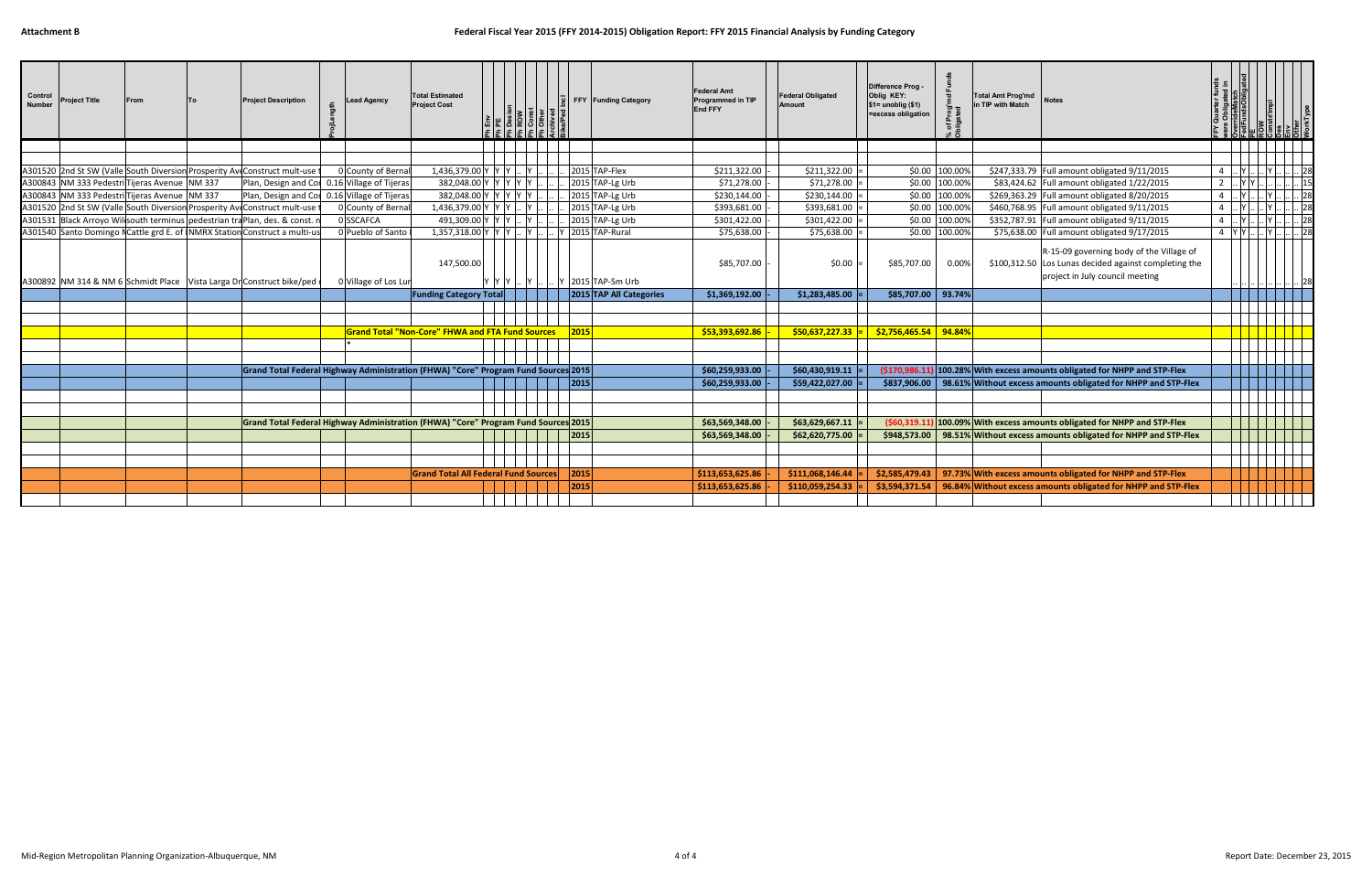| Control<br><b>Number</b> | roject Title                                        | From |               | <b>Project Description</b>                                                                            | <b>Lead Agency</b>                                | <b>Total Estimated</b><br>Project Cost           |             |  | <b>FFY</b><br><b>Funding Category</b> | <b>Federal Amt</b><br>Programmed in TIP<br><b>End FFY</b> | Federal Obligated<br>Amount    | Difference Prog<br>Oblig KEY:<br>$$1=$ unoblig $$1)$<br>=excess obligation |                      | <b>Total Amt Prog'md</b><br>in TIP with Match |                                                                                       |                |               |                                                      |                                                                                       |
|--------------------------|-----------------------------------------------------|------|---------------|-------------------------------------------------------------------------------------------------------|---------------------------------------------------|--------------------------------------------------|-------------|--|---------------------------------------|-----------------------------------------------------------|--------------------------------|----------------------------------------------------------------------------|----------------------|-----------------------------------------------|---------------------------------------------------------------------------------------|----------------|---------------|------------------------------------------------------|---------------------------------------------------------------------------------------|
|                          | A300735 ABQ Ride - TDM-Trav AMPA Wide               |      |               | <b>Transportation Deman</b>                                                                           | 0 City of Albuguergue-ABQ Ride                    | 948,151.00                                       |             |  | 2015 CMAQ-Mand                        | \$810,100.00                                              | \$810,100.00                   |                                                                            | \$0.00 100.00%       |                                               | \$948,150.72 Full amount obligated 5/22/2015                                          | 3 I.           | . IY          |                                                      |                                                                                       |
|                          |                                                     |      |               | A00084 ABQ Ride - Park & RidABQ Ride Servarious locat Develop park & ride fa                          | 0 City of Albuquerque-ABQ Ride                    | 625,000.00 Y                                     |             |  | 2015 CMAQ-Mand                        | \$500,000.00                                              | \$500,000.00                   |                                                                            | \$0.00 100.00%       |                                               | \$585,205.98   Funds transferred to FTA 10/17/2014                                    | $1T$           |               |                                                      |                                                                                       |
|                          | A00055 ABQ Ride - Vehicles & ABQ Ride System Wide   |      |               | Acquire buses and ass                                                                                 | 0 City of Albuquerque-ABQ Ride                    | 4,381,928.00                                     |             |  | 2015 FTA 5307 (Urban)                 | \$2,637,000.00                                            | \$2,637,000.00                 |                                                                            | \$0.00 100.00%       | \$3,177,109.00                                |                                                                                       | A Y            |               |                                                      |                                                                                       |
|                          |                                                     |      |               | A00084 ABQ Ride - Park & RidABQ Ride Servarious locat Develop park & ride fa                          | 0 City of Albuquerque-ABQ Ride                    | 625,000.00 Y                                     | IY IY IY    |  | 2015 FTA 5307 (Urban)                 | \$500,000.00                                              | \$500,000.00                   |                                                                            | \$0.00 100.00%       | \$625,000.00                                  |                                                                                       | $\overline{A}$ |               |                                                      |                                                                                       |
|                          | A00095 ABQ Ride - Transit En ABQ Ride Service Area  |      |               | Construct bus shelters                                                                                | 0 City of Albuquerque-ABQ Ride                    | 137,500.00                                       |             |  | 2015 FTA 5307 (Urban)                 | \$110,000.00                                              | \$110,000.00                   |                                                                            | \$0.00 100.00%       | \$137,500.00                                  |                                                                                       | $\overline{A}$ |               |                                                      |                                                                                       |
|                          | A00110 ABQ Ride - Transit PlaABQ Ride System Wide   |      |               | Facilities & Operations                                                                               | 0 City of Albuquerque-ABQ Ride                    | 9,000,000.00                                     |             |  | 2015 FTA 5307 (Urban)                 | \$3,600,000.00                                            | \$3,600,000.00                 |                                                                            | \$0.00 100.00%       | \$4,500,000.00                                |                                                                                       | A              |               |                                                      |                                                                                       |
|                          | A00135 ABQ Ride - Transit Te ABQ Ride System Wide   |      |               | Rehabilitate, upgrade                                                                                 | 0 City of Albuquerque-ABQ Ride                    | 625,000.00                                       |             |  | 2015 FTA 5307 (Urban)                 | \$500,000.00                                              | \$500,000.00                   |                                                                            | \$0.00 100.00%       | \$625,000.00                                  |                                                                                       | $\mathsf{A}$   |               |                                                      |                                                                                       |
|                          | A00140 ABQ Ride - Transit Fa ABQ Ride System Wide   |      |               | Rehabilitate & Remode                                                                                 | 0 City of Albuquerque-ABQ Ride                    | 3,125,000.00 Y                                   |             |  | 2015 FTA 5307 (Urban)                 | \$1,000,000.00                                            | \$1,000,000.00                 |                                                                            | \$0.00 100.00%       | \$1,250,000.00                                |                                                                                       | A              |               |                                                      |                                                                                       |
|                          |                                                     |      |               | A00351 Central Ave BRT - Pha98th Street Tramway Blv Planning, engineering,                            | 14.9 City of Albuquerque-ABQ Ride                 | 121,569,626.00\                                  |             |  | 2015 FTA 5307 (Urban)                 | \$1,000,000.00                                            | \$1,000,000.00                 |                                                                            | $$0.00$ 100.00%      | \$1,250,000.00                                |                                                                                       | $\mathsf{A}$   |               |                                                      |                                                                                       |
|                          | A00055 ABQ Ride - Vehicles & ABQ Ride System Wide   |      |               | Acquire buses and asso                                                                                | 0 City of Albuquerque-ABQ Ride                    | 4,381,928.00                                     |             |  | 2015 FTA 5339 (MAP-2:                 | \$1,000,000.00                                            | \$1,000,000.00                 |                                                                            | \$0.00 100.00%       | \$1,250,000.00                                |                                                                                       | A Y            |               |                                                      |                                                                                       |
|                          |                                                     |      |               | A301060   West Central Ave ImrRio Grande R San Pasqual / Plan, design & constru                       | 4.5 City of Albuquerque-ABQ Ride                  | 5,096,442.00 Y Y Y Y Y                           |             |  | 2015 STP-U                            | \$1,300,000.00                                            | \$1,300,000.00                 |                                                                            | $$0.00$ 100.00%      |                                               | \$1,521,535.54 Funds transferred to FTA 8/21/2015                                     | T4.            |               |                                                      |                                                                                       |
|                          |                                                     |      |               | A00351 Central Ave BRT - Pha98th Street Tramway Blv Planning, engineering,                            | 14.9 City of Albuquerque-ABQ Ride                 | 121,569,626.00 Y Y Y Y Y                         |             |  | 2015 STP-U                            | \$3,650,000.00                                            | \$3,650,000.00                 |                                                                            | \$0.00 100.00%       |                                               | \$4,272,003.62 Funds transferred to FTA 6/19/2015                                     | $T3$ .         |               |                                                      |                                                                                       |
|                          |                                                     |      |               |                                                                                                       |                                                   | Lead Agency Total: ABQ Ride                      |             |  | 2015                                  | \$16,607,100.00                                           | \$16,607,100.00                |                                                                            | $$0.00$   100.00%    |                                               |                                                                                       |                |               |                                                      |                                                                                       |
|                          |                                                     |      |               |                                                                                                       |                                                   |                                                  |             |  |                                       |                                                           |                                |                                                                            |                      |                                               |                                                                                       |                |               |                                                      |                                                                                       |
|                          |                                                     |      |               | A300707 AMPA Wide Bicycle F Albuquerque Metro Area  Improvements to bicyd                             | 0 City of Albuquerque-DMD                         | 234,082.00                                       |             |  | 2015 CMAQ-Mand                        | \$200,000.00                                              | \$200,000.00                   |                                                                            | \$0.00 100.00%       |                                               | \$234,082.39 Full amount obligated 8/21/2015                                          |                | 4 J. Y        |                                                      |                                                                                       |
|                          | A300755   ITS-Albuquerque TrafAlbuquerque City Wide |      |               | Plan, design, install, in                                                                             | 0 City of Albuquerque-DMD                         | 2.340.824.00 Y                                   |             |  | 2015 CMAQ-Mand                        | \$2,000,000.00                                            | \$2,000,000.00                 |                                                                            | \$0.00 100.00%       |                                               | \$2,340,823.90 Full amount obligated 8/20/2015                                        | 4.             | Y             |                                                      |                                                                                       |
|                          |                                                     |      |               | A301552 Albuquerque Bridge   Bridge St (Av over William Plan, design and const                        | 0.1 City of Albuquerque-DMD                       | 853,422.00 Y                                     | Y IY IY     |  | 2015 STP-Bridge Off Sys               | \$341,369.00                                              | \$341,369.00                   |                                                                            | \$0.00 100.00%       |                                               | \$426,711.25 Full amount programmed 8/20/2015                                         | 4.             | <b>IY</b>     |                                                      |                                                                                       |
|                          | A301050 Westside Blvd Widen Golf Course RNM 528     |      |               |                                                                                                       | Rehab & widen from 2 0.82 City of Albuquerque-DMD | $\sqrt{2,340,824.00}$ Y Y Y                      |             |  | 2015 STP-U                            | \$600,000.00                                              | \$600,000.00                   |                                                                            | \$0.00 100.00%       |                                               | \$702,247.17 Full amount obligated 6/17/2015                                          |                | $3$ . $Y$ $Y$ |                                                      |                                                                                       |
|                          |                                                     |      |               |                                                                                                       |                                                   | Lead Agency Total: ABQ DMD                       |             |  | 2015                                  | \$3,141,369.00                                            | \$3,141,369.00                 |                                                                            | \$0.00 100.00%       |                                               |                                                                                       |                |               |                                                      |                                                                                       |
|                          |                                                     |      |               | A300657 North Mesa Road Rea Aragon Rd   BL-13 Busine Realign "S" curve; inclu 2.16 City of Belen      |                                                   | 171,000.00                                       |             |  | 2015 Safety (HSIP)                    | \$16,690.00                                               | \$16,729.10                    |                                                                            | $(539.10)$   100.23% | \$18,544.44                                   | Amount obligated greater than amount<br>programmed 6/17/2015                          | 3 I.           | IY IY         |                                                      |                                                                                       |
|                          |                                                     |      |               | A300657   North Mesa Road Rea Aragon Rd   BL-13 Busine Realign "S" curve; inclu 2.16 City of Belen    |                                                   | 171,000.00                                       |             |  | 2015 Safety (HSIP)                    | \$112,010.00                                              | \$125,940.65                   | $(513,930.65)$   112.44%                                                   |                      | \$124,455.56                                  | Amount obligated greater than amount<br>programmed 9/11/2015                          |                |               |                                                      |                                                                                       |
|                          |                                                     |      |               |                                                                                                       |                                                   | Lead Agency Total: City of Belen                 |             |  | 2015                                  | \$128,700.00                                              | $$142,669.76$ =                | $($13,969.76)$ 110.85%                                                     |                      |                                               |                                                                                       |                |               |                                                      |                                                                                       |
|                          |                                                     |      |               |                                                                                                       |                                                   |                                                  |             |  |                                       |                                                           |                                |                                                                            |                      |                                               |                                                                                       |                |               |                                                      |                                                                                       |
|                          | A300200  Idalia Rd Reconstruct Iris Rd              |      | <b>NM 528</b> | Widen from 2 to 3 land 2.44 City of Rio Rancho                                                        |                                                   | 13,510,587.00 Y Y Y Y Y                          |             |  | 2015 STP-U                            | \$112,616.00                                              | \$112,616.00                   |                                                                            | \$0.00 100.00%       |                                               | \$131,807.11 Full amount obligated 5/5/2015                                           | 3 I.           |               |                                                      |                                                                                       |
|                          | A300200   Idalia Rd Reconstruct Iris Rd             |      | <b>NM 528</b> | Widen from 2 to 3 land 2.44 City of Rio Rancho                                                        |                                                   | 13,510,587.00 Y Y Y Y Y                          |             |  | 2015 STP-U                            | \$9,775,000.00                                            | \$9,775,000.00                 |                                                                            |                      |                                               | \$0.00   100.00%   \$11,440,776.83   Full amount obligated 8/20/2015                  | $\overline{4}$ |               |                                                      |                                                                                       |
|                          |                                                     |      |               | A300520 SProadmoor Blvd (30t Northern Blv Paseo del Vo First phase to complet 1.24 City of Rio Rancho |                                                   | 5,814,851.00 Y Y Y Y Y                           |             |  | 2015 STP-U                            | \$559,857.00                                              | \$559,857.00                   |                                                                            | \$0.00 100.00%       |                                               | \$655,263.32 Full amount obligated 12/15/2014                                         | $1 \dots  Y$   |               |                                                      |                                                                                       |
|                          |                                                     |      |               |                                                                                                       |                                                   | Lead Agency Total : City of Rio Rancho           |             |  | 2015                                  | \$10,447,473.00                                           | \$10,447,473.00                |                                                                            | $$0.00$   100.00%    |                                               |                                                                                       |                |               |                                                      |                                                                                       |
|                          |                                                     |      |               | A301521 2nd Street/Valle del (Valle del Oro Mountain VicReconstruct roadway v                         | 0 County of Bernalillo                            | 12,500,000.00 Y                                  | IY IY IY IY |  | 2015 FLAP-Federal Land                | \$1,600,000.00                                            | \$1,600,000.00                 |                                                                            | \$0.00 100.00%       | \$1,600,000.00                                |                                                                                       | A              |               |                                                      |                                                                                       |
|                          |                                                     |      |               | A300652 Old Coors Rd & Sage Old Coors Rd @ Sage Rd Realign intersection to                            | 0.3 County of Bernalillo                          | 572,908.00 Y                                     |             |  | 2015 Safety (HSIP)                    | \$476,340.00                                              | \$476,340.00                   |                                                                            | \$0.00 100.00%       |                                               | \$529,266.67 Full amount obligated 8/20/2015                                          | 4              |               |                                                      |                                                                                       |
|                          | A301740 Sunset Rd SW Roadw Goff Blvd                |      |               | Bridge Blvd   Construct new roadwa                                                                    | 0 County of Bernalillo                            | 4,000,000.00 Y                                   | IY IY IY IY |  | 2015 Safety (HSIP)                    | \$180,000.00                                              | \$180,000.00                   |                                                                            | \$0.00 100.00%       |                                               | \$200,000.00 Full amount obligated 7/17/2015                                          |                | 4 . Y Y       |                                                      |                                                                                       |
|                          |                                                     |      |               | A300160 Sunport Blvd Extensid Woodward   I-25 Exit 221 Construct new 4 lane                           | 0 County of Bernalillo                            | 21,000,000.00 Y Y Y Y Y                          |             |  | 2015 STP-U                            | \$377,107.00                                              | \$377,107.00                   |                                                                            | \$0.00 100.00%       |                                               | \$441,370.54 Full amount obligated 6/17/2015                                          | 3  Y           |               |                                                      |                                                                                       |
|                          |                                                     |      |               | A301520 2nd St SW (Valle de CSouth Diversi Prosperity A) Construct mult-use tra                       | 0 County of Bernalillo                            | 1,436,379.00 Y Y Y                               |             |  | 2015 TAP-Flex                         | \$211,322.00                                              | \$211,322.00                   |                                                                            | \$0.00 100.00%       |                                               | \$247,333.79 Full amount obligated 9/11/2015                                          | $4$ .          | . IY I        |                                                      |                                                                                       |
|                          |                                                     |      |               | A301520 2nd St SW (Valle de CSouth Diversi Prosperity A Construct mult-use tra                        | 0 County of Bernalillo                            | 1,436,379.00 Y Y Y  Y                            |             |  | $\sqrt{2015}$ TAP-Lg Urb              | \$393,681.00                                              | $$393,681.00$ =                |                                                                            | \$0.00 100.00%       |                                               | \$460,768.95 Full amount obligated 9/11/2015                                          |                |               | $\overline{a}$     $\overline{v}$     $\overline{v}$ |                                                                                       |
|                          |                                                     |      |               |                                                                                                       |                                                   | <b>Lead Agency Total: County of Bernalillo</b>   |             |  |                                       | \$3,238,450.00                                            | \$3,238,450.00                 |                                                                            | $$0.00$  100.00%     |                                               |                                                                                       |                |               |                                                      |                                                                                       |
|                          |                                                     |      |               |                                                                                                       |                                                   |                                                  |             |  |                                       |                                                           |                                |                                                                            |                      |                                               |                                                                                       |                |               |                                                      |                                                                                       |
|                          | A301391 Manzano Exwy                                |      |               | 700' north of Van Camp BI Pulverize exsisting pay 1.89 County of Valencia                             |                                                   | 1,035,211.00 Y Y Y  Y                            |             |  | 2015 STP-FY 2010 (earn                | \$863,211.00                                              | \$863,211.00                   |                                                                            | \$0.00 100.00%       |                                               | \$863,211.00 Full amount obligated 9/3/2015                                           |                |               |                                                      | 4    Y      Y        05                                                               |
|                          |                                                     |      |               |                                                                                                       |                                                   | <b>Lead Agnecy Total: County of Valencia</b>     |             |  | 2015                                  | \$863,211.00                                              | $$863,211.00$ =                |                                                                            | $$0.00$   100.00%    |                                               |                                                                                       |                |               |                                                      |                                                                                       |
|                          |                                                     |      |               |                                                                                                       |                                                   |                                                  |             |  |                                       |                                                           |                                |                                                                            |                      |                                               |                                                                                       |                |               |                                                      |                                                                                       |
|                          | A300185 Congestion Managen Region Wide              |      |               | Collect travel time data                                                                              | 0 MRMPO                                           | 174,366.00.                                      |             |  | 2015 STP-U                            | \$148,978.00                                              | \$148,978.00                   |                                                                            | \$0.00 100.00%       |                                               | \$174,365.63 Full amount obligated 10/27/2014                                         |                |               | $1$    Y      Y                                      |                                                                                       |
|                          |                                                     |      |               |                                                                                                       |                                                   | Lead Agency Total: MRCOG/MRMPO                   |             |  | 2015                                  | \$148,978.00                                              | $$148,978.00$ =                |                                                                            | \$0.00 100.00%       |                                               |                                                                                       |                |               |                                                      |                                                                                       |
|                          |                                                     |      |               |                                                                                                       |                                                   |                                                  |             |  |                                       |                                                           |                                |                                                                            |                      |                                               |                                                                                       |                |               |                                                      |                                                                                       |
|                          | A300420   NM 6 West Side of LdMP 18.2               |      | MP 26         | Pavement preservation                                                                                 | 7.8 NMDOT CRDC                                    | 7,575,101.00 Y Y Y Y Y                           |             |  | 2015 STP-Flex                         | \$85,440.00                                               | \$85,440.00                    |                                                                            | \$0.00 100.00%       |                                               | \$100,000.00 Full amount obligated $4/2/2015$                                         |                |               |                                                      | 3  Y  Y    16                                                                         |
|                          |                                                     |      |               | A300381   NM 528 Rio Rancho ERidgecrest Dr Northern Blv Pavement overlay and 1.46 NMDOT CRDC          |                                                   | 15,774,634.00                                    |             |  | 2015 STP-Flex (Non-Cha                | \$1,025,280.00                                            | \$1,097,050.00                 | $(571,770.00)$ 107.00%                                                     |                      | \$1,199,999.97                                | Amount obligated is greater than amount<br>programmed 8/12/15                         | $4$ .          | IY IY I.      |                                                      |                                                                                       |
|                          |                                                     |      |               | A301181  I-25 Southbound Wid Jefferson St  San Mateo B Bridge Widening SB I-2 3.89 NMDOT CRDC         |                                                   | 15,647,132.00 Y Y Y Y Y Y                        |             |  | $ Y $ 2015 STP-Flex (Non-Cha          | \$1,025,280.00                                            | \$1,025,280.00                 |                                                                            | \$0.00 100.00%       |                                               | \$1,199,999.97 Full amount obligated 11/20/2014                                       |                | 1    Y  Y     |                                                      |                                                                                       |
|                          |                                                     |      |               |                                                                                                       |                                                   | 720,539.00 $\vert$ Y $\vert$ Y $\vert$ Y $\vert$ |             |  |                                       | \$291,816.00                                              | \$286,258.00                   | \$5,558.00 98.10%                                                          |                      | \$315,000.00                                  | Full Amount programmed not obligated                                                  |                |               |                                                      |                                                                                       |
|                          |                                                     |      |               | A300374   I-25 Pavement Preser Tramway Rd. US 550 (Bern Overlay I-25 with new                         | 5 NMDOT D-3                                       |                                                  |             |  | 2015 H154 (Section 154                |                                                           |                                |                                                                            |                      |                                               | 8/12/2015                                                                             |                |               |                                                      | .  Y      Y        05                                                                 |
|                          |                                                     |      |               | A301590   US 550 and NM 347 (PdV Intersection Signalizati Installation of traffic si                  | 0.7 NMDOT D-3                                     | 430,496.00 Y Y Y<br>13,000,000.00                |             |  | 2015 H154 (Section 154                | \$387,445.86<br>\$10,400,000.00                           | \$387,446.00<br>\$7,743,035.00 | \$2,656,965.00                                                             | $(50.14)$ 100.00%    | 74.45% \$13,000,000.00                        | \$430,495.86 Full amount obligated 9/14/2015<br>Amount oblig. Lower than amount prog. |                |               |                                                      | $4$ $\sqrt{1}$ $\sqrt{1}$ $\ldots$ $\sqrt{1}$ $\ldots$ $\ldots$ $\sqrt{2}$ $\sqrt{2}$ |
|                          |                                                     |      |               | A301260   I-40 Reconstruction Napprox. MP $1$ Rio Grande a (Ref CP-91) Pavement                       | 1.5 NMDOT D-3                                     |                                                  |             |  | 2015 HPP                              |                                                           |                                |                                                                            |                      |                                               | 5/5/2015                                                                              |                |               |                                                      | 3    Y      Y        05                                                               |
|                          |                                                     |      |               | A300374   I-25 Pavement Preser Tramway Rd. US 550 (Bern Overlay I-25 with new                         | 5 NMDOT D-3                                       | 720,539.00 Y Y Y J. Y                            |             |  | 2015 IM-Discretionary                 | \$667,507.00                                              | \$667,507.00                   |                                                                            | \$0.00 100.00%       |                                               | \$720,538.65 Full amount obligated 8/12/2015                                          |                |               |                                                      | 4  Y  . Y <u>v </u> 05                                                                |
|                          |                                                     |      |               | A301571   NM 347 Paseo del Volnterstate 40 New Project ROW acqusition for th                          | 0 NMDOT D-3                                       | $4,648,640.00$                                   |             |  | 2015 IM-Discretionary                 | \$4,306,500.00                                            | $$4,306,500.00$ =              |                                                                            |                      |                                               | $\vert$ \$0.00   100.00%   \$4,648,639.93   Full amount obligated 9/21/2015           |                |               |                                                      | 4  Y  Y    16                                                                         |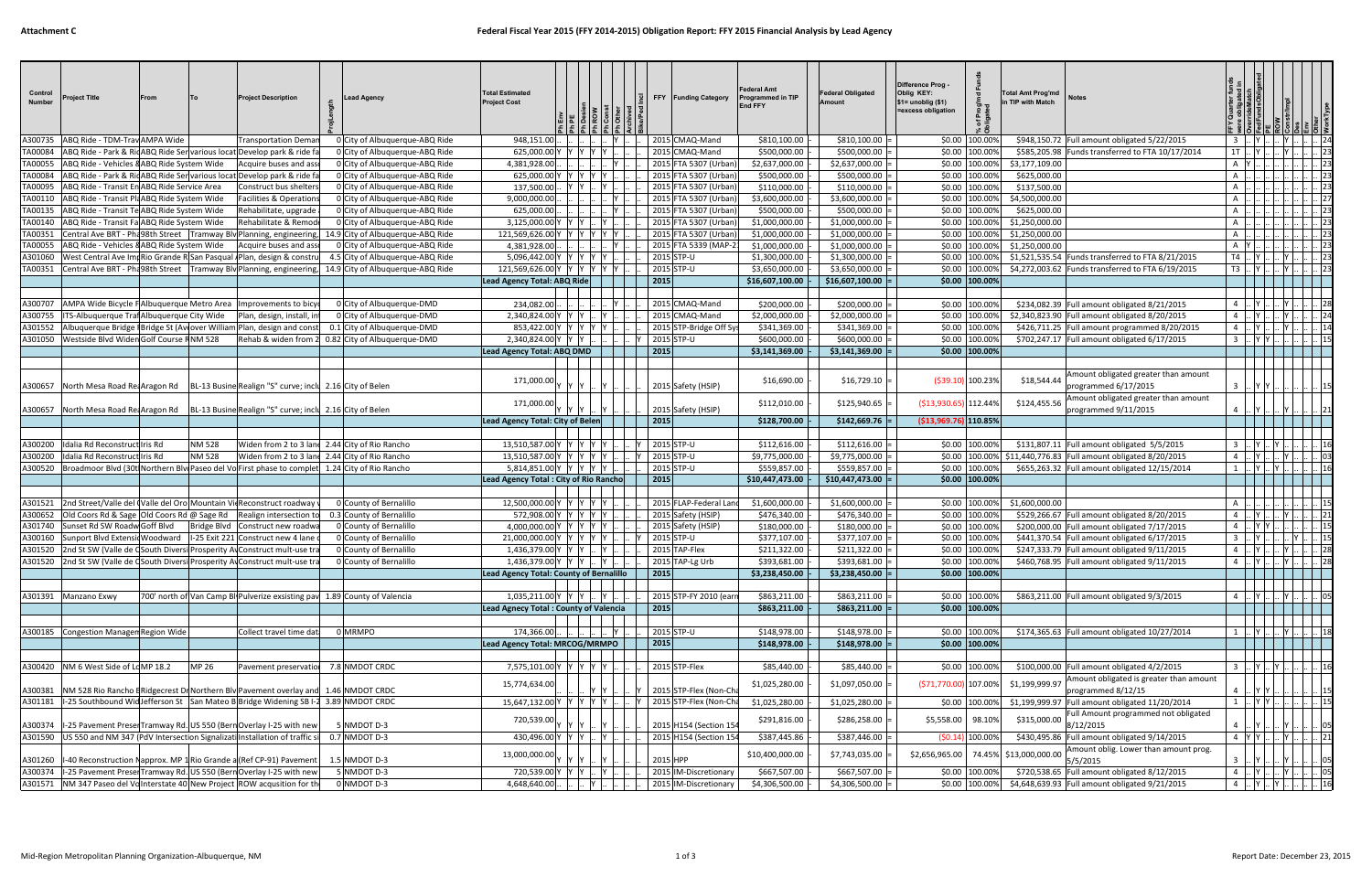| Control<br><b>Number</b> | roject Title                                                               | From |          | <b>Project Description</b>                                                                                                                                   | <b>Lead Agency</b>                                                                                          | <b>Total Estimated</b><br>Project Cost              | عاعا عالما |         | FFY  | <b>Funding Category</b>                         | Federal Amt<br>rogrammed in TIP<br><b>End FFY</b> | <b>Federal Obligated</b><br><b>Amount</b> | Difference Prog -<br>Oblig KEY:<br>$$1=$ unoblig $$1)$<br>=excess obligation | <b>Total Amt Prog'md</b><br>in TIP with Match |                                                                                                        |                         |          |    |
|--------------------------|----------------------------------------------------------------------------|------|----------|--------------------------------------------------------------------------------------------------------------------------------------------------------------|-------------------------------------------------------------------------------------------------------------|-----------------------------------------------------|------------|---------|------|-------------------------------------------------|---------------------------------------------------|-------------------------------------------|------------------------------------------------------------------------------|-----------------------------------------------|--------------------------------------------------------------------------------------------------------|-------------------------|----------|----|
|                          | 3100340 Business Loop 13 in BMP 2.94                                       |      | MP 3.47  | Bridge replacement.                                                                                                                                          | $0.2$ NMDOT D-3                                                                                             | 9,433,898.47                                        |            |         |      | 2015 NHPP                                       | \$7,913,366.00                                    | \$8,430,809.00                            | $(5517, 443.00)$ 106.54%                                                     | \$9,261,898.14                                | More funds were obligated than available<br>4/1/2015                                                   |                         |          |    |
|                          |                                                                            |      |          | A300074   I-40 & Louisiana Blvd I-40 (MP 162 I-40 (MP 163  Rehabilitation and/or                                                                             | 1 NMDOT D-3                                                                                                 | 4,659,839.26                                        |            |         |      | 2015 NHPP                                       | \$3,175,583.00                                    | \$3,633,527.00                            | $(5457, 944.00)$ 114.42%                                                     | \$3,716,740.30                                | Amount obligated is higher than amount<br>programmed. 8/20/2015                                        |                         |          |    |
|                          | A300076   I-40 Noise Wall near Unser Blvd.                                 |      |          | Design and construct                                                                                                                                         | 1 NMDOT D-3                                                                                                 | 3,406,457.56 Y Y Y                                  |            |         |      | 2015 NHPP                                       | \$2,910,478.00                                    | \$2,910,478.00                            | \$0.00 100.00%                                                               |                                               | \$3,406,458.24 Full amount obligated 9/14/2015                                                         |                         |          |    |
|                          | A300363   I-25 Belen ReconstrucMP 189.7                                    |      | MP 193.1 | Full depth reconstruct                                                                                                                                       | 3 NMDOT D-3                                                                                                 | 4,300,000.00 Y                                      |            |         |      | 2015 NHPP                                       | \$2,483,200.00                                    | \$2,483,200.00                            | \$0.00 100.00%                                                               |                                               | \$2,906,366.96 Full amount obligated 5/19/2015                                                         | $\overline{3}$          |          |    |
|                          | A300795 AMPA Wide Motorist AMPA Wide                                       |      |          | Operate courtesy patr                                                                                                                                        | 0 NMDOT D-3                                                                                                 | 400,000.00                                          |            |         |      | 2015 NHPP                                       | \$341,760.00                                      | \$341,760.00                              | \$0.00 100.00%                                                               |                                               | \$399,999.99 Full amount programmed 11/20/2014                                                         | $\mathbf{1}$            | <b>Y</b> |    |
|                          | 4300815 Coors Blvd: NM 45 PaEduardo Rd Tower Rd                            |      |          | Intersection full depth                                                                                                                                      | 0.9 NMDOT D-3                                                                                               | 1,400,000.00 Y Y                                    |            |         |      | 2015 NHPP                                       | \$1,216,022.00                                    | $$1,216,022.11$ =                         | $(50.11) 100.00\%$                                                           |                                               | \$1,423,246.68 Full amount obligated 1/16/2015                                                         | 2 <sup>1</sup>          |          |    |
|                          |                                                                            |      |          | A301010   I-25 Reconstruction (Broadway   Rio Bravo Bly Rehabilitation/Recons                                                                                | 4.7 NMDOT D-3                                                                                               | 26,000,000.00                                       |            |         |      | 2015 NHPP                                       | \$2,136,000.00                                    | \$1,571,426.00                            | \$564,574.00<br>73.57%                                                       | \$2,499,999.93                                | Amount obligated lower than amount<br>programmed. 2/19/2015<br>Amount obligated lower than amount      | $\overline{2}$          |          |    |
|                          | A300696   District 3 Bridge Deck various locations                         |      |          | Bridge deck repairs an                                                                                                                                       | 0 NMDOT D-3                                                                                                 | 1,473,379.00                                        |            |         |      | 2015 NHPP (Non-Charg                            | \$1,258,855.00                                    | \$1,076,418.00                            | \$182,437.00<br>85.51%                                                       | \$1,473,378.94                                | programmed 4/2/2015                                                                                    | -3                      |          |    |
|                          |                                                                            |      |          | 3100300 NM 47 in Peralta (OldMP 31.000 MP 32.800 Rehabilitate/reconstru                                                                                      | 1.8 NMDOT D-3                                                                                               | 13,884,876.00 Y Y Y Y Y                             |            |         |      | 2015 STP-Flex                                   | \$4,359,759.00                                    | \$4,359,759.00                            | \$0.00 100.00%                                                               |                                               | \$5,102,714.04 Full amount obligated 11/20/2014                                                        |                         |          |    |
|                          |                                                                            |      |          | 3100300 NM 47 in Peralta (OldMP 31.000 MP 32.800 Rehabilitate/reconstru                                                                                      | 1.8 NMDOT D-3                                                                                               | 13,884,876.00 Y Y Y Y Y                             |            |         |      | 2015 STP-Flex                                   | \$42,720.00                                       | $$42,720.00$ =                            | \$0.00 100.00%                                                               |                                               | \$50,000.00 Full amount obligated 11/20/2014                                                           |                         |          |    |
|                          |                                                                            |      |          | 3100460  Belen Business Loop  MP 2.68 to MMP 3.47 to N Pavement preservation (Mill NMDOT D-3                                                                 |                                                                                                             | 3,186,069.00 Y Y Y                                  |            |         |      | 2015 STP-Flex                                   | \$1,079,961.00                                    | $$1,079,961.00$ =                         | \$0.00 100.00%                                                               |                                               | \$1,263,999.26   Full amount obligated $4/1/2015$                                                      | $\overline{3}$          |          |    |
|                          |                                                                            |      |          | A300016 Coors Blvd:NM 45 Pa Montano Rd. Irving Blvd. Mill and fill Coors Blvd                                                                                | 3 NMDOT D-3                                                                                                 | 3,238,818.00                                        |            |         |      | 2015 STP-Flex                                   | \$1,912,846.00                                    | \$2,767,245.00                            | $(S854, 399.00)$ 144.67%                                                     | \$2,238,817.82                                | Amount obligated greater than amount<br>programmed 9/14/2015                                           |                         |          |    |
|                          |                                                                            |      |          | A300804 District 3 On-Call Plan District 3 Wide Projects T.E Provide planning, engi                                                                          | 0 NMDOT D-3                                                                                                 | 500.000.00 Y Y Y                                    |            |         |      | 2015 STP-Flex                                   | \$512,640.00                                      | \$256,320.00                              | \$256,320.00 50.00%                                                          |                                               | \$599,999.98 Full amount programmed 11/20/2014                                                         | 1                       |          |    |
|                          |                                                                            |      |          | 3100300 NM 47 in Peralta (OldMP 31.000 MP 32.800 Rehabilitate/reconstru<br>3100300 NM 47 in Peralta (OldMP 31.000 MP 32.800 Rehabilitate/reconstru           | 1.8 NMDOT D-3<br>1.8 NMDOT D-3                                                                              | 13,884,876.00 Y Y Y Y Y<br>13,884,876.00 Y Y Y Y Y  |            |         |      | 2015 STP-Sm Urb<br>2015 STP-Sm Urb              | \$6,450,004.00<br>\$106,800.00                    | \$5,915,124.00<br>$$106,800.00$ =         | \$534,880.00 91.71%<br>\$0.00 100.00%                                        |                                               | \$7,549,161.77 Not all funds were obligated 11/20/2014<br>\$125,000.00 Full amount obligated 9/17/2015 | 1<br>$\overline{4}$     |          |    |
|                          |                                                                            |      |          | 100460  Belen Business Loop   MP 2.68 to N MP 3.47 to N Pavement preservation (Mill N MDOT D-3                                                               |                                                                                                             | 3,186,069.00 Y Y                                    |            |         |      | 2015 STP-Sm Urb                                 | \$1,642,217.00                                    | \$1,424,898.00                            | \$217,319.00 86.77%                                                          |                                               | \$1,922,070.40 Not all funds were obligated. 4/1/2015                                                  | $\overline{\mathbf{3}}$ |          |    |
|                          |                                                                            |      |          | A301182  I-25 & PdN Interchan Ramps, flyovers, through I Design and install traff                                                                            | 0 NMDOT Oper./ITS                                                                                           | 83,058.00                                           |            |         |      | 2015 STP-U                                      | \$70,965.00                                       | $$70,965.00$ =                            | \$0.00 100.00%                                                               |                                               | \$83,058.28 Full amount obligated 9/17/2015                                                            | $\overline{4}$          | -ly l    |    |
|                          |                                                                            |      |          | A301281 Railroad Crossing Imp Crossing # 019397V (NMR) Reconstruct railroad cr                                                                               | 0 NMDOT Transit Rail                                                                                        | 790,765.00 Y Y Y Y Y                                |            |         |      | 2015 Rail Xing Haz Elim                         | \$34,572.00                                       | $$34,572.00$ =                            | \$0.00 100.00%                                                               |                                               | \$37,318.65 Full amount obligated 2/19/2015                                                            | $2$ .                   | . IY IY  |    |
|                          |                                                                            |      |          | A301288   Railroad Crossing Imp.02 miles east of intersectionew surfacing improve                                                                            | 0 NMDOT Transit Rail                                                                                        | 70,000.00 Y Y Y                                     |            |         |      | 2015 Rail Xing Haz Elim                         | \$63,000.00                                       | \$63,000.00                               | \$0.00 100.00%                                                               |                                               | \$70,000.00 Full amount obligated 10/21/2014                                                           | 1 Y Y                   |          |    |
|                          |                                                                            |      |          | A301289   Rialroad Crossing Imp.02 miles east of intersecti New surfacing improve                                                                            | 0 NMDOT Transit Rail                                                                                        | 70,000.00 Y Y Y                                     |            |         |      | 2015 Rail Xing Haz Elim                         | \$63,000.00                                       | \$63,000.00                               | \$0.00 100.00%                                                               |                                               | \$70,000.00 Full amount obligated 12/18/2014                                                           | 1 Y Y                   |          |    |
|                          |                                                                            |      |          |                                                                                                                                                              | A301630   Railroad Crossing Imp.22 miles west of intersecti New surfacing improve 0.05   NMDOT Transit Rail | 140,000.00 Y Y Y<br><b>Lead Agency Total: NMDOT</b> |            |         | 2015 | 2015 Rail Xing Haz Elim                         | \$405,000.00<br>\$56,368,016.86                   | \$405,000.00<br>$$53,851,520.11$ =        | \$0.00 100.00%<br>\$2,516,496.75 95.54%                                      |                                               | \$450,000.00 Full amount obligated 8/3/2015                                                            | 4 Y Y                   |          |    |
|                          |                                                                            |      |          |                                                                                                                                                              |                                                                                                             |                                                     |            |         |      |                                                 |                                                   |                                           |                                                                              |                                               |                                                                                                        |                         |          |    |
|                          |                                                                            |      |          | 4300765  ITS - District 3 DeployI-25 & I-40 & AMPA Wide  Implement ITS Improvement NMDOT D-3                                                                 |                                                                                                             | 1,367,040.00                                        |            |         |      | 2016 CMAQ-Mand                                  | \$1,072,523.00                                    | \$1,072,523.00                            | \$0.00 100.00%                                                               | \$1,255,293.74                                | How were FFY 2016 funds obligated in FFY<br>2015?                                                      |                         |          |    |
|                          |                                                                            |      |          | 300765  ITS - District 3 Deploy -25 & I-40 & AMPA Wide  Implement ITS Improvement NMDOT D-3                                                                  |                                                                                                             | 1,367,040.0                                         |            |         |      | 2016 STP-U                                      | \$95,476.00                                       | \$95,476.00                               | \$0.00 100.00%                                                               | \$111,746.25                                  | How were FFY 2016 funds obligated in FFY<br>2015?                                                      |                         |          |    |
|                          |                                                                            |      |          | "A00360 Cochiti Pueblo Transi Pueblo of CodTent Rocks N Purchase shuttle buses                                                                               | 0 Pueblo of Cochiti                                                                                         | 786,250.00                                          |            |         |      | 2015 FLHP-Paul S. Sarba                         | \$786,250.00                                      | \$786,250.00                              | \$0.00 100.00%                                                               | \$786,250.00                                  |                                                                                                        | A                       |          |    |
|                          | A301930   TTP- Pueblo de Cochiti                                           |      |          | Various multimodal tra                                                                                                                                       | 0 Pueblo of Cochiti                                                                                         | 2,276,472.00                                        |            |         |      | 2015 FLHP-TTP used for                          | \$127,081.00                                      | $$127,081.00$ =                           | \$0.00 100.00%                                                               | \$127,081.00                                  |                                                                                                        | $\mathsf{A}$            |          |    |
|                          |                                                                            |      |          |                                                                                                                                                              |                                                                                                             | <b>Lead Agency Total: Pueblo of Cochiti</b>         |            |         | 2015 |                                                 | \$913,331.00                                      | $$913,331.00$ =                           | $$0.00$   100.00%                                                            |                                               |                                                                                                        |                         |          |    |
|                          |                                                                            |      |          |                                                                                                                                                              |                                                                                                             |                                                     |            |         |      |                                                 |                                                   |                                           |                                                                              |                                               |                                                                                                        |                         |          |    |
|                          | 4301940 TTP-Pueblo of Isleta<br>TA00330 Pueblo of Isleta Trans Pueblo wide |      |          | Various multimodal tra<br>Develop a feasability s                                                                                                            | 0 Pueblo of Isleta<br>0 Pueblo of Isleta                                                                    | 7,789,410.00<br>30,000.00                           |            |         |      | 2015 FLHP-Tribal Trans<br>2015 FTA 5304 (SW Tra | \$1,298,235.00<br>\$75,000.00                     | \$1,298,235.00<br>$$75,000.00$ =          | \$0.00 100.00%<br>\$0.00 100.00%                                             | \$1,298,235.00<br>\$93,750.00                 |                                                                                                        | A<br>$\mathsf{A}$       |          |    |
|                          |                                                                            |      |          |                                                                                                                                                              |                                                                                                             |                                                     |            |         |      |                                                 |                                                   |                                           |                                                                              |                                               | Amount obligated greater than amount                                                                   |                         |          |    |
|                          | 4300656 NM 47 & NM 147 Intersection Safety Project                         |      |          | Install dilemma zone v                                                                                                                                       | 0.4 Pueblo of Isleta                                                                                        | 120,000.00                                          |            |         |      | 2015 Safety (HSIP)                              | \$108,000.00                                      | $$111,462.87$ =                           | $(53,462.87)$ 103.21%                                                        | \$120,000.00                                  | programmed 9/17/2015                                                                                   | 4                       |          |    |
|                          |                                                                            |      |          |                                                                                                                                                              |                                                                                                             | Lead Agency Total: Pueblo of Isleta                 |            |         | 2015 |                                                 | \$1,481,235.00                                    | $$1,484,697.87$ =                         | $(53,462.87)$ 100.23%                                                        |                                               |                                                                                                        |                         |          |    |
|                          | A301950 TTP-Pueblo of Laguna                                               |      |          |                                                                                                                                                              | 0 Pueblo of Laguna                                                                                          |                                                     |            |         |      | 2015 FLHP-Tribal Trans                          |                                                   |                                           |                                                                              |                                               |                                                                                                        |                         |          |    |
|                          |                                                                            |      |          | Various multimodal tra                                                                                                                                       |                                                                                                             | $0.00$<br>Lead Agency Total : Pueblo of Laguna      |            |         | 2015 |                                                 | \$0.00<br>\$0.00                                  | \$0.00<br>$ 50.00 $ =                     | \$0.00 N/A<br>$$0.00$ 0.00%                                                  |                                               | \$0.00 No funds programmed at this time                                                                | $\mathsf{A}$            |          |    |
|                          |                                                                            |      |          |                                                                                                                                                              |                                                                                                             |                                                     |            |         |      |                                                 |                                                   |                                           |                                                                              |                                               |                                                                                                        |                         |          |    |
|                          | A301960 TTP-Pueblo of San Felipe                                           |      |          | Various multimodal tra                                                                                                                                       | 0 Pueblo of San Felipe                                                                                      | $\overline{4,319,790.00}$ .                         |            | - IY 1. |      | 2015 FLHP-Tribal Trans                          | \$719,965.00                                      | $$719,965.00$ =                           | \$0.00 100.00%                                                               | \$719,965.00                                  |                                                                                                        | $\mathsf{A}$            |          |    |
|                          |                                                                            |      |          |                                                                                                                                                              |                                                                                                             | Lead Agency Total: Pueblo of San Felipe             |            |         | 2015 |                                                 | \$719,965.00                                      | $$719,965.00$ =                           | $$0.00$ 100.00%                                                              |                                               |                                                                                                        |                         |          |    |
|                          |                                                                            |      |          |                                                                                                                                                              |                                                                                                             |                                                     |            |         |      |                                                 |                                                   |                                           |                                                                              |                                               |                                                                                                        |                         |          |    |
|                          | A301970   TTP-Pueblo of Sandia                                             |      |          | Various multimodal tr                                                                                                                                        | 0 Pueblo of Sandia                                                                                          | $1,616,844.00$                                      |            |         | 2015 | 2015 FLHP-Tribal Trans                          | \$269,474.00                                      | \$269,474.00                              | \$0.00 100.00%<br>$$0.00$ 100.00%                                            | \$269,474.00                                  |                                                                                                        | $\mathsf{A}$            |          |    |
|                          |                                                                            |      |          |                                                                                                                                                              |                                                                                                             | <b>Lead Agency Total: Pueblo of Sandia</b>          |            |         |      |                                                 | \$269,474.00                                      | $$269,474.00$ =                           |                                                                              |                                               |                                                                                                        |                         |          |    |
|                          | A301980 TTP-Pueblo of Santa Ana                                            |      |          | Various multimodal tra                                                                                                                                       | 0 Pueblo of Santa Ana                                                                                       |                                                     |            |         |      | 2015 FLHP-Tribal Trans                          | \$272,450.00                                      | \$272,450.00                              | \$0.00 100.00%                                                               | \$272,450.00                                  |                                                                                                        | $\mathsf{A}$            |          |    |
|                          |                                                                            |      |          |                                                                                                                                                              |                                                                                                             | Lead Agency Total: Pueblo of Santa Ana              |            |         | 2015 |                                                 | \$272,450.00                                      | $$272,450.00$ =                           | $$0.00$   100.00%                                                            |                                               |                                                                                                        |                         |          |    |
|                          |                                                                            |      |          |                                                                                                                                                              |                                                                                                             |                                                     |            |         |      |                                                 |                                                   |                                           |                                                                              |                                               |                                                                                                        |                         |          |    |
|                          |                                                                            |      |          | A301540 Santo Domingo Multi Cattle grd E. (NMRX Statio Construct a multi-use                                                                                 | 0 Pueblo of Santo Domingo                                                                                   | 1,357,318.00 Y Y Y .                                | <b>Y</b>   |         |      | 2015 FLHP-Tribal Trans                          | \$1,180,262.00                                    | \$1,180,262.00                            | \$0.00 100.00%                                                               | \$1,180,262.00                                |                                                                                                        | $\mathsf{A}$            |          |    |
|                          | A301990 TTP-Pueblo of Santo Domingo                                        |      |          | Various multimodal tra                                                                                                                                       | 0 Pueblo of Santo Domingo                                                                                   | 4,242,478.00                                        |            |         |      | 2015 FLHP-Tribal Trans                          | \$710,327.00                                      | $$710,327.00$ =                           | \$0.00 100.00%                                                               | \$710,327.00                                  |                                                                                                        | $\mathsf{A}$            |          |    |
|                          |                                                                            |      |          | A301540 Santo Domingo Multi Cattle grd E. (NMRX Statio Construct a multi-use<br>A301540 Santo Domingo Multi Cattle grd E. (NMRX Statio Construct a multi-use | 0 Pueblo of Santo Domingo<br>0 Pueblo of Santo Domingo                                                      | 1,357,318.00 Y Y Y<br>1,357,318.00 Y Y Y            | <b>IY</b>  |         |      | 2015 FLHP-TTP used for<br>2015 TAP-Rural        | \$12,890.00<br>\$75,638.00                        | $$12,890.00$ =<br>$$75,638.00$ =          | \$0.00 100.00%<br>\$0.00 100.00%                                             | \$12,890.00                                   | \$75,638.00 Full amount obligated 9/17/2015                                                            | A Y<br>4 Y Y            |          | 28 |
|                          |                                                                            |      |          |                                                                                                                                                              |                                                                                                             |                                                     |            |         |      |                                                 |                                                   |                                           |                                                                              |                                               |                                                                                                        |                         |          |    |